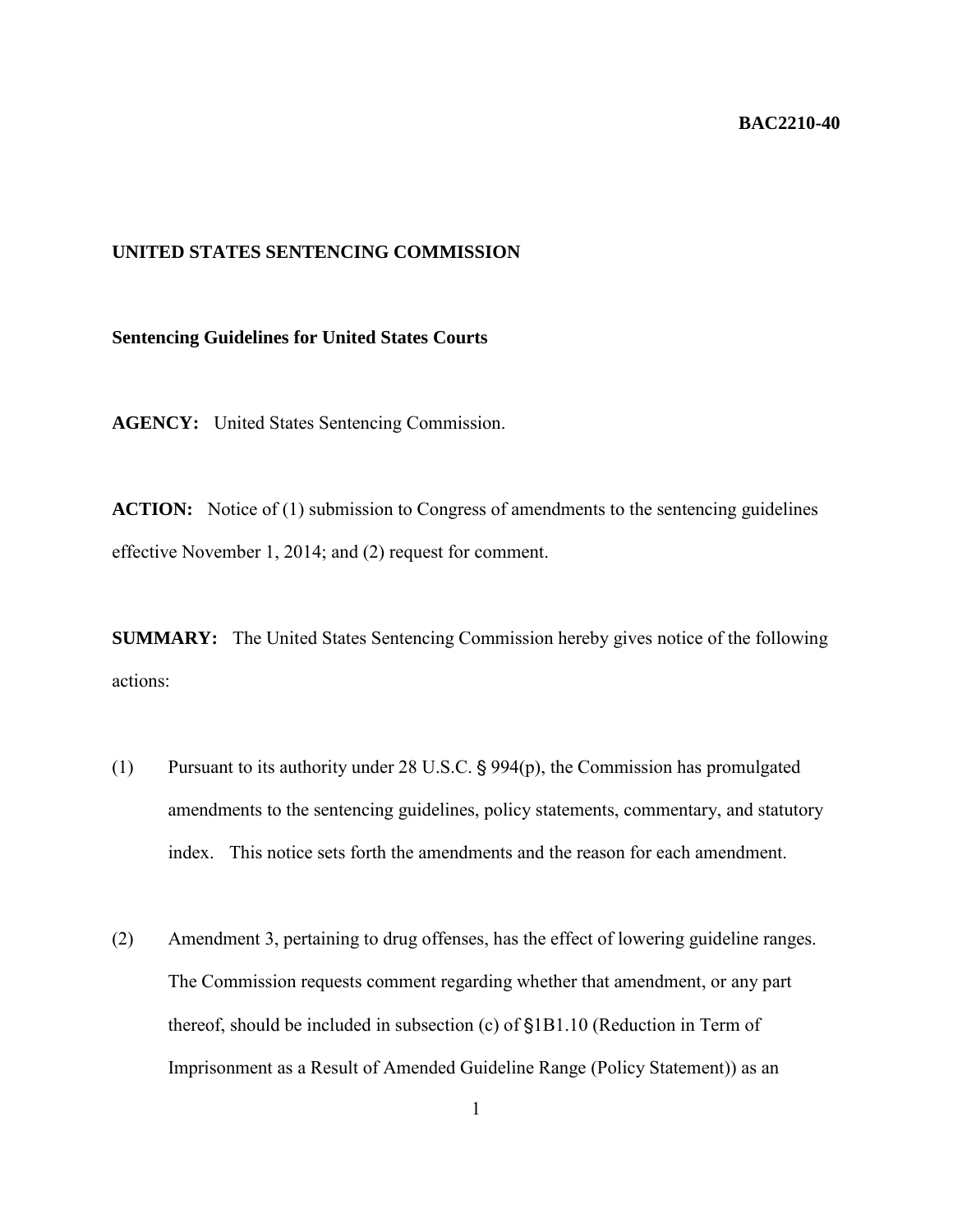amendment that may be applied retroactively to previously sentenced defendants. This notice sets forth the request for comment.

**DATES:** The Commission has specified an effective date of November 1, 2014, for the amendments set forth in this notice. Public comment regarding whether Amendment 3, pertaining to drug offenses, should be included as an amendment that may be applied retroactively to previously sentenced defendants should be received on or before **July 7, 2014**.

**ADDRESS:** Public comment should be sent to the Commission by electronic mail or regular mail. The email address for public comment is Public Comment  $@$ ussc.gov. The regular mail address for public comment is United States Sentencing Commission, One Columbus Circle, N.E., Suite 2-500, Washington, D.C. 20002-8002, Attention: Public Affairs-Retroactivity Public Comment.

**FOR FURTHER INFORMATION CONTACT:** Jeanne Doherty, Public Affairs Officer, (202) 502-4502, jdoherty@ussc.gov. The amendments and the request for comment set forth in this notice also may be accessed through the Commission's website at www.ussc.gov.

**SUPPLEMENTARY INFORMATION:** The United States Sentencing Commission is an independent agency in the judicial branch of the United States Government. The Commission promulgates sentencing guidelines and policy statements for federal sentencing courts pursuant to 28 U.S.C. § 994(a). The Commission also periodically reviews and revises previously promulgated guidelines pursuant to  $28$  U.S.C.  $\S$  994(o) and generally submits guideline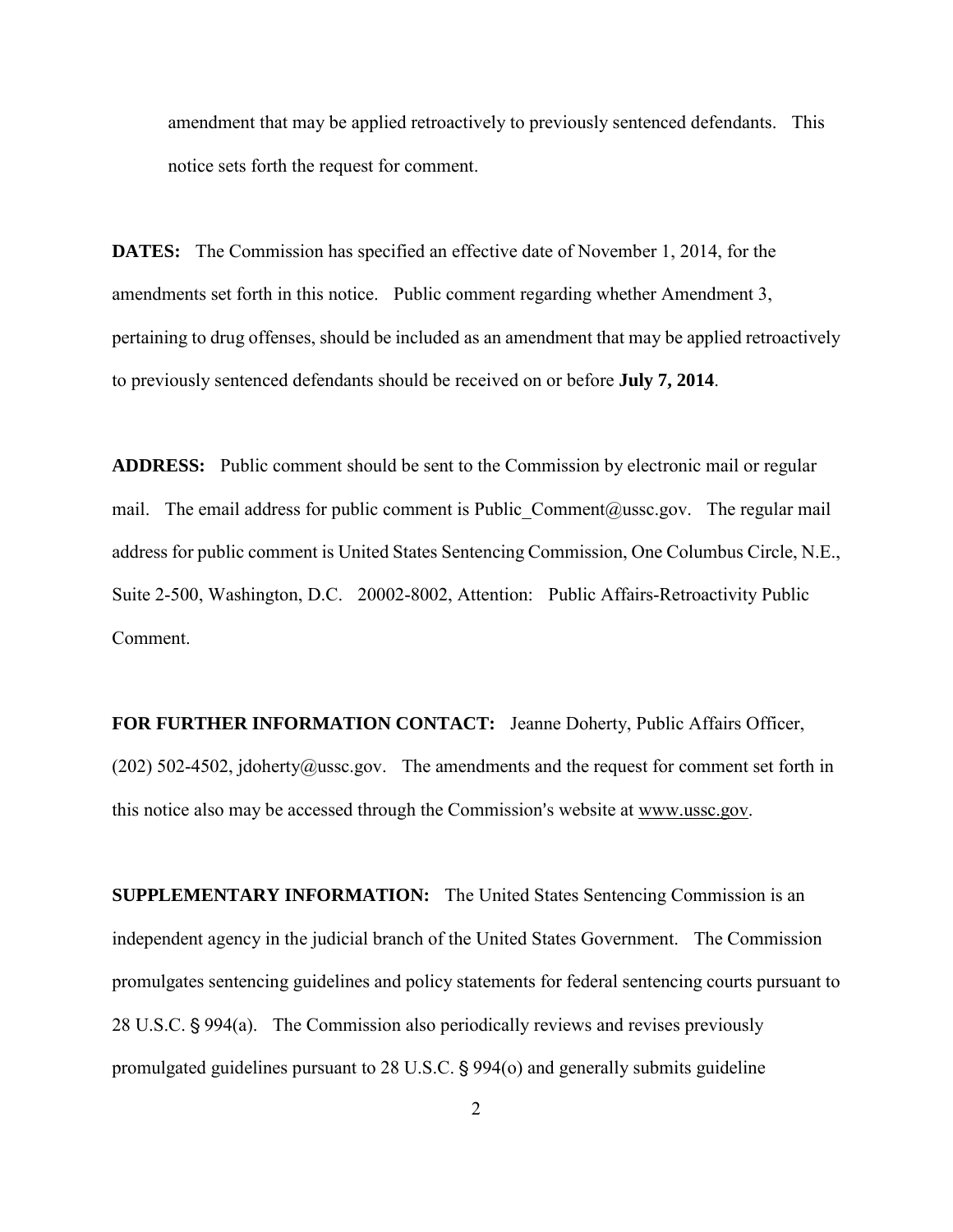amendments to Congress pursuant to 28 U.S.C.  $\S$  994(p) not later than the first day of May each year. Absent action of Congress to the contrary, submitted amendments become effective by operation of law on the date specified by the Commission (generally November 1 of the year in which the amendments are submitted to Congress).

(1) Submission to Congress of Amendments to the Sentencing Guidelines

Notice of proposed amendments was published in the Federal Register on January 17, 2014 (see 79 FR 3279-300). The Commission held public hearings on the proposed amendments in Washington, D.C., on February 13, 2014, and March 13, 2014. On April 30, 2014, the Commission submitted these amendments to Congress and specified an effective date of November 1, 2014.

(2) Request for Comment on Amendment 3, Pertaining to Drug Offenses

Section  $3582(c)(2)$  of title 18, United States Code, provides that "in the case of a defendant" who has been sentenced to a term of imprisonment based on a sentencing range that has subsequently been lowered by the Sentencing Commission pursuant to 28 U.S.C. 994(o), upon motion of the defendant or the Director of the Bureau of Prisons, or on its own motion, the court may reduce the term of imprisonment, after considering the factors set forth in section 3553(a) to the extent that they are applicable, if such a reduction is consistent with applicable policy statements issued by the Sentencing Commission."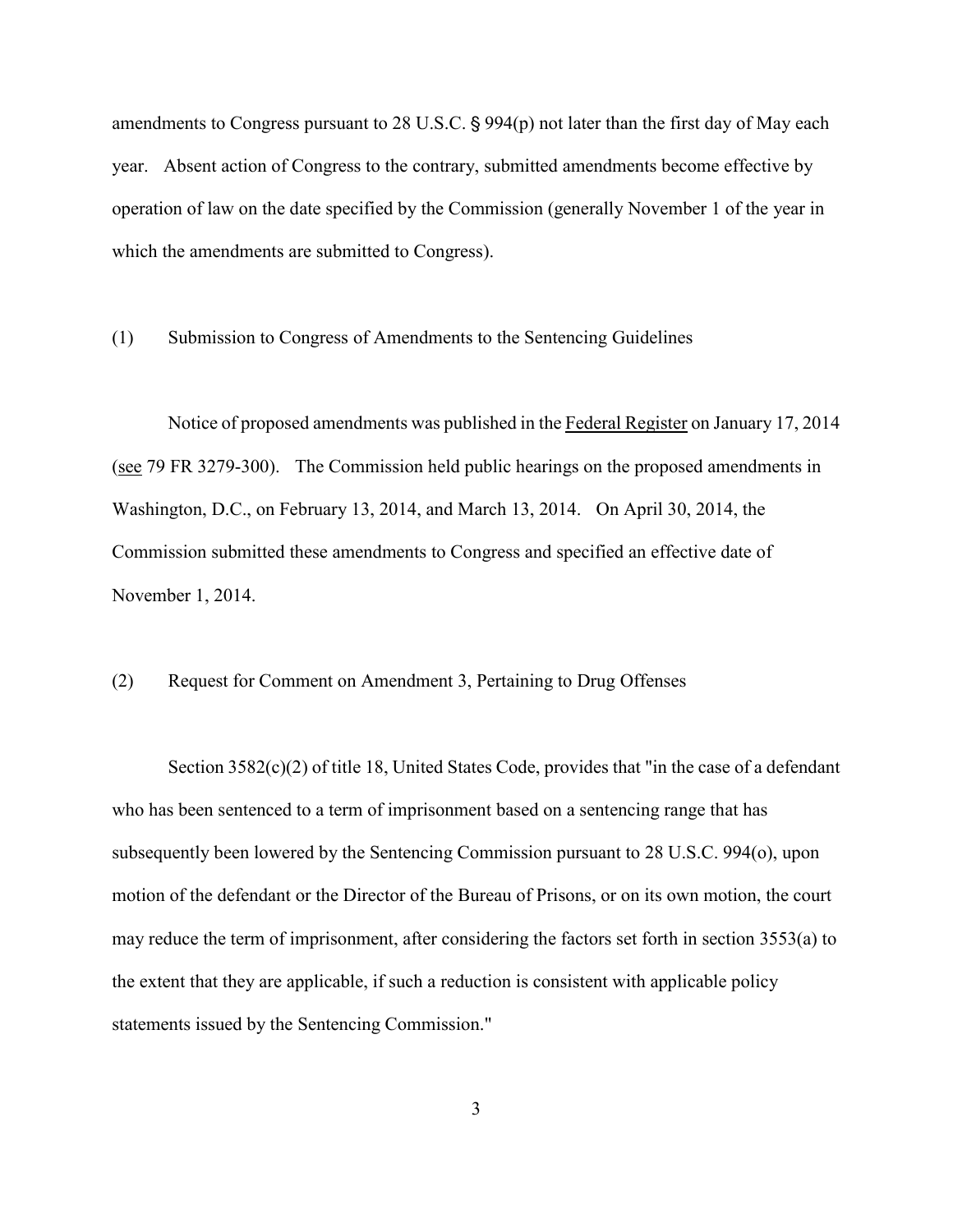The Commission lists in  $$1B1.10(c)$  the specific guideline amendments that the court may apply retroactively under 18 U.S.C.  $\S 3582(c)(2)$ . The background commentary to  $\S 1B1.10$  lists the purpose of the amendment, the magnitude of the change in the guideline range made by the amendment, and the difficulty of applying the amendment retroactively to determine an amended guideline range under '1B1.10(b) as among the factors the Commission considers in selecting the amendments included in  $$1B1.10(c)$ . To the extent practicable, public comment should address each of these factors, in addition to other matters suggested in the request for comment below.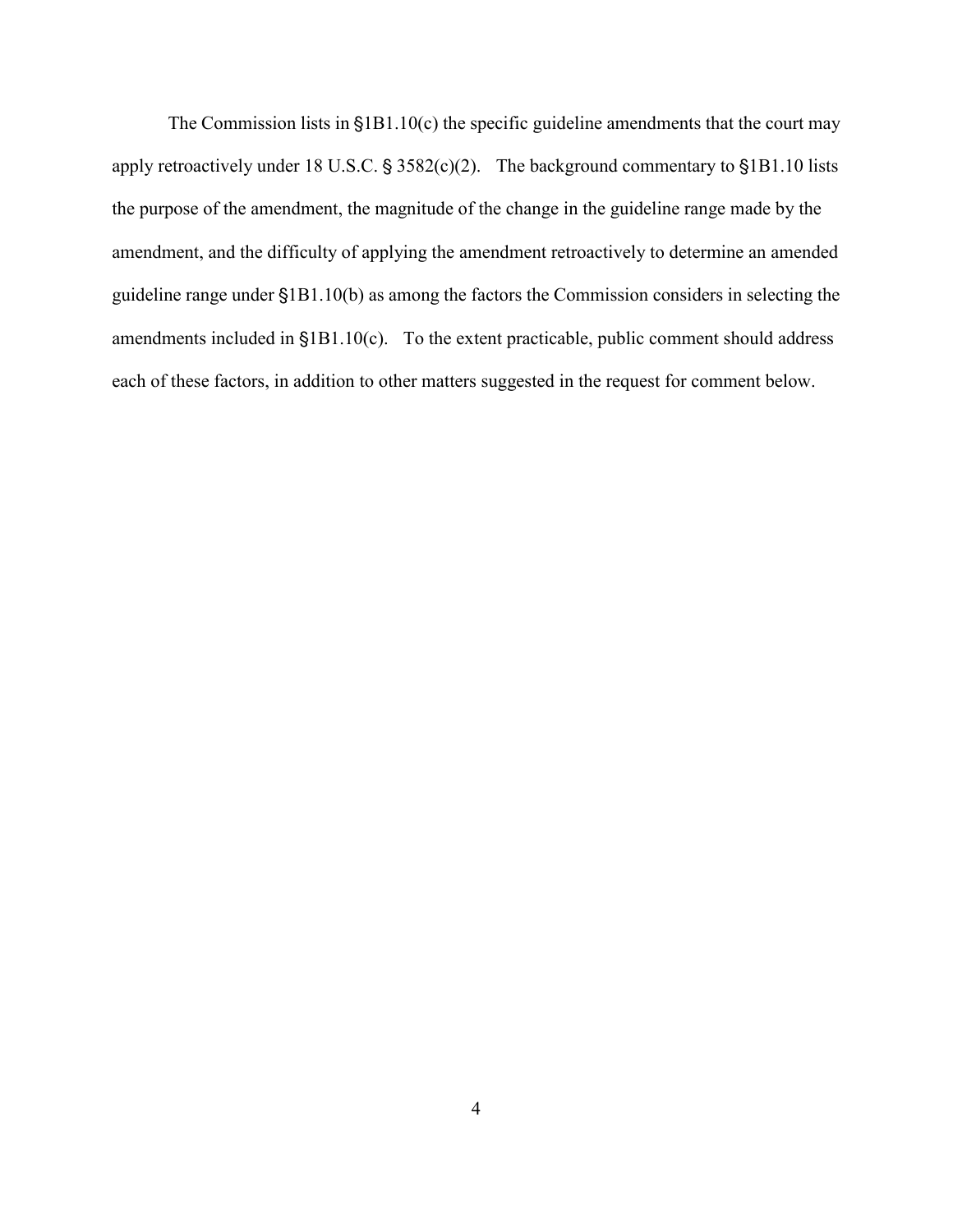**AUTHORITY:** 28 U.S.C. § 994(a), (o), (p), and (u); USSC Rules of Practice and Procedure 4.1, 4.3.

Patti B. Saris

Chair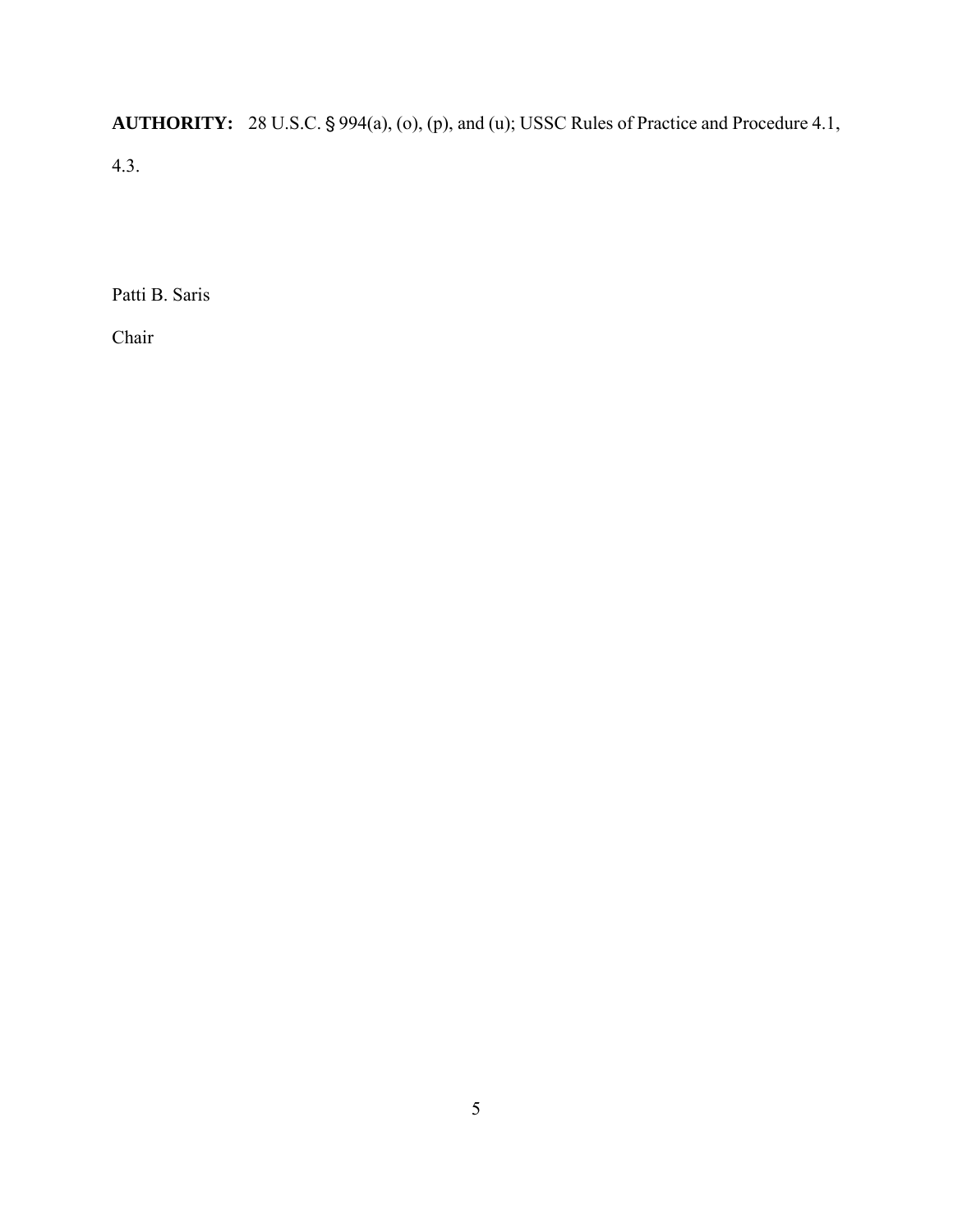- (1) Submission to Congress of Amendments to the Sentencing Guidelines
- 1. Amendment: Section 1B1.10 is amended in each of subsections (a)(1), (a)(2)(A),  $(a)(2)(B)$ , and  $(b)(1)$  by striking "subsection  $(c)$ " each place such term appears and inserting "subsection (d)"; by redesignating subsection (c) as subsection (d); and by inserting after subsection (b) the following new subsection (c):
	- "(c) Cases Involving Mandatory Minimum Sentences and Substantial Assistance.—If the case involves a statutorily required minimum sentence and the court had the authority to impose a sentence below the statutorily required minimum sentence pursuant to a government motion to reflect the defendant's substantial assistance to authorities, then for purposes of this policy statement the amended guideline range shall be determined without regard to the operation of §5G1.1 (Sentencing on a Single Count of Conviction) and §5G1.2 (Sentencing on Multiple Counts of Conviction).".

The Commentary to §1B1.10 captioned "Application Notes" is amended in Notes 1(A), 2, and 4 by striking "subsection (c)" each place such term appears and inserting "subsection (d)"; by redesignating Notes 4 through 6 as Notes 5 through 7, respectively; and by inserting after Note 3 the following new Note 4:

"4. Application of Subsection (c).—As stated in subsection (c), if the case involves a statutorily required minimum sentence and the court had the authority to impose a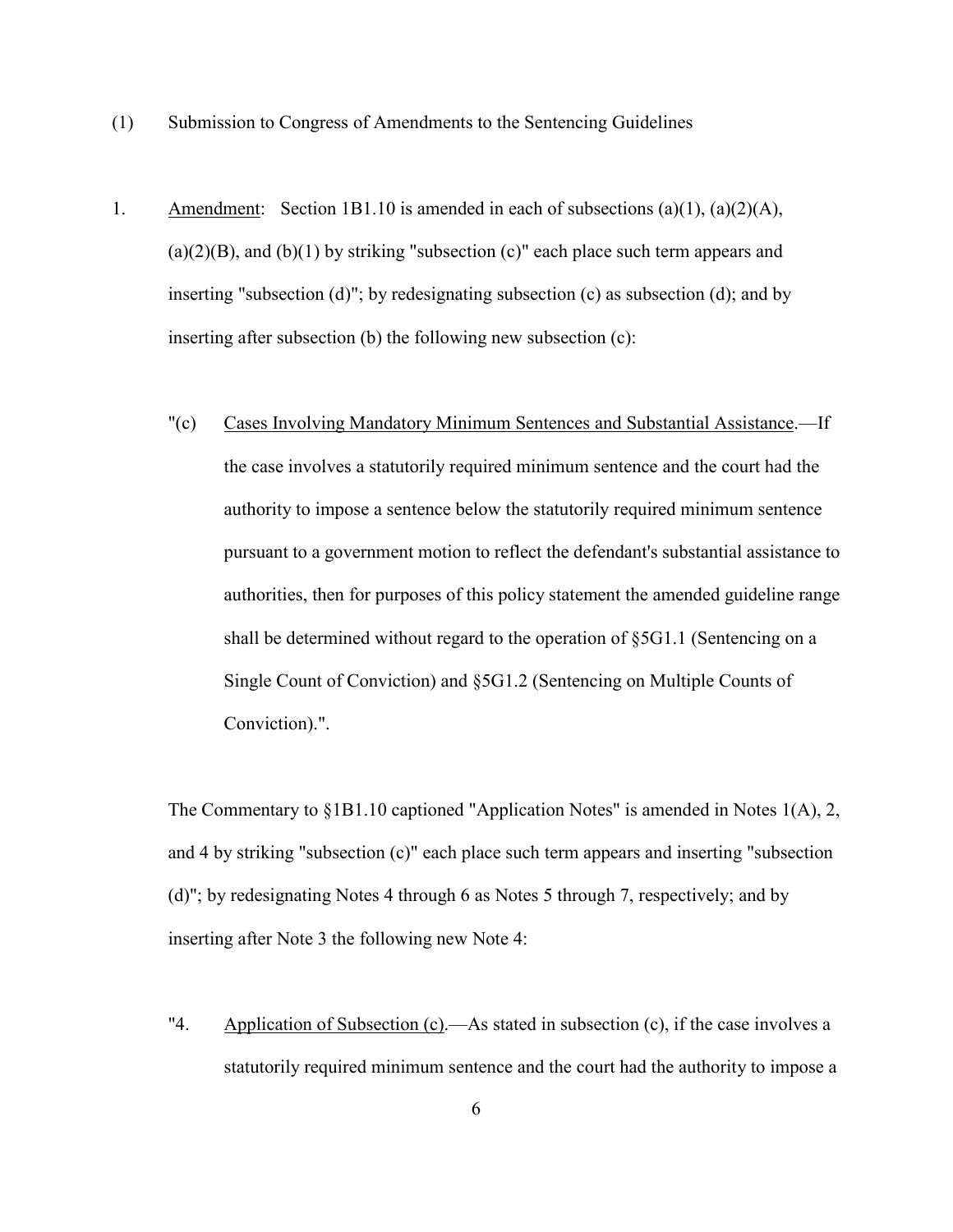sentence below the statutorily required minimum sentence pursuant to a government motion to reflect the defendant's substantial assistance to authorities, then for purposes of this policy statement the amended guideline range shall be determined without regard to the operation of §5G1.1 (Sentencing on a Single Count of Conviction) and §5G1.2 (Sentencing on Multiple Counts of Conviction). For example:

(A) Defendant A is subject to a mandatory minimum term of imprisonment of 120 months. The original guideline range at the time of sentencing was 135 to 168 months, which is entirely above the mandatory minimum, and the court imposed a sentence of 101 months pursuant to a government motion to reflect the defendant's substantial assistance to authorities. The court determines that the amended guideline range as calculated on the Sentencing Table is 108 to 135 months. Ordinarily, §5G1.1 would operate to restrict the amended guideline range to 120 to 135 months, to reflect the mandatory minimum term of imprisonment. For purposes of this policy statement, however, the amended guideline range remains 108 to 135 months.

To the extent the court considers it appropriate to provide a reduction comparably less than the amended guideline range pursuant to subsection (b)(2)(B), Defendant A's original sentence of 101 months amounted to a reduction of approximately 25 percent below the minimum of the original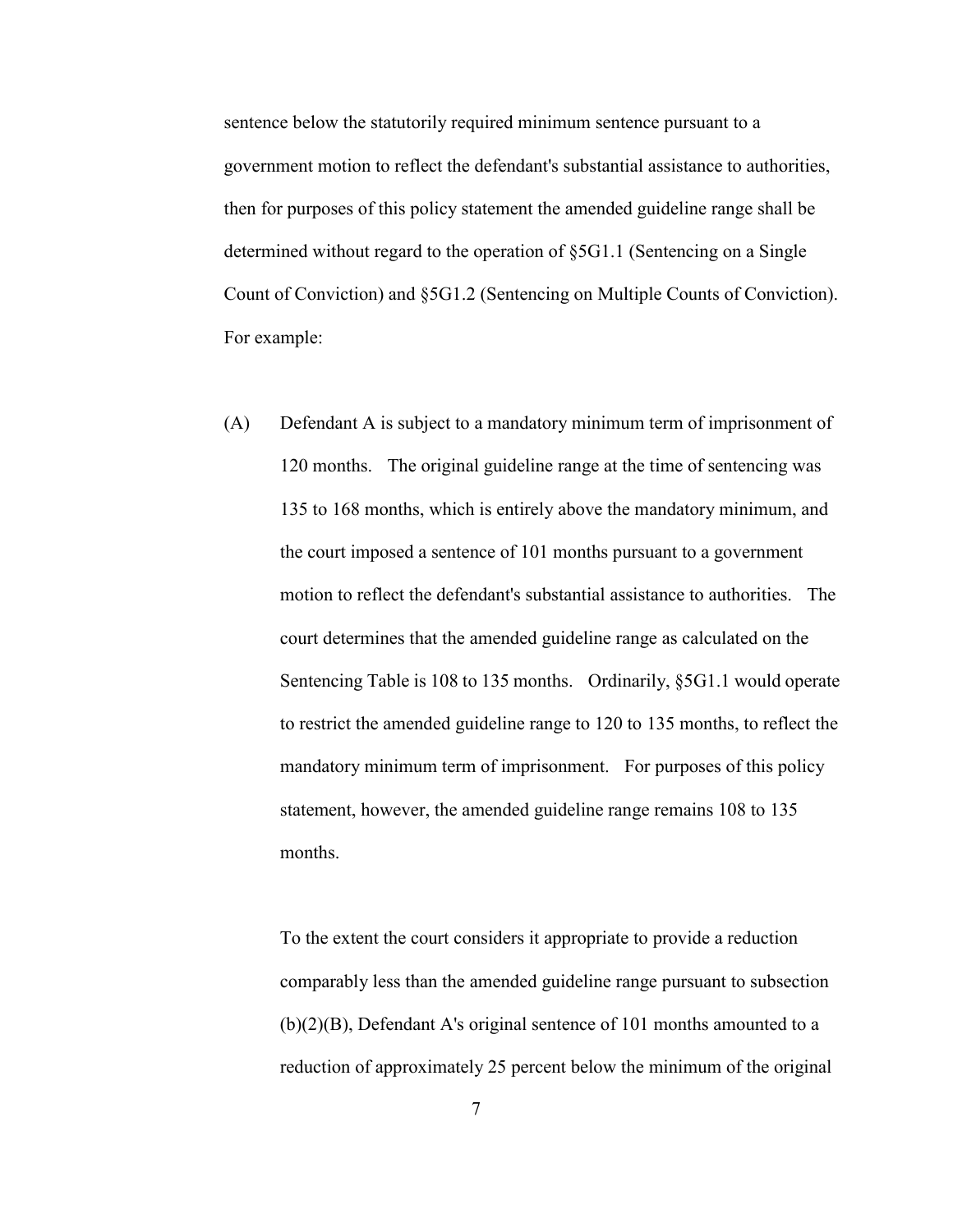guideline range of 135 months. Therefore, an amended sentence of 81 months (representing a reduction of approximately 25 percent below the minimum of the amended guideline range of 108 months) would amount to a comparable reduction and may be appropriate.

(B) Defendant B is subject to a mandatory minimum term of imprisonment of 120 months. The original guideline range at the time of sentencing (as calculated on the Sentencing Table) was 108 to 135 months, which was restricted by operation of §5G1.1 to a range of 120 to 135 months. See  $\S 5G1.1(c)(2)$ . The court imposed a sentence of 90 months pursuant to a government motion to reflect the defendant's substantial assistance to authorities. The court determines that the amended guideline range as calculated on the Sentencing Table is 87 to 108 months. Ordinarily, §5G1.1 would operate to restrict the amended guideline range to precisely 120 months, to reflect the mandatory minimum term of imprisonment. See §5G1.1(b). For purposes of this policy statement, however, the amended guideline range is considered to be 87 to 108 months (i.e., unrestricted by operation of §5G1.1 and the statutory minimum of 120 months).

To the extent the court considers it appropriate to provide a reduction comparably less than the amended guideline range pursuant to subsection (b)(2)(B), Defendant B's original sentence of 90 months amounted to a reduction of approximately 25 percent below the original guideline range of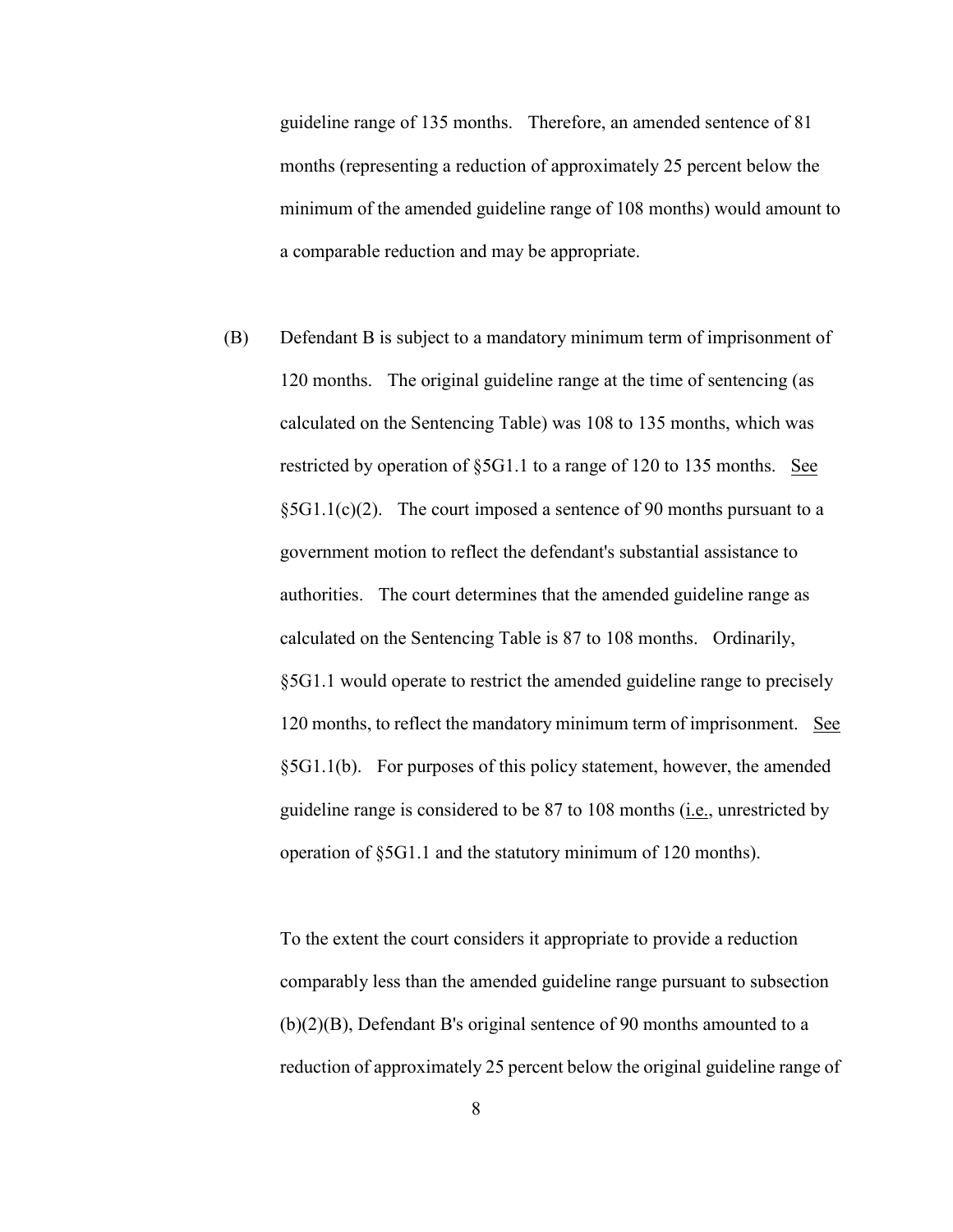120 months. Therefore, an amended sentence of 65 months (representing a reduction of approximately 25 percent below the minimum of the amended guideline range of 87 months) would amount to a comparable reduction and may be appropriate.".

The Commentary to §1B1.10 captioned "Background" is amended by striking "subsection (c)" both places such term appears and inserting "subsection (d)".

Reason for Amendment: This amendment clarifies an application issue that has arisen with respect to §1B1.10 (Reduction in Term of Imprisonment as a Result of Amended Guideline Range) (Policy Statement). Circuits have conflicting interpretations of when, if at all, §1B1.10 provides that a statutory minimum continues to limit the amount by which a defendant's sentence may be reduced under 18 U.S.C. § 3582(c)(2) when the defendant's original sentence was below the statutory minimum due to substantial assistance.

This issue arises in two situations. First, there are cases in which the defendant's original guideline range was above the mandatory minimum but the defendant received a sentence below the mandatory minimum pursuant to a government motion for substantial assistance. For example, consider a case in which the mandatory minimum was 240 months, the original guideline range was 262 to 327 months, and the defendant's original sentence was 160 months, representing a 39 percent reduction for substantial assistance below the bottom of the guideline range. In a sentence reduction proceeding pursuant to Amendment 750, the amended guideline range as determined on the Sentencing Table is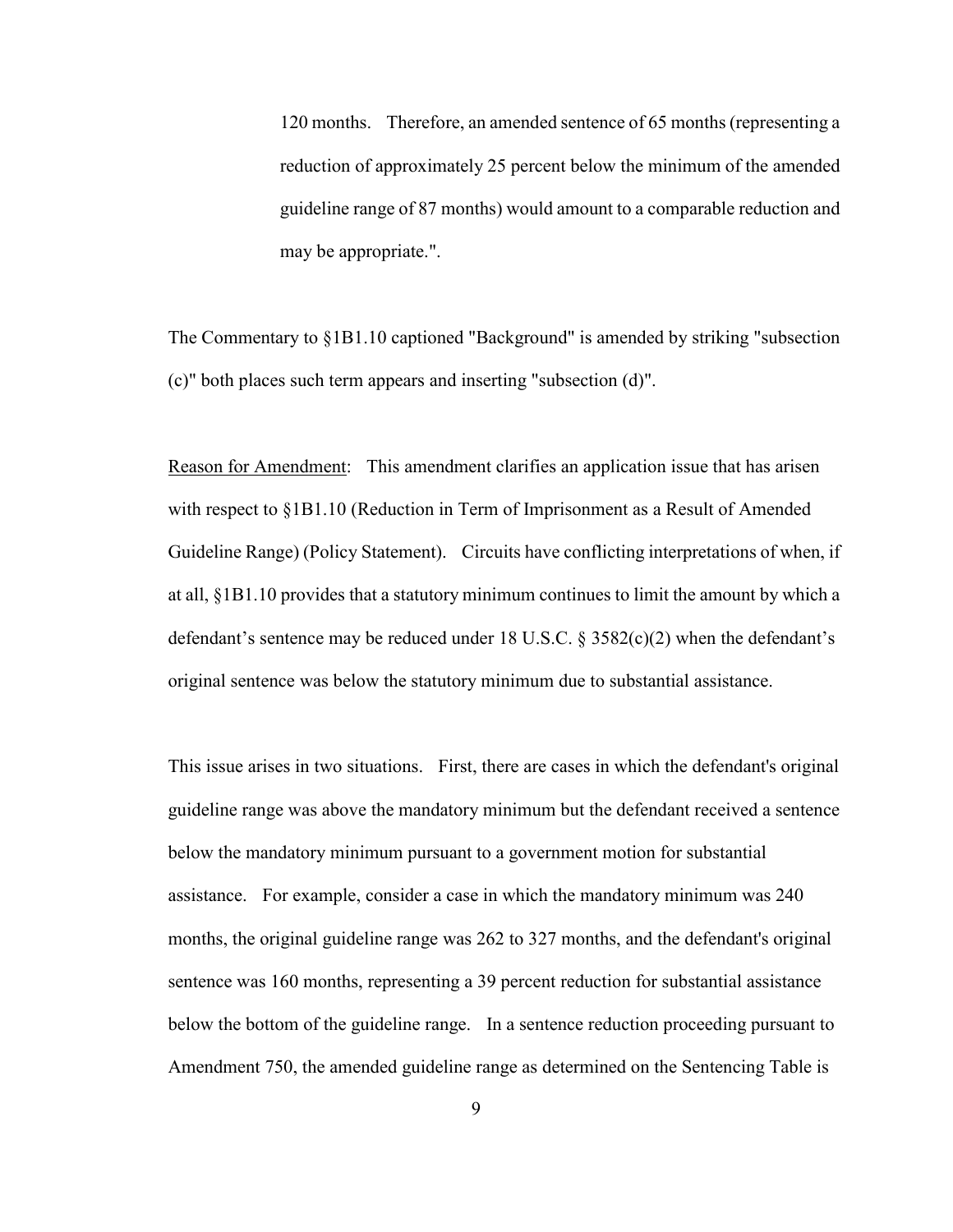168 to 210 months, but after application of the "trumping" mechanism in §5G1.1 (Sentencing on a Single Count of Conviction), the mandatory minimum sentence of 240 months is the guideline sentence. See  $\S 5G1.1(b)$ . Section 1B1.10(b)(2)(B) provides that such a defendant may receive a comparable 39 percent reduction from the bottom of the amended guideline range, but circuits are split over what to use as the bottom of the range.

The Eighth Circuit has taken the view that the bottom of the amended guideline range in such a case would be  $240$  months, i.e., the guideline sentence that results after application of the "trumping" mechanism in §5G1.1. See United States v. Golden, 709 F.3d 1229, 1231-33 (8th Cir. 2013). In contrast, the Seventh Circuit has taken the view that the bottom of the amended guideline range in such a case would be 168 months, i.e., the bottom of the amended range as determined by the Sentencing Table, without application of the "trumping" mechanism in §5G1.1. See United States v. Wren, 706 F.3d 861, 863 (7th Cir. 2013). Each circuit found support for its view in an Eleventh Circuit decision, United States v. Liberse, 688 F.3d 1198 (11th Cir. 2012), which also discussed this issue.

Second, there are cases in which the defendant's original guideline range as determined by the Sentencing Table was, at least in part, below the mandatory minimum, and the defendant received a sentence below the mandatory minimum pursuant to a government motion for substantial assistance. In these cases, the "trumping" mechanism in  $\S5G1.1$ operated at the original sentence to restrict the guideline range to be no less than the mandatory minimum. For example, consider a case in which the original Sentencing Table guideline range was 140 to 175 months but the mandatory minimum was 240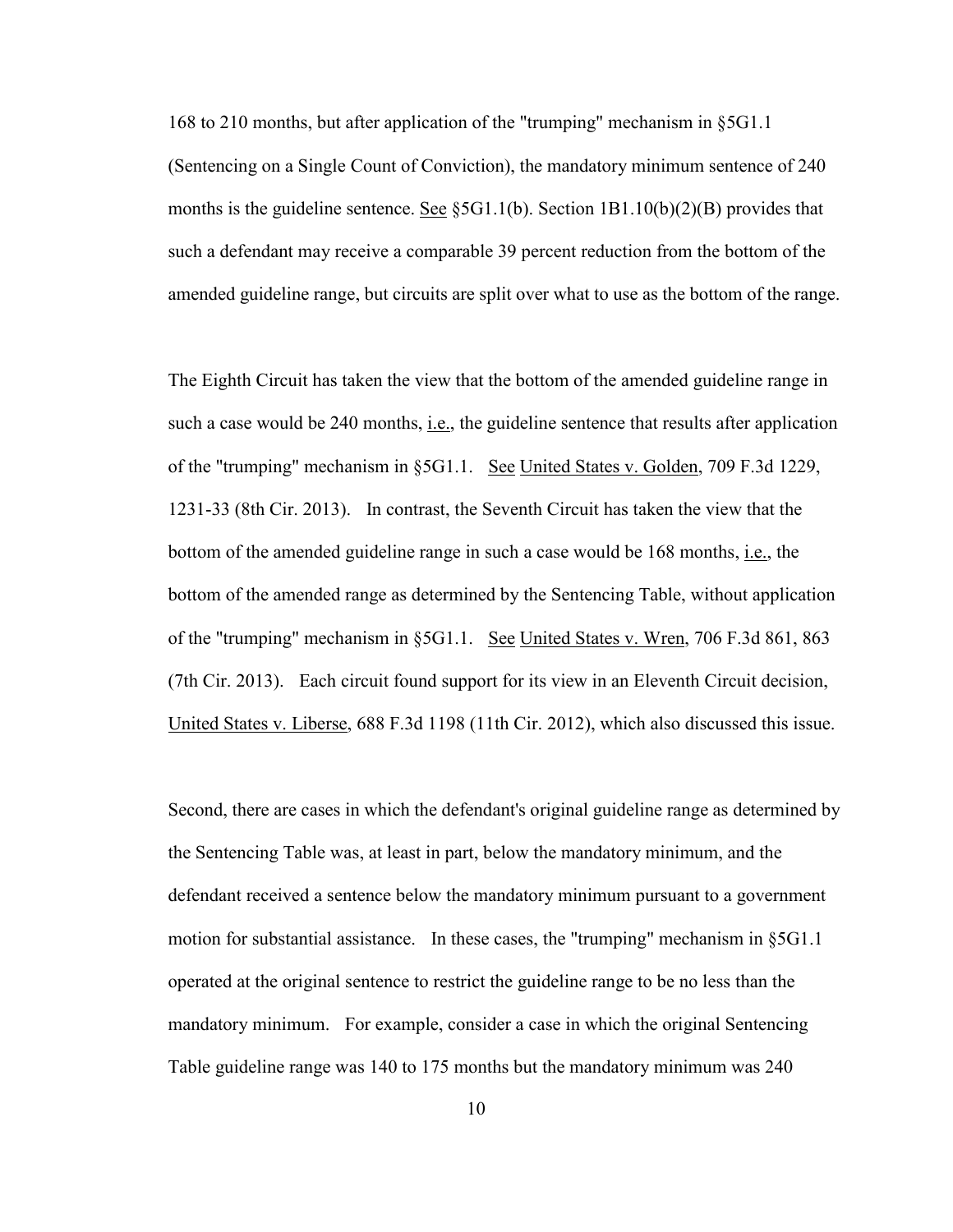months, resulting (after operation of §5G1.1) in a guideline sentence of 240 months. The defendant's original sentence was 96 months, representing a 60 percent reduction for substantial assistance below the statutory and guideline minimum. In a sentence reduction proceeding, the amended Sentencing Table guideline range is 110 to 137 months, resulting (after operation of §5G1.1) in a guideline sentence of 240 months. Section  $1B1.10(b)(2)(B)$  provides that such a defendant may receive a reduction from the bottom of the amended guideline range, but circuits are split over what to use as the bottom of the range.

The Eleventh Circuit, the Sixth Circuit, and the Second Circuit have taken the view that the bottom of the amended range in such a case would remain 240 months, i.e., the guideline sentence that results after application of the "trumping" mechanism in §5G1.1. See United States v. Glover, 686 F.3d 1203, 1208 (11th Cir. 2012); United States v. Joiner, 727 F.3d 601 (6th Cir. 2013); United States v. Johnson, 732 F.3d 109 (2d Cir. 2013). Under these decisions, the defendant in the example would have an original range of 240 months and an amended range of 240 months, and would not be eligible for any reduction because the range has not been lowered. In contrast, the Third Circuit and the District of Columbia Circuit have taken the view that the bottom of the amended range in such a case would be 110 months, i.e., the bottom of the Sentencing Table guideline range. See United States v. Savani, 733 F.3d 56, 66-7 (3d Cir. 2013); In re Sealed Case, 722 F.3d 361, 369-70 (D.C. Cir. 2013).

The amendment generally adopts the approach of the Third Circuit in Savani and the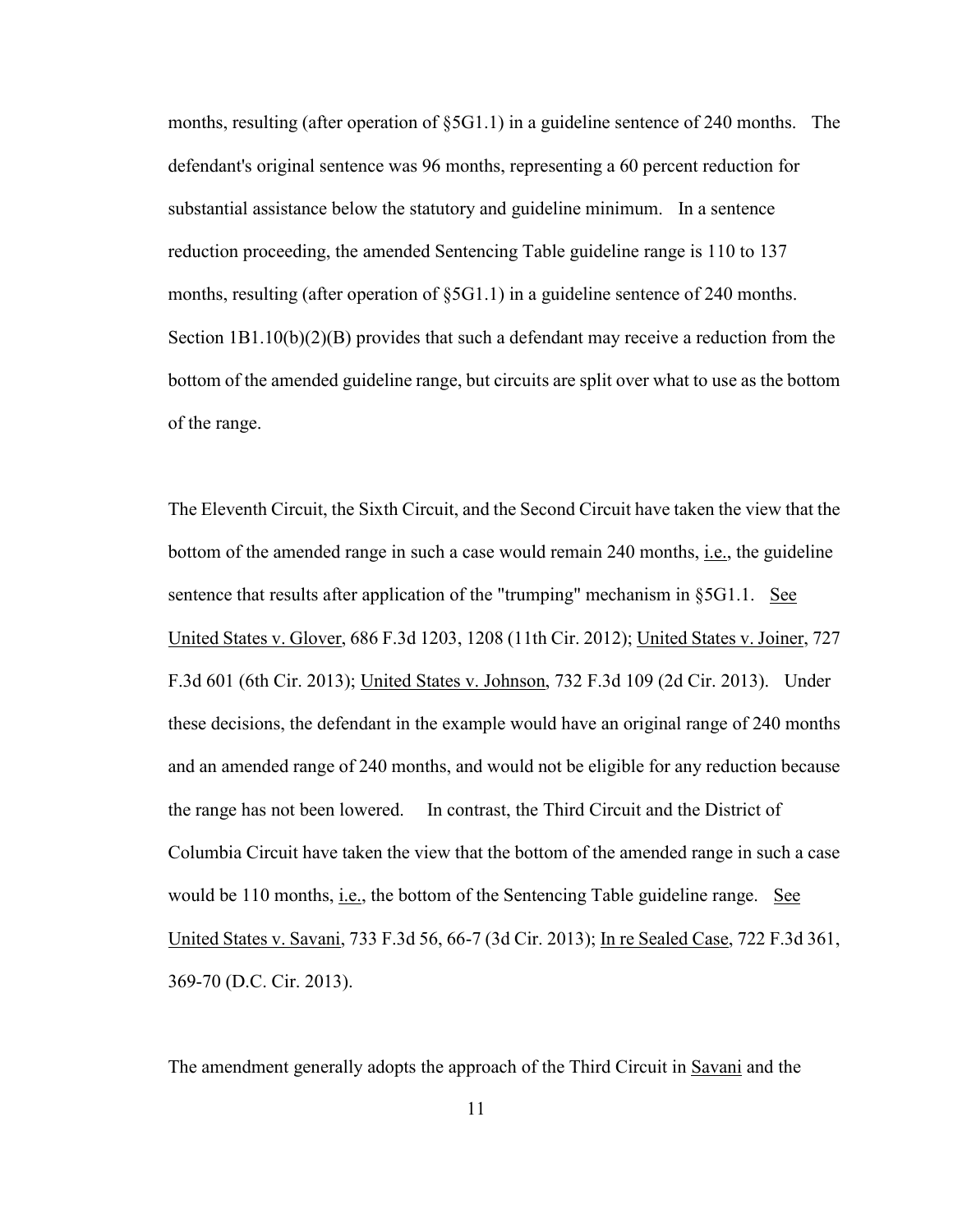District of Columbia Circuit in In re Sealed Case. It amends §1B1.10 to specify that, if the case involves a statutorily required minimum sentence and the court had the authority to impose a sentence below the statutorily required minimum sentence pursuant to a government motion to reflect the defendant's substantial assistance to authorities, then for purposes of §1B1.10 the amended guideline range shall be determined without regard to the operation of §5G1.1 and §5G1.2. The amendment also adds a new application note with examples.

This clarification ensures that defendants who provide substantial assistance to the government in the investigation and prosecution of others have the opportunity to receive the full benefit of a reduction that accounts for that assistance. See USSG App. C. Amend 759 (Reason for Amendment). As the Commission noted in the reason for that amendment: "The guidelines and the relevant statutes have long recognized that defendants who provide substantial assistance are differently situated than other defendants and should be considered for a sentence below a guideline or statutory minimum even when defendants who are otherwise similar (but did not provide substantial assistance) are subject to a guideline or statutory minimum. Applying this principle when the guideline range has been reduced and made available for retroactive application under section 3582(c)(2) appropriately maintains this distinction and furthers the purposes of sentencing." Id.

2. Amendment: Section 2A2.2(b) is amended by redesignating paragraphs (4) through (6) as paragraphs (5) through (7), respectively; and by inserting after paragraph (3) the following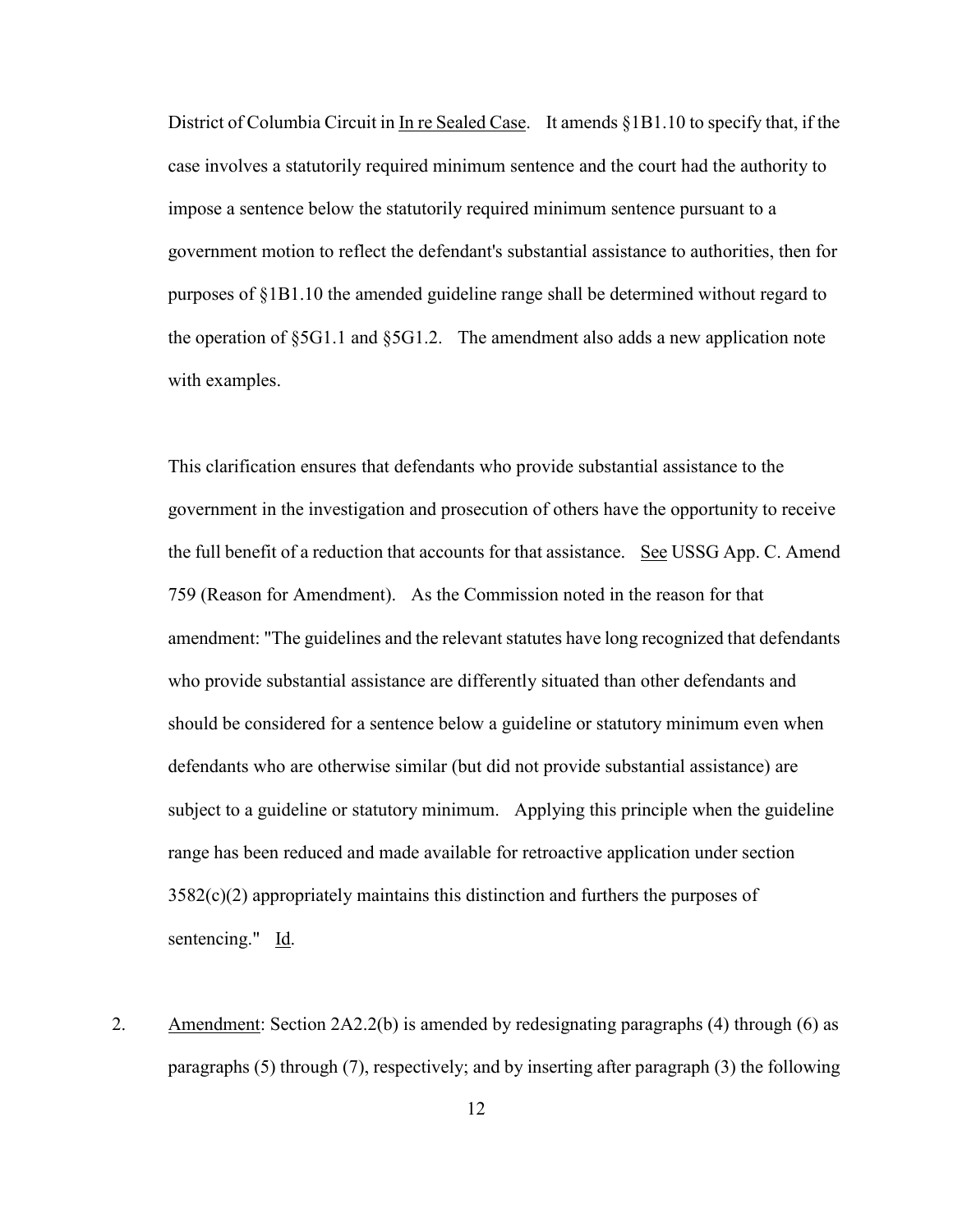new paragraph (4):

"(4) If the offense involved strangling, suffocating, or attempting to strangle or suffocate a spouse, intimate partner, or dating partner, increase by 3 levels.

However, the cumulative adjustments from application of subdivisions (2), (3), and (4) shall not exceed 12 levels.".

The Commentary to §2A2.2 captioned "Statutory Provisions" is amended by inserting after  $"113(a)(2), (3), (6),"$  the following:  $"(8),"$ .

The Commentary to §2A2.2 captioned "Application Notes" is amended in Note 1 by striking "or (C)" and inserting "(C) strangling, suffocating, or attempting to strangle or suffocate; or (D)"; and by adding at the end the following new paragraphs:

" 'Strangling' and 'suffocating' have the meaning given those terms in 18 U.S.C. § 113.

'Spouse,' 'intimate partner,' and 'dating partner' have the meaning given those terms in 18 U.S.C. § 2266.";

and in Note 4 by striking  $"({\rm b})(6)"$  and inserting  $"({\rm b})(7)"$ .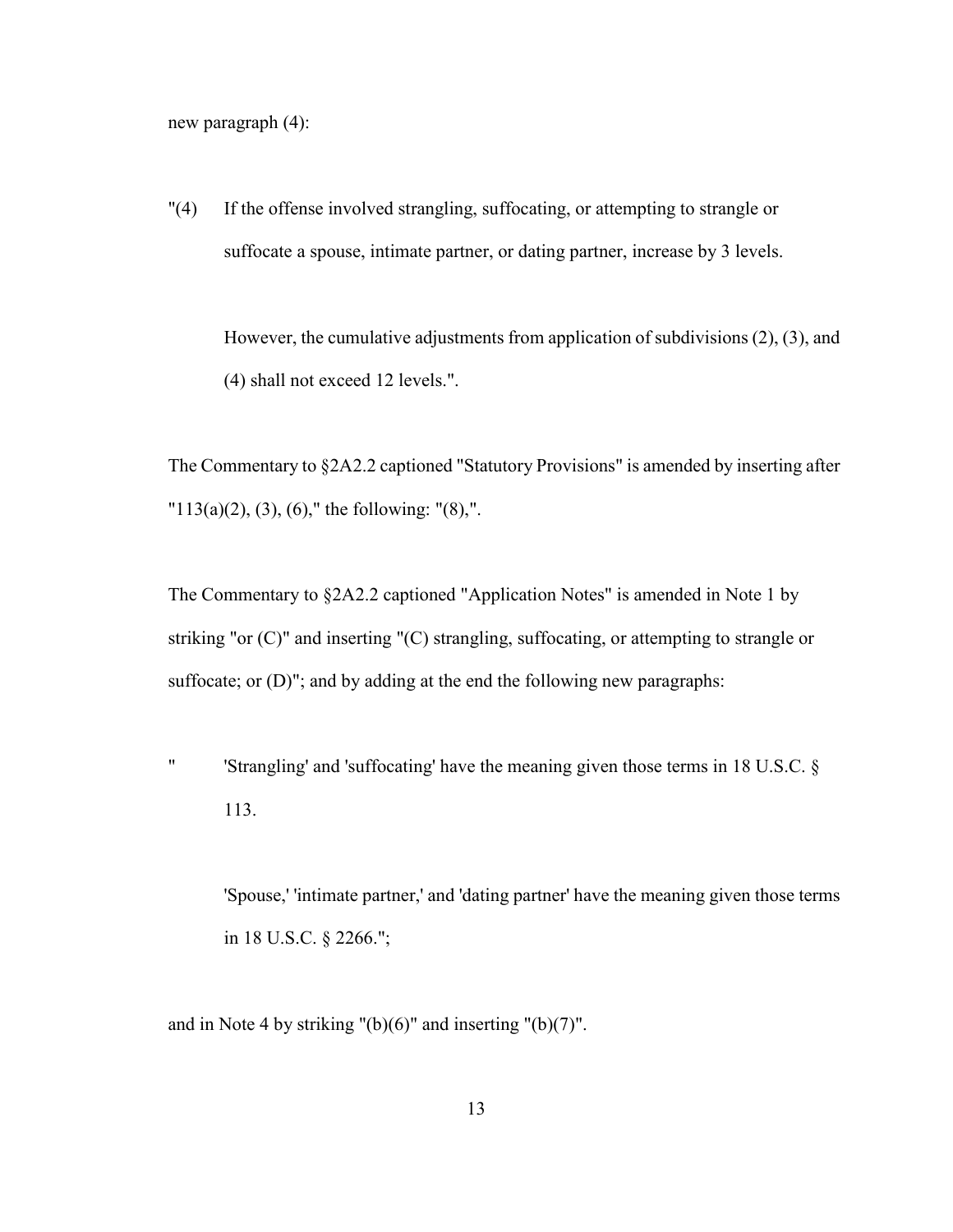The Commentary to §2A2.2 captioned "Background" is amended in the first paragraph by striking "minor assaults" and inserting "other assaults"; by striking the comma after "serious bodily injury" and inserting a semicolon; and by striking the comma after "cause bodily injury" and inserting "; strangling, suffocating, or attempting to strangle or suffocate;";

and in the paragraph that begins "Subsection" by striking "(b)(6)" both places it appears and inserting "(b)(7)".

Section 2A2.3 is amended in the heading by striking "Minor Assault" and inserting "Assault".

Section 2A2.3(b)(1) is amended by inserting after "substantial bodily injury to" the following: "a spouse, intimate partner, or dating partner, or".

The Commentary to §2A2.3 captioned "Statutory Provisions" is amended by inserting after "112," the following: "113(a)(4), (5), (7),".

The Commentary to §2A2.3 captioned "Application Notes" is amended in Note 1 by striking the paragraph that begins "'Minor assault' means" and inserting the following new paragraph:

" 'Spouse,' 'intimate partner,' and 'dating partner' have the meaning given those terms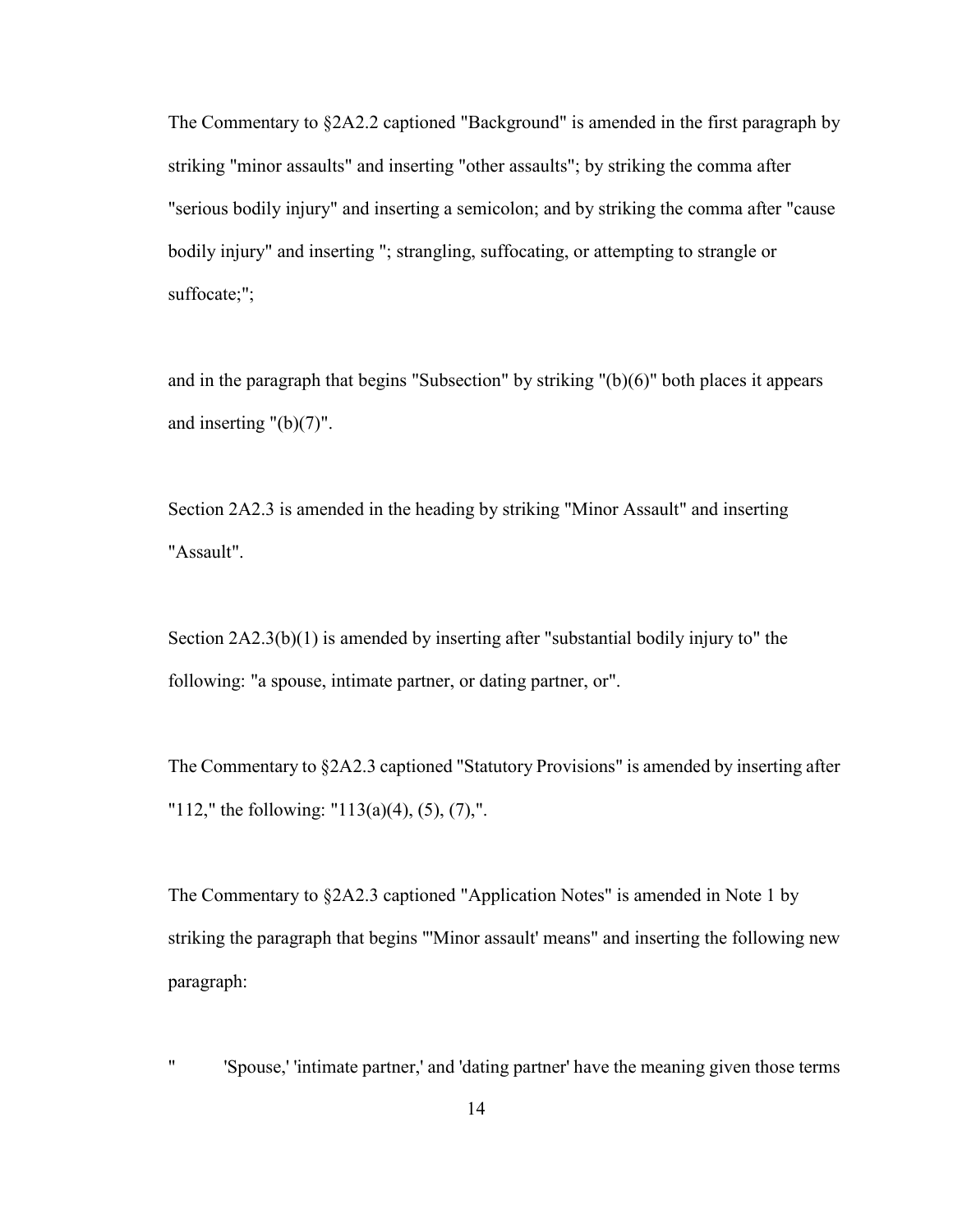in 18 U.S.C. § 2266.".

The Commentary to §2A2.3 captioned "Background" is amended by striking "Minor assault and battery are covered by this section." and inserting the following: "This section applies to misdemeanor assault and battery and to any felonious assault not covered by §2A2.2 (Aggravated Assault).".

Section 2A6.2(b)(1) is amended by striking "(C)" and inserting "(C) strangling, suffocating, or attempting to strangle or suffocate; (D)"; by striking "(D) a pattern" and inserting "(E) a pattern"; and by striking "these aggravating factors" and inserting "subdivisions  $(A)$ ,  $(B)$ ,  $(C)$ ,  $(D)$ , or  $(E)$ ".

The Commentary to §2A6.2 captioned "Application Notes" is amended in Note 1 by striking the paragraph that begins "'Stalking' means" and inserting the following new paragraph:

" 'Stalking' means conduct described in 18 U.S.C. § 2261A.";

and by adding at the end of Note 1 the following new paragraph:

" 'Strangling' and 'suffocating' have the meaning given those terms in 18 U.S.C. § 113.";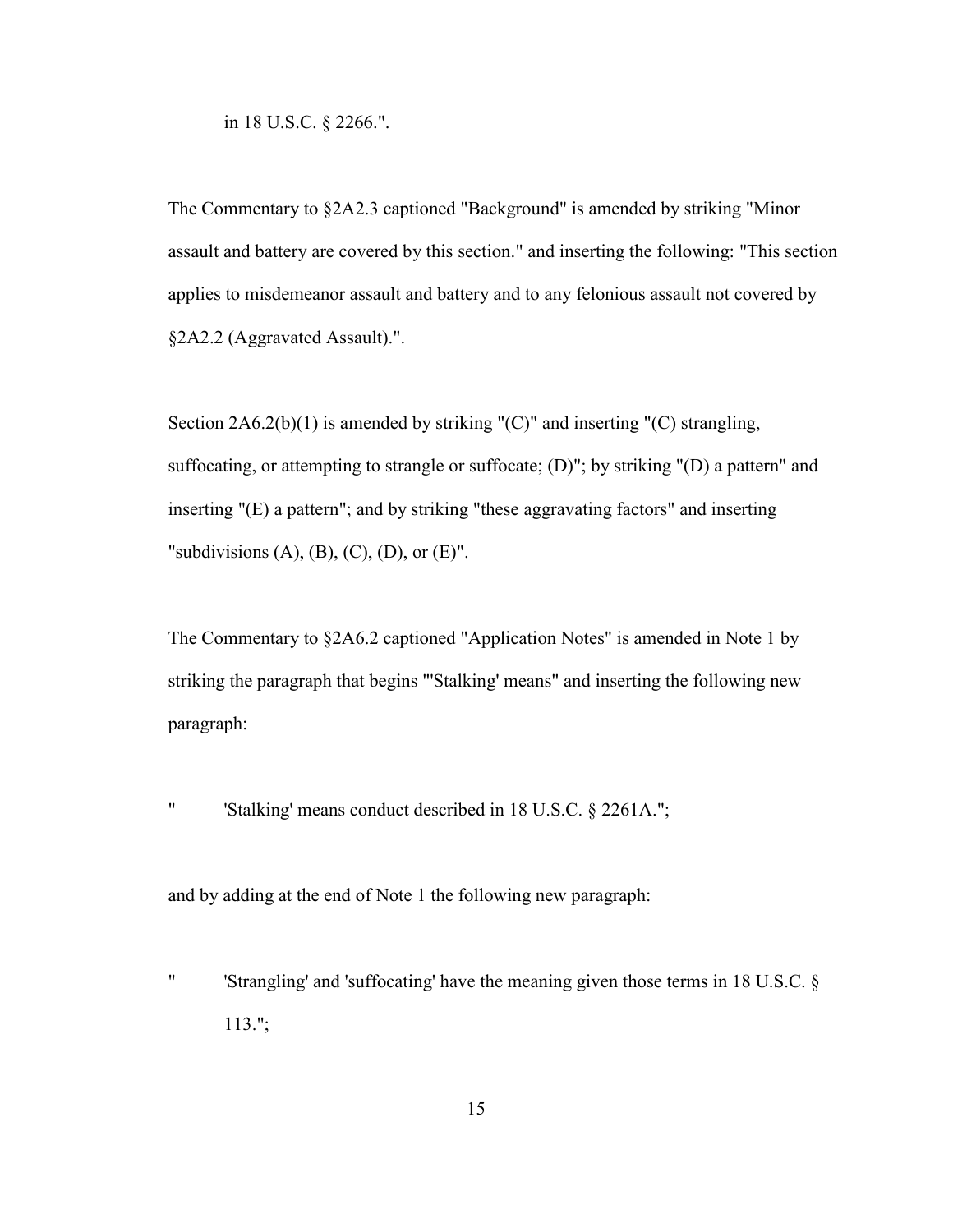and in Notes 3 and 4 by striking "(b)(1)(D)" each place such term appears and inserting  $"({\rm b})(1)({\rm E})".$ 

The Commentary to §2B1.5 captioned "Statutory Provisions" is amended by striking "1152-1153,".

The Commentary to §2B2.1 captioned "Statutory Provisions" is amended by striking "1153,".

The Commentary to §2H3.1 captioned "Statutory Provisions" is amended by striking  $"1375a(d)(3)(C)$ , (d)(5)(B);" and inserting  $"1375a(d)(5)(B)(i)$ , (ii);".

The Commentary to §2K1.4 captioned "Statutory Provisions" is amended by striking "1153,".

The Commentary to §5D1.1 captioned "Application Notes" is amended in Note 3 by adding at the end the following:

"(D) Domestic Violence.—If the defendant is convicted for the first time of a domestic violence crime as defined in 18 U.S.C. § 3561(b), a term of supervised release is required by statute. See 18 U.S.C. § 3583(a). Such a defendant is also required by statute to attend an approved rehabilitation program, if available within a 50-mile radius of the legal residence of the defendant. See 18 U.S.C. § 3583(d);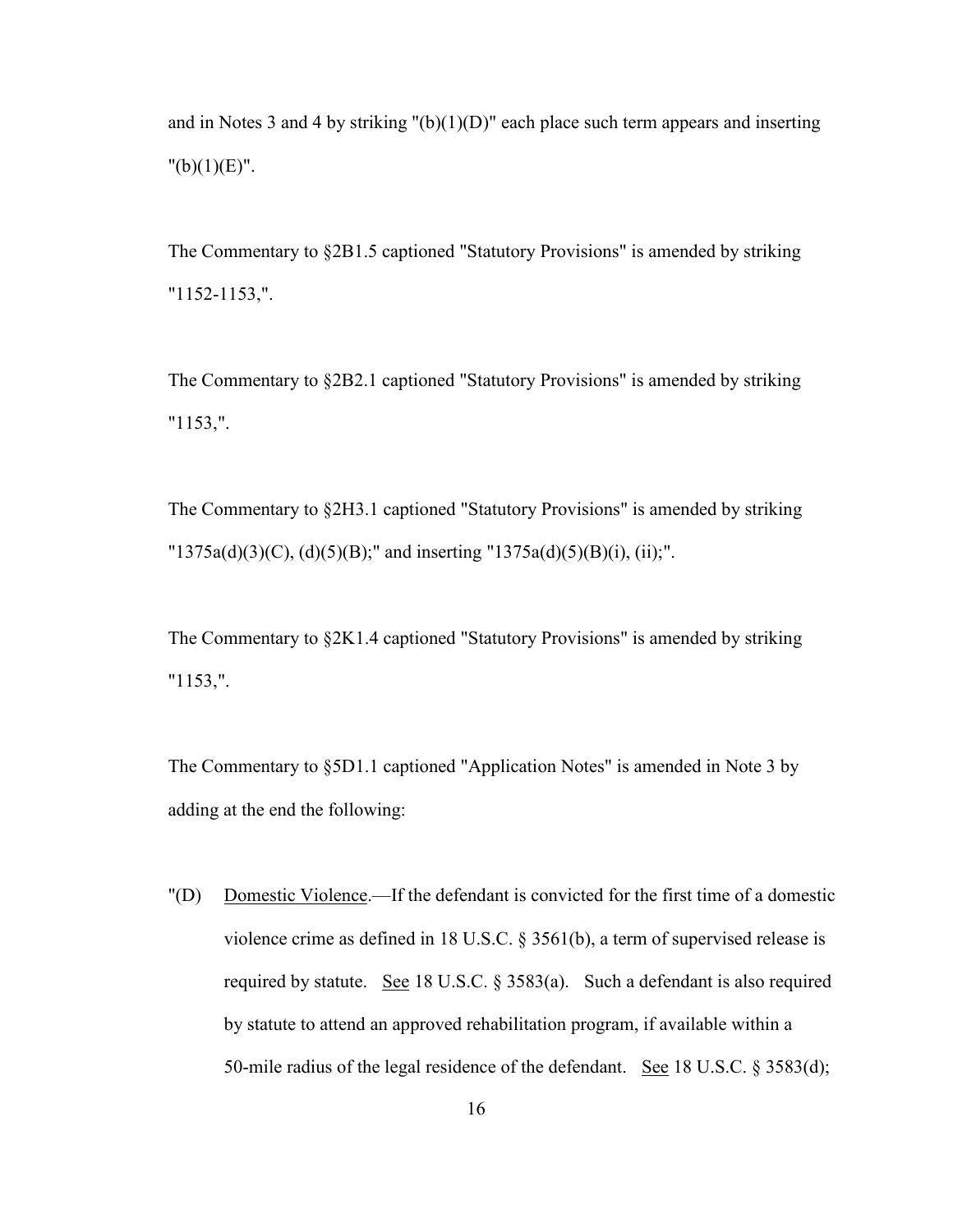§5D1.3(a)(3). In any other case involving domestic violence or stalking in which the defendant is sentenced to imprisonment, it is highly recommended that a term of supervised release also be imposed.".

Appendix A (Statutory Index) is amended by striking the line referenced to 8 U.S.C.  $\S$  1375a(d)(3)(C), (d)(5)(B) and inserting the following new line references:

| "8 U.S.C. $\S$ 1375a(d)(5)(B)(i) | 2H3.1      |
|----------------------------------|------------|
| 8 U.S.C. § 1375a(d)(5)(B)(ii)    | 2H3 1      |
| 8 U.S.C. § 1375a(d)(5)(B)(iii)   | $2B1.1$ "; |

in the line referenced to 18 U.S.C.  $\S$  113(a)(1) by adding ", 2A3.1" at the end;

in the line referenced to 18 U.S.C. § 113(a)(2) by adding ", 2A3.2, 2A3.3, 2A3.4" at the end;

after the line referenced to 18 U.S.C.  $\S$  113(a)(3) by inserting the following new line reference:

"18 U.S.C. § 113(a)(4) 2A2.3";

after the line referenced to 18 U.S.C.  $\S$  113(a)(7) by inserting the following new line reference: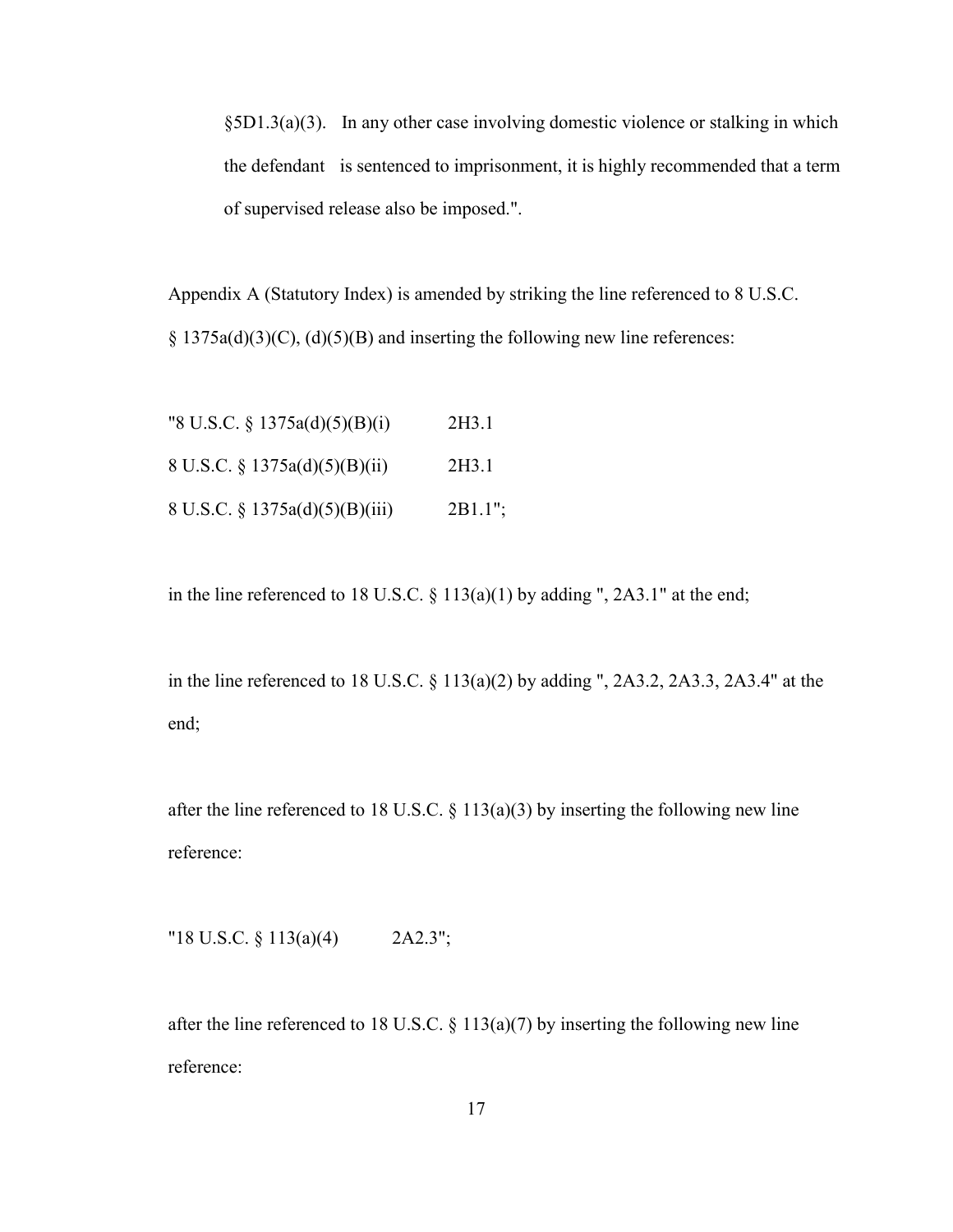## "18 U.S.C. § 113(a)(8) 2A2.2";

by striking the lines referenced to 18 U.S.C. §§ 1152 and 1153;

by inserting after the line referenced to 18 U.S.C. § 1593A the following new line reference:

"18 U.S.C. § 1597 2X5.2"; and

by striking the lines referenced to 18 U.S.C. § 2423(a) and (b) and inserting the following new line reference:

"18 U.S.C. § 2423(a)–(d) 2G1.3".

Reason for Amendment: This amendment responds to recent statutory changes made by the Violence Against Women Reauthorization Act of 2013 (the "Act"), Pub. L. No. 113–4 (March 7, 2013), which provided new and expanded criminal offenses and increased penalties for certain crimes pertaining to assault, sexual abuse, stalking, domestic violence, and human trafficking.

The Act established new assault offenses and enhanced existing assault offenses at 18 U.S.C. § 113 (Assaults within maritime and territorial jurisdiction). In general, section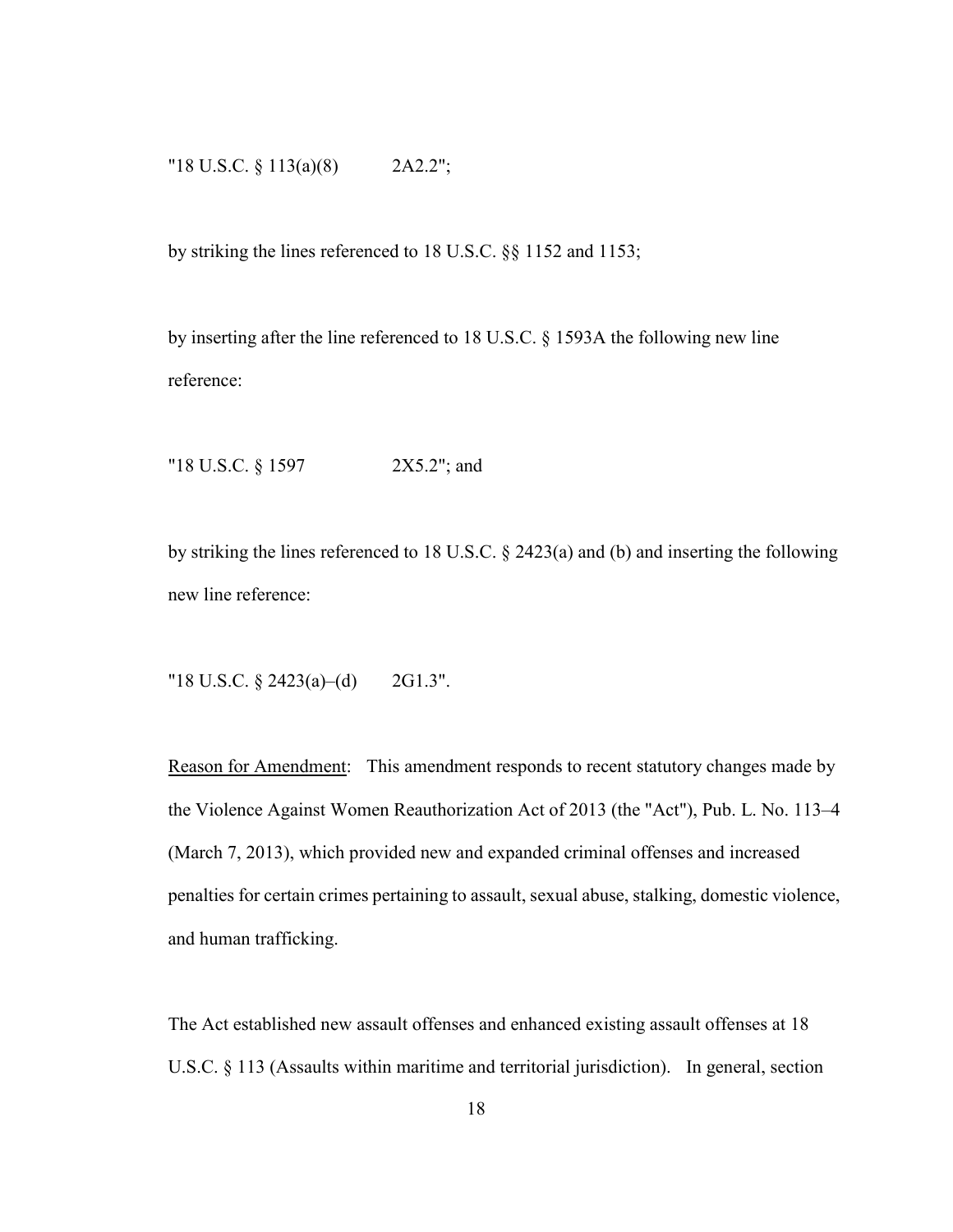113 sets forth a range of penalties for assaults within the special maritime and territorial jurisdiction of the United States. The legislative history of the Act indicates that Congress intended many of these changes to allow federal prosecutors to address domestic violence against Native American women more effectively. Such violence often occurs in a series of incidents of escalating seriousness.

First, the amendment responds to changes in sections  $113(a)(1)$  and  $(a)(2)$ . Section  $113(a)(1)$  prohibits assault with intent to commit murder, and the Act amended it to also prohibit assault with intent to commit a violation of 18 U.S.C. §§ 2241 (Aggravated sexual abuse) or 2242 (Sexual abuse), with a statutory maximum term of imprisonment of 20 years. Section  $113(a)(2)$  prohibits assault with intent to commit any felony except murder, and prior to the Act had also excluded assault with intent to commit a violation of Chapter 109A, including sections 2241, 2242, 2243 (Sexual abuse of a minor or ward) and 2244 (Abusive sexual contact), with a statutory maximum term of imprisonment of 10 years. The Act amended section  $113(a)(2)$  to prohibit assault with intent to commit any felony except murder or a violation of section 2241 or 2242. The effect of the statutory change is that an assault with intent to commit a violation of section 2243 or 2244 may now be prosecuted under section 113(a)(2). Offenses under section 2241 and 2242 are referenced to §2A3.1 (Criminal Sexual Abuse; Attempt to Commit Criminal Sexual Abuse), and offenses under section 2243 and 2244 are referenced to §§2A3.2 (Criminal Sexual Abuse of a Minor Under the Age of Sixteen Years (Statutory Rape) or Attempt to Commit Such Acts); 2A3.3 (Criminal Sexual Abuse of a Ward or Attempt to Commit Such Acts); and 2A3.4 (Abusive Sexual Contact or Attempt to Commit Abusive Sexual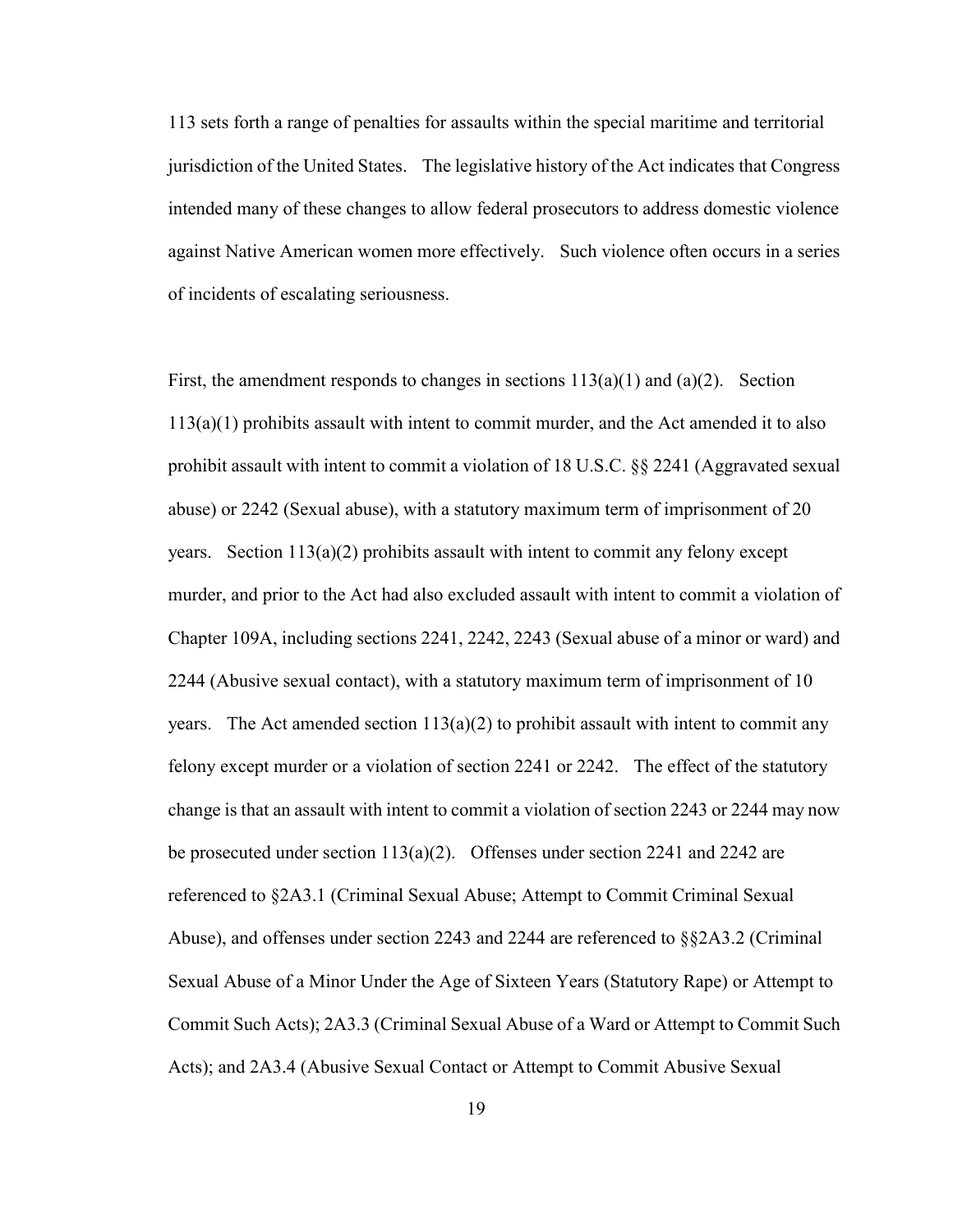Contact).

The amendment amends Appendix A (Statutory Index) to reference the expanded offense conduct prohibited by 18 U.S.C. § 113(a)(1) to §2A3.1 and to reference the expanded offense conduct prohibited by 18 U.S.C.  $113(a)(2)$  to  $\S$  $\S$ 2A3.2, 2A3.3, and 2A3.4. The Commission concluded that an assault offense committed with the intent to commit a sexual abuse offense is analogous to, and in some cases more serious than, an attempted sexual abuse offense under Chapter 109A, and the criminal sexual abuse guidelines which apply to attempted sexual abuse offenses were therefore appropriate for this conduct.

Second, the Act increased the statutory maximum penalty for violations of 18 U.S.C. §  $113(a)(4)$  from six months to one year of imprisonment. Section  $113(a)(4)$  prohibits an assault by striking, beating, or wounding. Because the crime had been categorized as a Class B misdemeanor, Appendix A did not previously include a reference for section 113(a)(4). The amendment adds such a reference to §2A2.3 (Assault). The Commission determined that §2A2.3 will provide appropriate punishment that is consistent with the statutory maximum term of imprisonment, while sufficiently addressing the possible levels of bodily harm that may result to victims in individual cases of assault by striking, beating, or wounding.

Third, the Act expanded 18 U.S.C.  $\S$  113(a)(7), which prohibits assaults resulting in substantial bodily injury to an individual who has not attained the age of sixteen years, to also apply to assaults resulting in substantial bodily injury to a spouse, intimate partner, or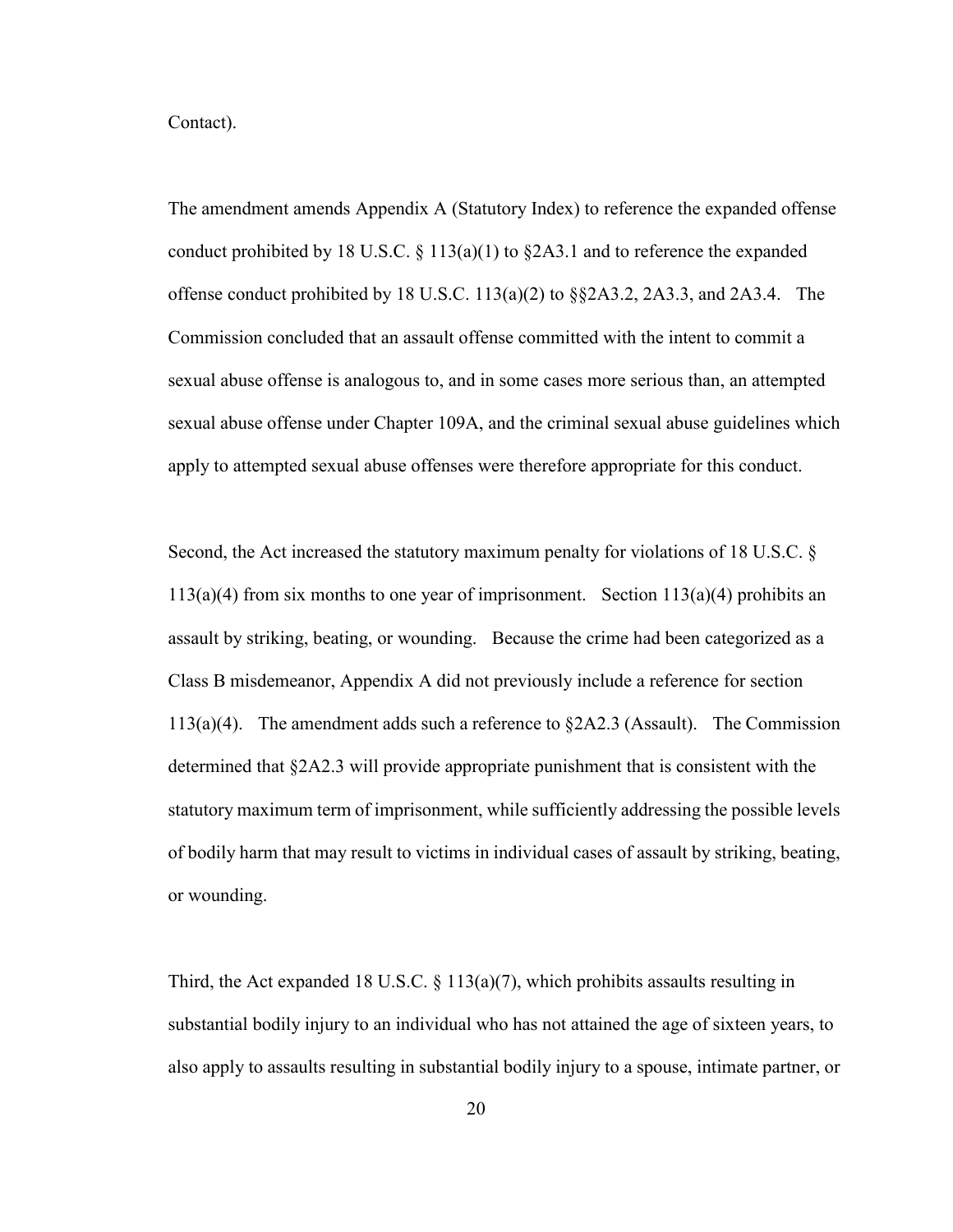dating partner, and provides a statutory maximum term of imprisonment of five years. Offenses under section  $113(a)(7)$  are referenced in Appendix A to  $\S 2A2.3$  (Assault). The amendment broadened the scope of  $\&2A2.3(b)(1)(B)$ , which provides a 4-level enhancement if the offense resulted in substantial bodily injury to an individual under the age of sixteen years, to also provide a 4-level enhancement if the offense resulted in substantial bodily injury to a spouse, intimate partner, or dating partner. The Commission determined that because the expanded assaultive conduct of a victim of domestic violence has the same statutory maximum term of imprisonment, the same enhancement was warranted as for assaults of individuals under the age of sixteen resulting in substantial bodily injury.

Fourth, the Act created a new section  $113(a)(8)$  in title 18, which prohibits the assault of a spouse, intimate partner, or dating partner by strangulation, suffocation, or attempting to strangle or suffocate, with a statutory maximum term of imprisonment of ten years. After reviewing legislative history, public comment, testimony at a public hearing on February 13, 2014, and data, the Commission determined that strangulation and suffocation of a spouse, intimate partner, or dating partner represents a significant harm not addressed by existing guidelines and specific offense characteristics.

Comment and testimony that the Commission received indicated that strangulation and suffocation in the domestic violence context is serious conduct that warrants enhanced punishment regardless of whether it results in a provable injury that would lead to a bodily injury enhancement; this conduct harms victims physically and psychologically and can be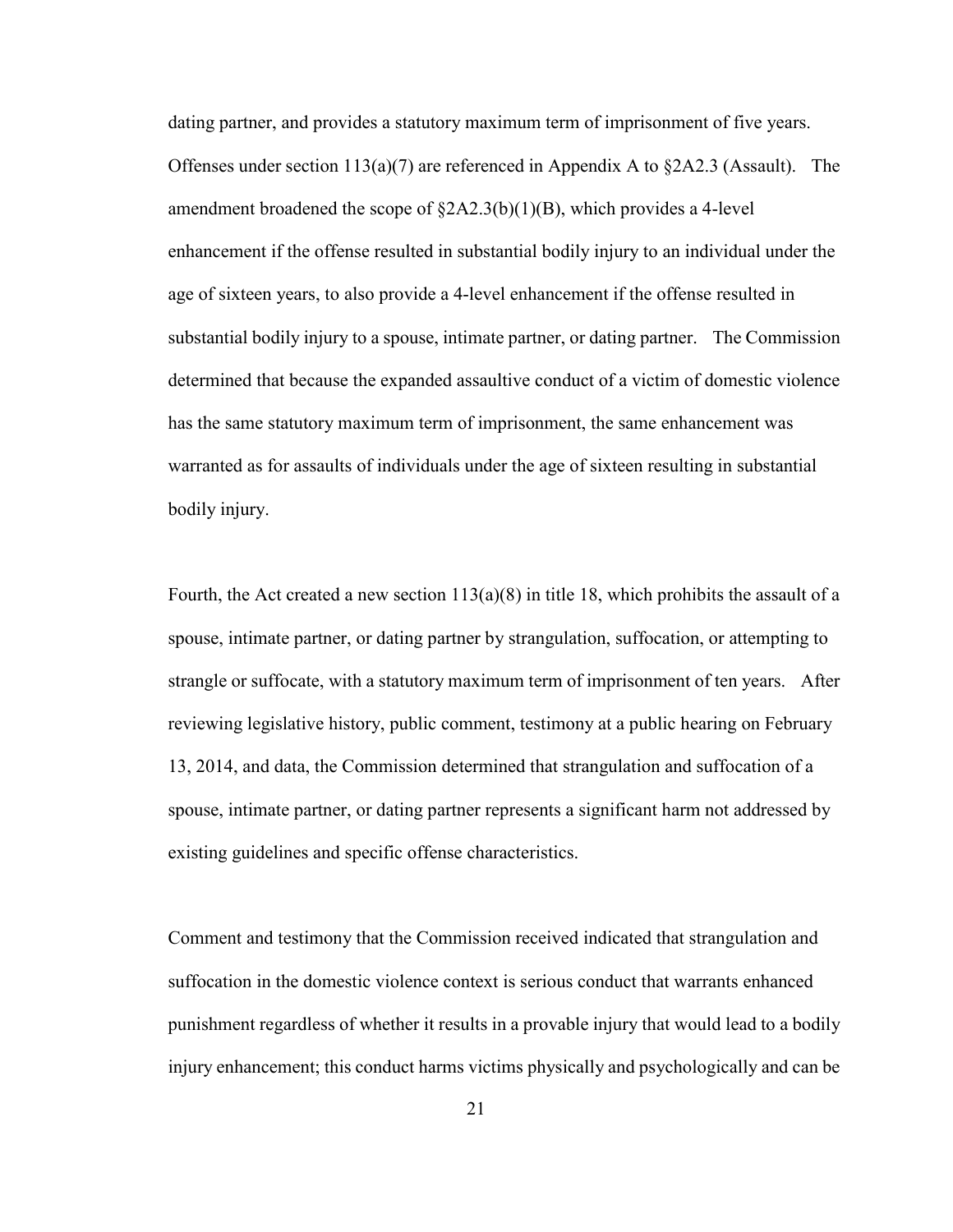a predictor of future serious or lethal violence. Testimony and data also indicated that cases of strangulation and suffocation often involve other bodily injury to a victim separate from the strangulation and suffocation. Congress specifically addressed strangulation and suffocation in the domestic violence context, and testimony and data indicated that almost all cases involving this conduct occur in that context and that strangulation and suffocation is most harmful in such cases.

Accordingly, the amendment amends Appendix A to reference section  $113(a)(8)$  to  $\S 2A2.2$ (Aggravated Assault) and amends the Commentary to  $\S 2A2.2$  to provide that the term "aggravated assault" includes an assault involving strangulation, suffocation, or an attempt to strangle or suffocate. The amendment amends §2A2.2 to provide a 3-level enhancement at  $\S 2A2.2(b)(4)$  for strangling, suffocating, or attempting to strangle or suffocate a spouse, intimate partner, or dating partner. The amendment also provides that the cumulative impact of the enhancement for use of a weapon at  $\frac{\delta 2A2.2(b)(2)}{2}$ , bodily injury at  $\S 2A2.2(b)(3)$ , and strangulation or suffocation at  $\S 2A2.2(b)(4)$  is capped at 12 levels. The Commission determined that the cap would assure that these three specific offense characteristics, which data suggests co-occur frequently, will enhance the ultimate sentence without leading to an excessively severe result.

Although the amendment refers section  $113(a)(8)$  offenses to  $\S 2A2.2$ , it also amends §2A6.2 (Stalking or Domestic Violence) to address cases involving strangulation, suffocation, or attempting to strangle or suffocate, as a conforming change. The amendment adds strangulation and suffocation as a new aggravating factor at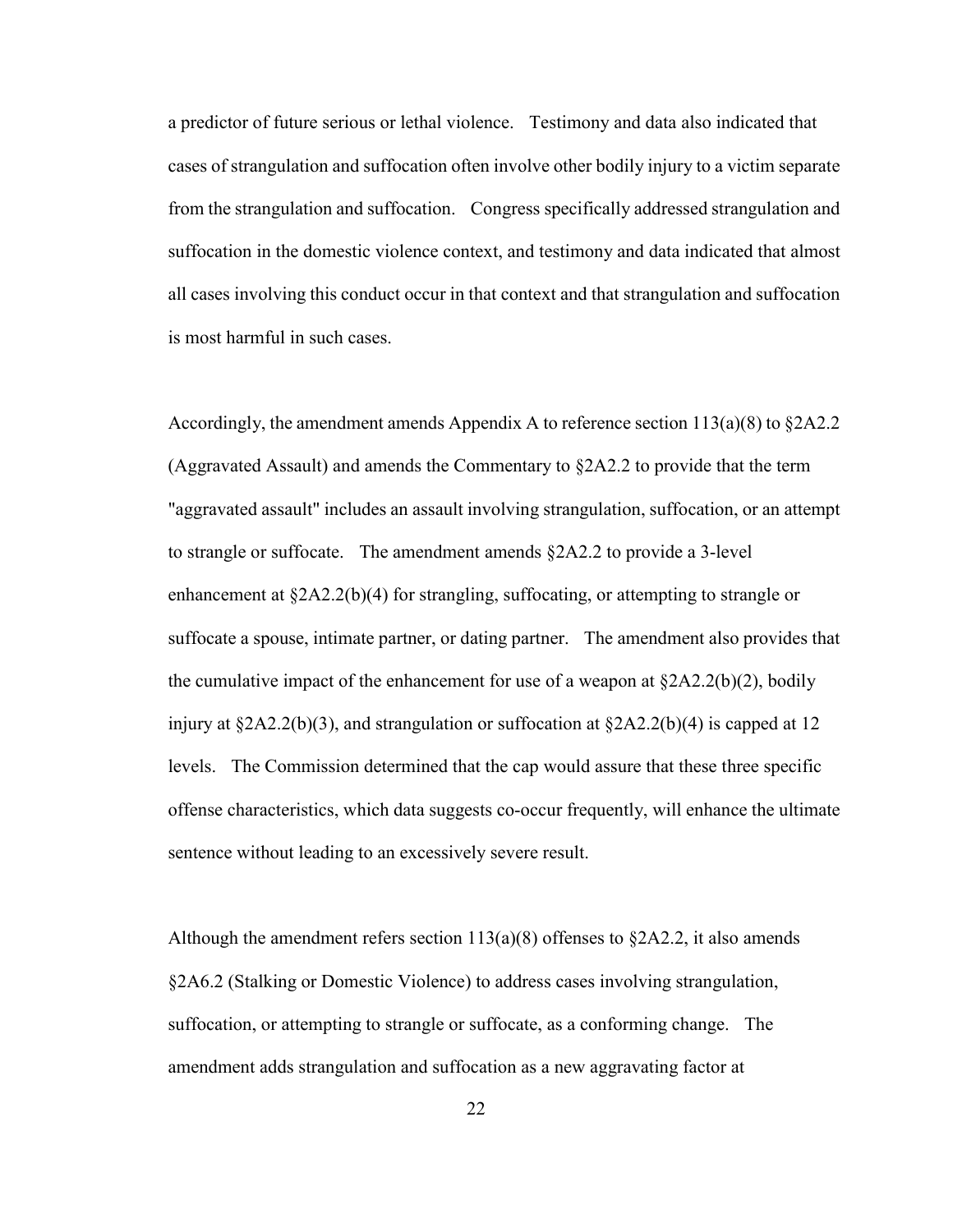$\&2A6.2(b)(1)$ , which results in a 2-level enhancement, or in a 4-level enhancement if it applies in conjunction with another aggravating factor such as bodily injury or the use of a weapon.

Fifth, the amendment removes the term "minor assault" from the Guidelines Manual. Misdemeanor assaults and other felonious assaults are referenced to §2A2.3, which prior to this amendment was titled "Minor Assault." Informed by public comment, the Commission determined that use of the term "minor" is inconsistent with the severity of the underlying crimes and does a disservice to the victims and communities affected. Therefore, the amendment changes the title of §2A2.3 to "Assault," and it removes other references to "minor assault" from the Background and Commentary sections of §§2A2.2 and  $2A2.3$ . This is a stylistic change that does not affect the application of  $\S 2A2.3$ .

Sixth, the amendment amended the Commentary to §5D1.1 (Imposition of a Term of Supervised Release) to provide additional guidance on the imposition of supervised release for domestic violence and stalking offenders. The amendment describes the statutory requirements pursuant to 18 U.S.C.  $\S$  3583(a) if a defendant is convicted for the first time of a domestic violence offense as defined in 18 U.S.C. § 3561(b). Under section 3583, a term of supervised release is required, and the defendant is also required to attend an approved rehabilitation program if one is available within a 50-mile radius from the defendant's residence.

The Commission received public comment and testimony that supervised release should be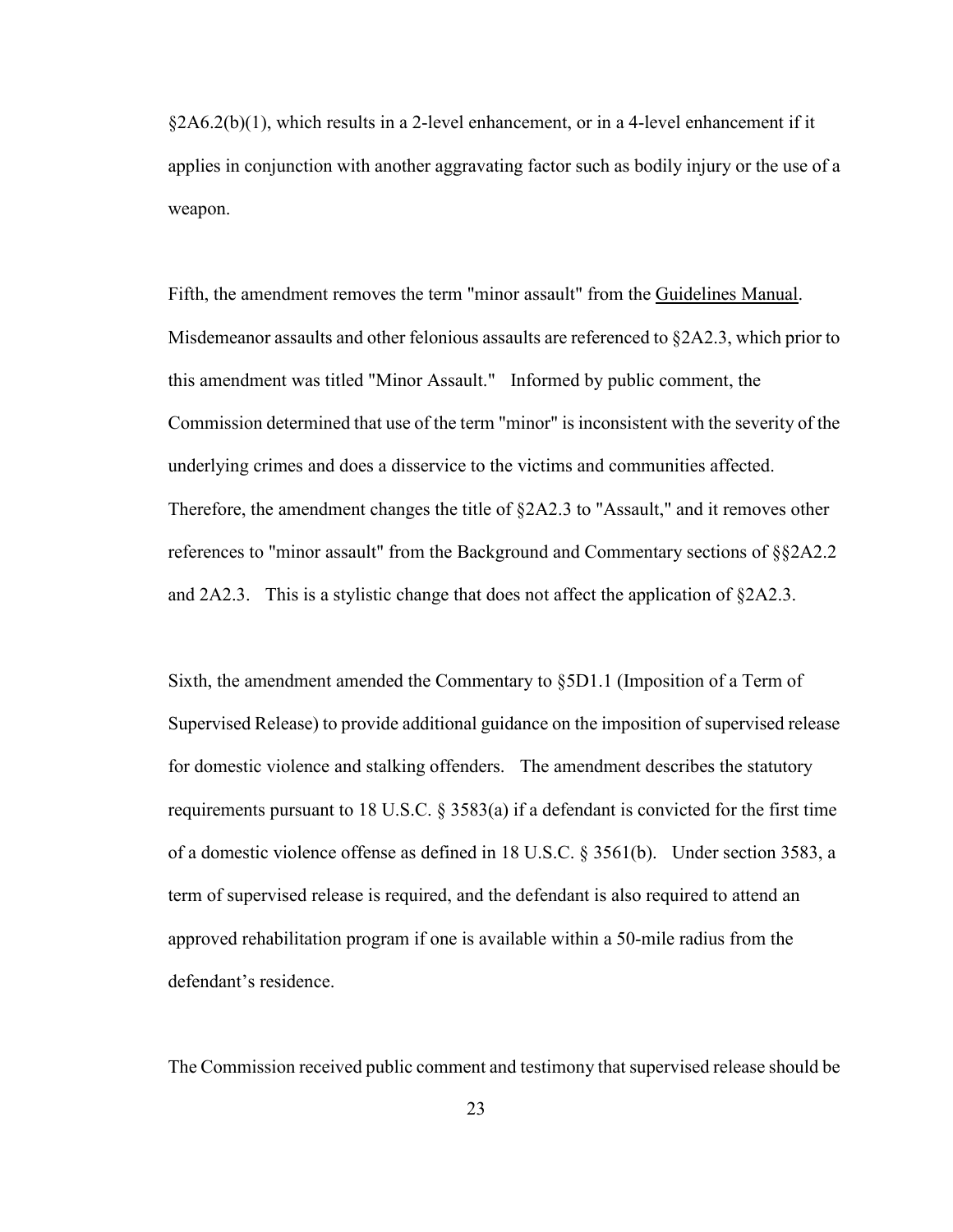recommended in every case of domestic violence and stalking, and the Commission's sentencing data showed that in more than ninety percent of the cases sentenced under §2A6.2, supervised release was imposed. Based on this comment, testimony, and data, the amendment amends the Commentary to  $\S5D1.1$  to provide that in any other case involving either a domestic violence or a stalking offense, it is "highly recommended" that a term of supervised release be imposed.

Seventh, the amendment responds to changes made by the Act amending the federal statutes related to stalking and domestic violence. For the crimes of interstate domestic violence (18 U.S.C. § 2261), stalking (18 U.S.C. § 2261A), and interstate violation of a protective order (18 U.S.C. § 2262), the Act expanded the scope of each offense to provide that a defendant's mere presence in a special maritime or territorial jurisdiction is sufficient for purposes of satisfying the jurisdictional element of the crimes. The Act also revised the prohibited conduct set forth in section 2261A to now include stalking with intent to "intimidate" the victim, and it added the use of an "electronic communication service" or "electronic communication system" as prohibited means of committing the crime.

The amendment updates the definition of "stalking" in §2A6.2 to reflect these changes by tying the definition to the conduct described in 18 U.S.C. §2261A. The Commission determined that such a change would simplify the application of §2A6.2, while also ensuring that the definition of stalking remains consistent with any future statutory changes.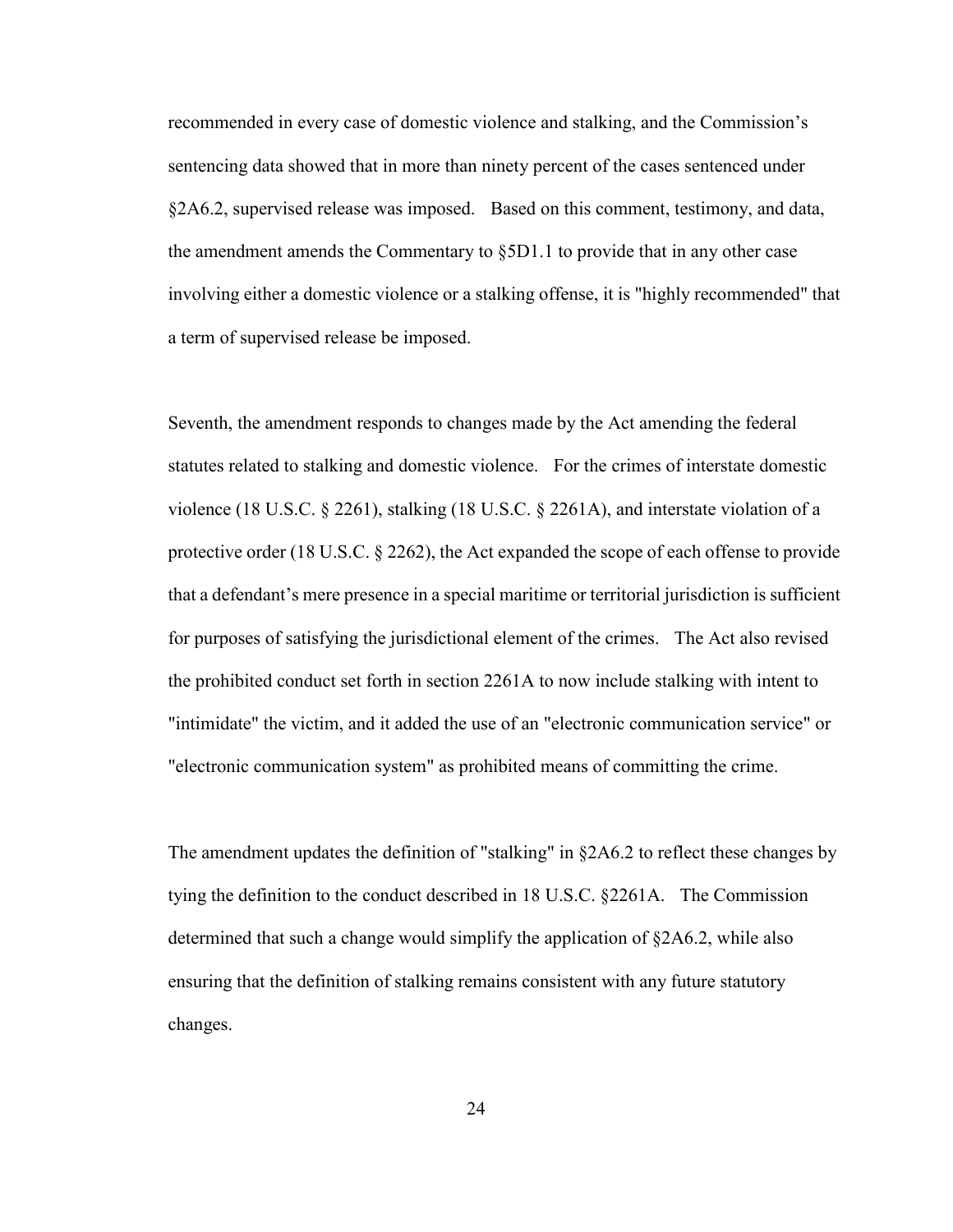Eighth, the Act amended 8 U.S.C. § 1375a (Regulation of international marriage brokers) by reorganizing existing offenses and increasing the statutory maximum term of imprisonment for knowing violations of the regulations concerning marriage brokers from one year to five years. The Act also added a new criminal provision for "knowingly and with intent to defraud another person outside of the United States in order to recruit, solicit, entice, or induce that person into entering a dating or matrimonial relationship," making false or fraudulent representations regarding the background information required to be provided to an international marriage brokers. The new offense has a statutory maximum term of imprisonment of one year. The amendment referenced this new offense in Appendix A to §2B1.1 (Larceny, Embezzlement, and Other Forms of Theft; Offenses Involving Stolen Property; Property Damage or Destruction; Fraud and Deceit; Forgery; Offenses involving Altered or Counterfeit Instruments Other than Counterfeit Bearer Obligations of the United States). The Commission concluded that §2B1.1 is the appropriate guideline because the elements of the new offense include fraud and deceit. The amendment also amended Appendix A by revising the other criminal subsections, which continue to be referred to §2H3.1 (Interception of Communications; Eavesdropping; Disclosure of Certain Private or Protected Information), to accord with the reorganization of the statute.

Ninth, the Trafficking Victims Protection Reauthorization Act, passed as part of the Act, included a provision expanding subsection (c) of 18 U.S.C. § 2423 (Transportation of minors), which had previously prohibited U.S. citizens or permanent residents who traveled abroad from engaging in illicit sexual conduct. After the Act, the same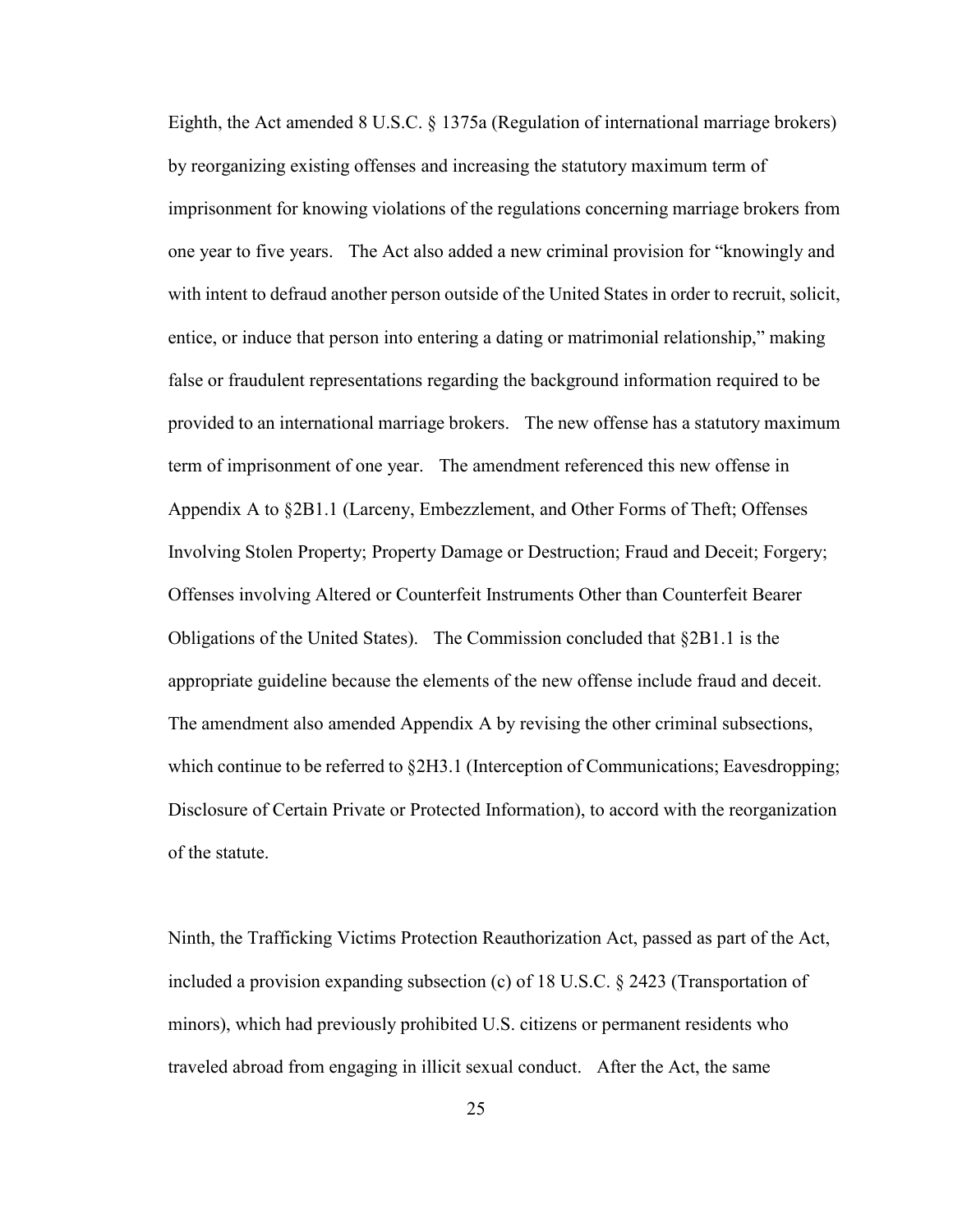prohibition now also applies to those individuals who reside temporarily or permanently in a foreign country and engage in such conduct. Section 2423 contains four offenses, set forth in subsections (a) through (d), each of which prohibits sexual conduct with minors. Prior to the amendment, Appendix A referenced sections  $2423(a)$  and  $2423(b)$  to  $\S 2G1.3$ (Commercial Sex Act or Prohibited Sexual Conduct with a Minor; Transportation of Minors; Travel to Engage in Commercial Sex or Prohibited Sexual Conduct with a Minor; Sex Trafficking of Children), but provided no reference for sections 2423(c) or 2423(d), which prohibits arranging, inducing, procuring, or facilitating the travel of a person for illicit sexual conduct, for the purpose of commercial advantage or financial gain. Both subsections (c) and (d) provide a 30 year statutory maximum term of imprisonment.

The amendment adds references in Appendix A for 18 U.S.C. §§ 2423(c) and (d). Based on the seriousness of the prohibited conduct, the severity of the penalties, and the vulnerability of the victims involved, the Commission concluded that 18 U.S.C. §§ 2423(c) and (d) should also be referenced in Appendix A to §2G1.3.

Tenth, the Act created a new Class A misdemeanor offense at 18 U.S.C. § 1597 prohibiting the knowing destruction, concealment, confiscation or possession of an actual or purported passport or other immigration documents of another individual if done in the course of violating or with the intent to violate 18 U.S.C. § 1351, relating to fraud in foreign labor contracting, or 8 U.S.C. § 1324, relating to bringing in or harboring certain aliens. The new offense also prohibits this conduct if it is done in order to, without lawful authority, maintain, prevent, or restrict the labor or services of the individual, and the knowing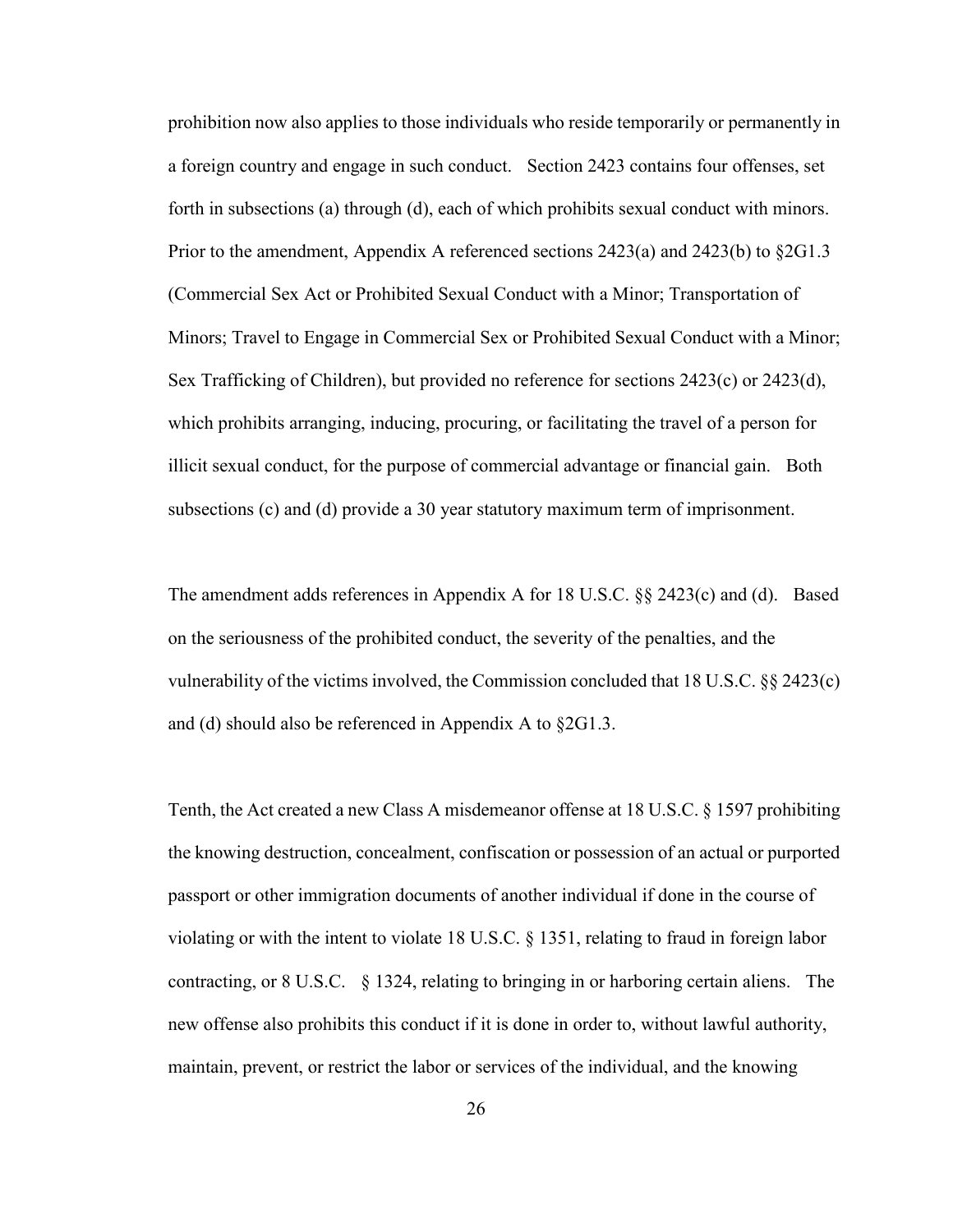obstruction, attempt to obstruct, or interference with or prevention of the enforcement of section 1597. Section 1597 has a statutory maximum term of imprisonment of one year.

The amendment references this misdemeanor offense to §2X5.2 (Class A Misdemeanors (Not Covered by Another Specific Offense Guideline)). This reference comports with the Commission's intent when it promulgated §2X5.2, as stated in Amendment 685 (effective November 1, 2006), that the Commission will reference new Class A misdemeanor offenses either to §2X5.2 or to another, more specific Chapter Two guideline, if appropriate. The Commission determined that with a base offense level of 6,  $\S 2X5.2$ covers the range of sentencing possibilities that are available for defendants convicted of this offense, regardless of their criminal history. The Commission may consider referencing section 1597 to another substantive guideline in the future after more information becomes available regarding the type of conduct that constitutes the typical violation and the aggravating or mitigating factors that may apply.

Finally, the amendment removes from Appendix A the guideline references for two jurisdictional statutes in title 18 related to crimes committed within Indian country. Section 1152, also known as the General Crimes Act, grants federal jurisdiction for federal offenses committed by non-Indians within Indian country. Section 1153, also known as the Major Crimes Act, grants federal jurisdiction over Indians who commit certain enumerated offenses within Indian country. The Act expanded section 1153 to include any felony assault under section 113. Because sections 1152 and 1153 are simply jurisdictional statutes that do not provide substantive offenses, the Commission determined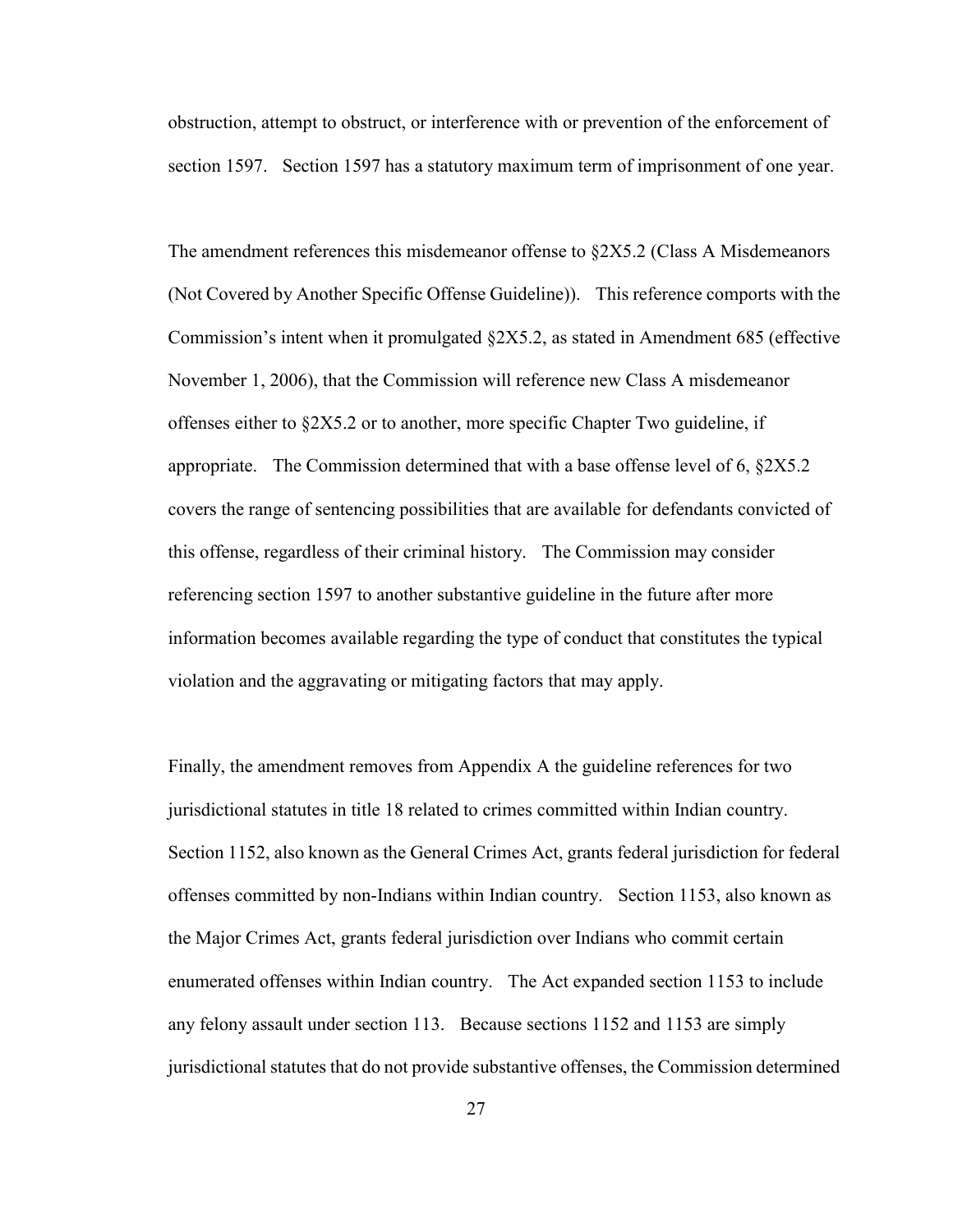there is no need for Appendix A to provide a guidelines reference for those statutes.

- 3. Amendment: Section 2D1.1(c) is amended by striking paragraph (17); by redesignating paragraphs (1) through (16) as paragraphs (2) through (17), respectively; and by inserting before paragraph (2) (as so redesignated) the following new paragraph (1):
	- $"(1) \quad \bullet$  90 KG or more of Heroin; Level 38
		- 450 KG or more of Cocaine;
		- 25.2 KG or more of Cocaine Base;
		- 90 KG or more of PCP, or 9 KG or more of PCP (actual);
		- 45 KG or more of Methamphetamine, or
		- 4.5 KG or more of Methamphetamine (actual), or
		- 4.5 KG or more of 'Ice';
		- 45 KG or more of Amphetamine, or
		- 4.5 KG or more of Amphetamine (actual);
		- 900 G or more of LSD;
		- 36 KG or more of Fentanyl;
		- 9 KG or more of a Fentanyl Analogue;
		- 90,000 KG or more of Marihuana;
		- 18,000 KG or more of Hashish;
		- 1,800 KG or more of Hashish Oil;
		- 90,000,000 units or more of Ketamine;
		- 90,000,000 units or more of Schedule I or II Depressants;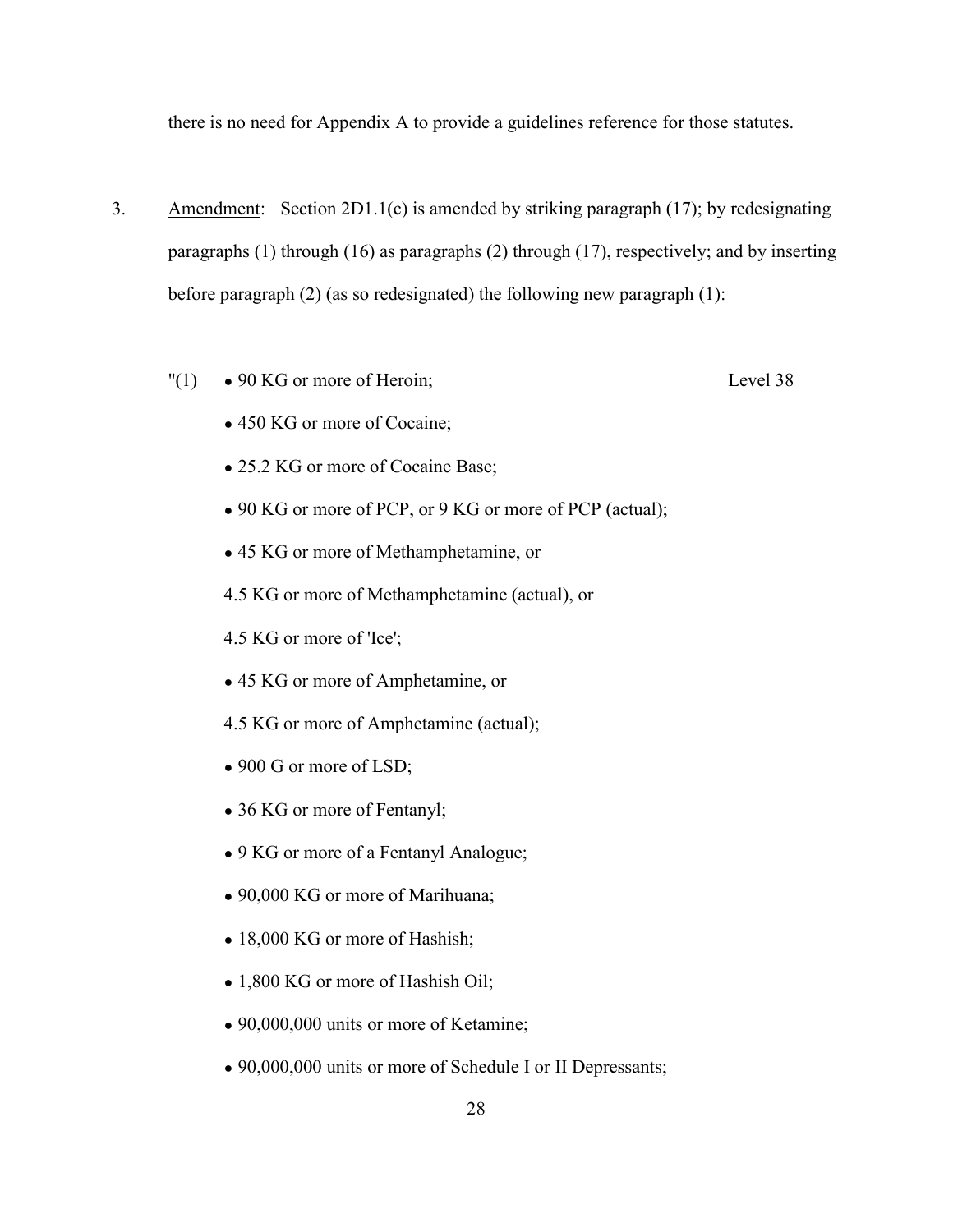• 5,625,000 units or more of Flunitrazepam.".

Section  $2D1.1(c)(2)$  (as so redesignated) is amended to read as follows:

- $"(2) \rightarrow At least 30 KG but less than 90 KG of Heroin; \text{Level 36}$ 
	- At least 150 KG but less than 450 KG of Cocaine;
	- At least 8.4 KG but less than 25.2 KG of Cocaine Base;
	- At least 30 KG but less than 90 KG of PCP, or at least 3 KG but less than 9 KG of PCP (actual);
	- At least 15 KG but less than 45 KG of Methamphetamine, or

at least 1.5 KG but less than 4.5 KG of Methamphetamine (actual), or

at least 1.5 KG but less than 4.5 KG of 'Ice';

• At least 15 KG but less than 45 KG of Amphetamine, or

at least 1.5 KG but less than 4.5 KG of Amphetamine (actual);

- At least 300 G but less than 900 G of LSD;
- At least 12 KG but less than 36 KG of Fentanyl;
- At least 3 KG but less than 9 KG of a Fentanyl Analogue;
- At least 30,000 KG but less than 90,000 KG of Marihuana;
- At least 6,000 KG but less than 18,000 KG of Hashish;
- At least 600 KG but less than 1,800 KG of Hashish Oil;
- $\bullet$  At least 30,000,000 units but less than 90,000,000 units of Ketamine;
- $\bullet$  At least 30,000,000 units but less than 90,000,000 units of

Schedule I or II Depressants;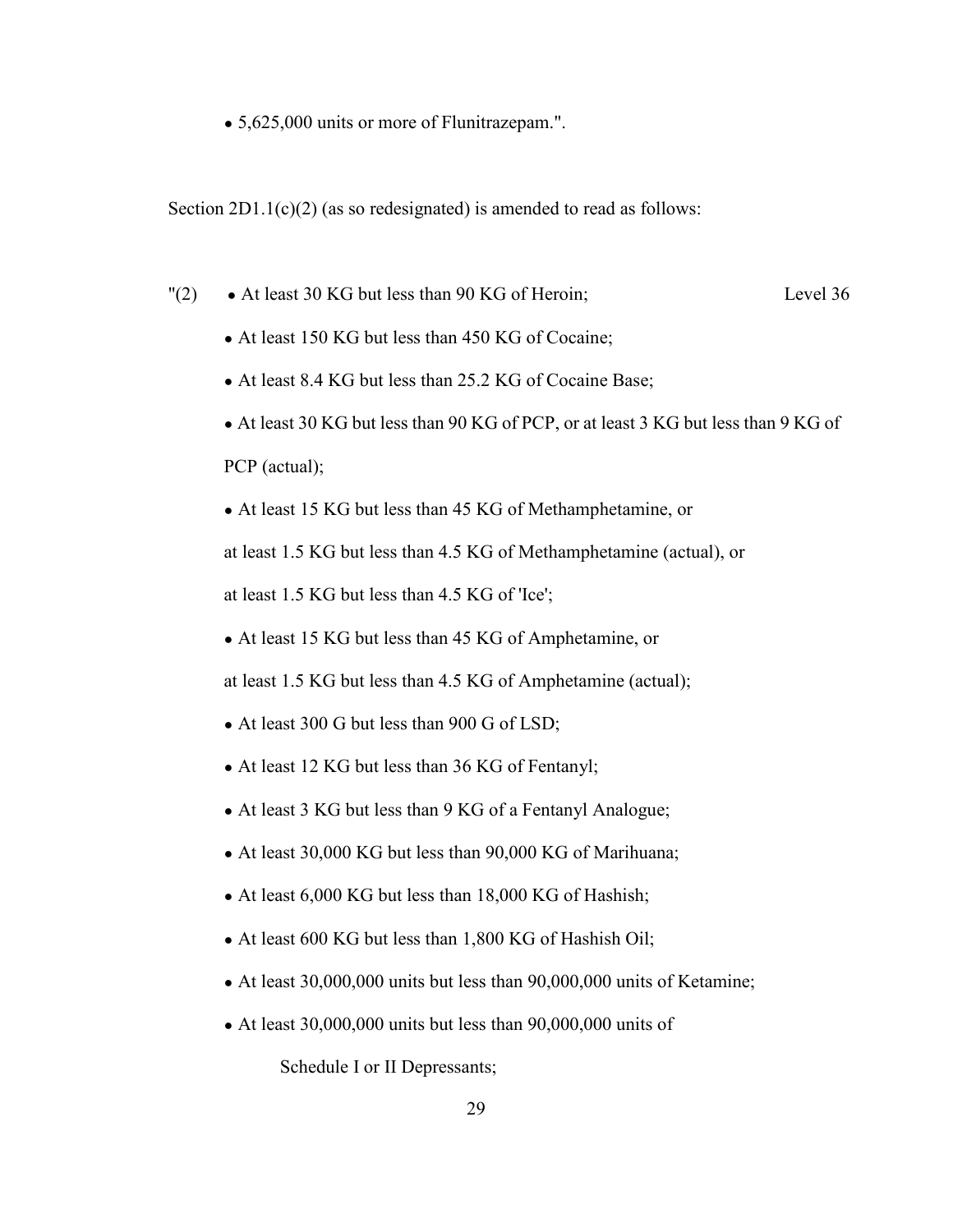• At least 1,875,000 units but less than 5,625,000 units of Flunitrazepam.".

Section 2D1.1(c)(3) (as so redesignated) is amended by striking "Level 36" and inserting "Level 34".

Section 2D1.1(c)(4) (as so redesignated) is amended by striking "Level 34" and inserting "Level 32".

Section 2D1.1(c)(5) (as so redesignated) is amended by striking "Level 32" and inserting "Level 30"; and by inserting before the line referenced to Flunitrazepam the following:

" ● 1,000,000 units or more of Schedule III Hydrocodone;".

Section 2D1.1(c)(6) (as so redesignated) is amended by striking "Level 30" and inserting "Level 28"; and in the line referenced to Schedule III Hydrocode by striking "700,000 or more" and inserting "At least 700,000 but less than 1,000,000".

Section 2D1.1(c)(7) (as so redesignated) is amended by striking "Level 28" and inserting "Level 26".

Section 2D1.1(c)(8) (as so redesignated) is amended by striking "Level 26" and inserting "Level 24".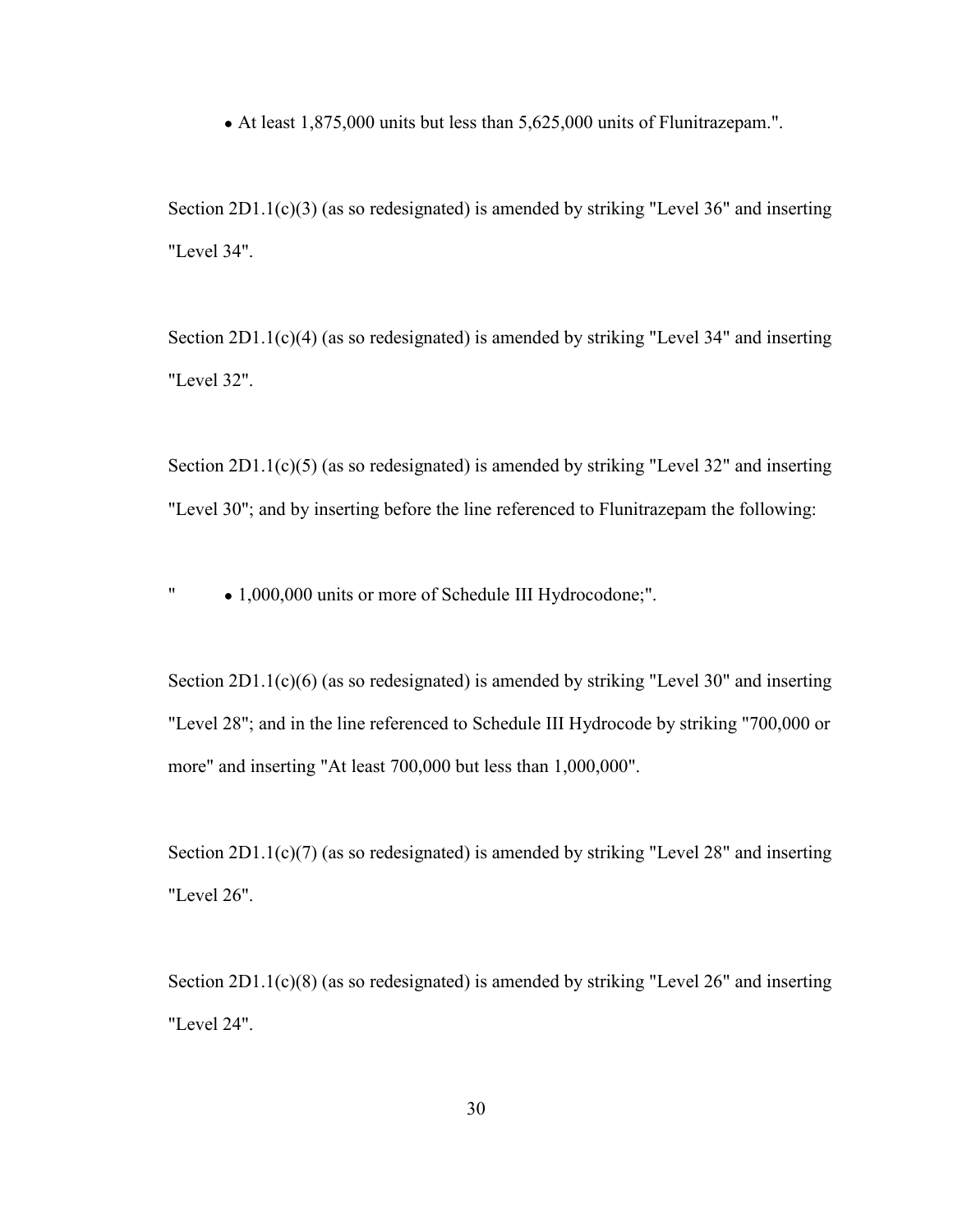Section 2D1.1(c)(9) (as so redesignated) is amended by striking "Level 24" and inserting "Level 22".

Section 2D1.1(c)(10) (as so redesignated) is amended by striking "Level 22" and inserting "Level 20"; and by inserting before the line referenced to Flunitrazepam the following:

" ● 60,000 units or more of Schedule III substances (except Ketamine or Hydrocodone);".

Section 2D1.1(c)(11) (as so redesignated) is amended by striking "Level 20" and inserting "Level 18"; and in the line referenced to Schedule III substances (except Ketamine or Hydrocodone) by striking "40,000 or more" and inserting "At least 40,000 but less than 60,000".

Section 2D1.1(c)(12) (as so redesignated) is amended by striking "Level 18" and inserting "Level 16".

Section 2D1.1(c)(13) (as so redesignated) is amended by striking "Level 16" and inserting "Level 14".

Section 2D1.1(c)(14) (as so redesignated) is amended by striking "Level 14" and inserting "Level 12"; by striking the line referenced to Heroin and all that follows through the line referenced to Fentanyl Analogue and inserting the following: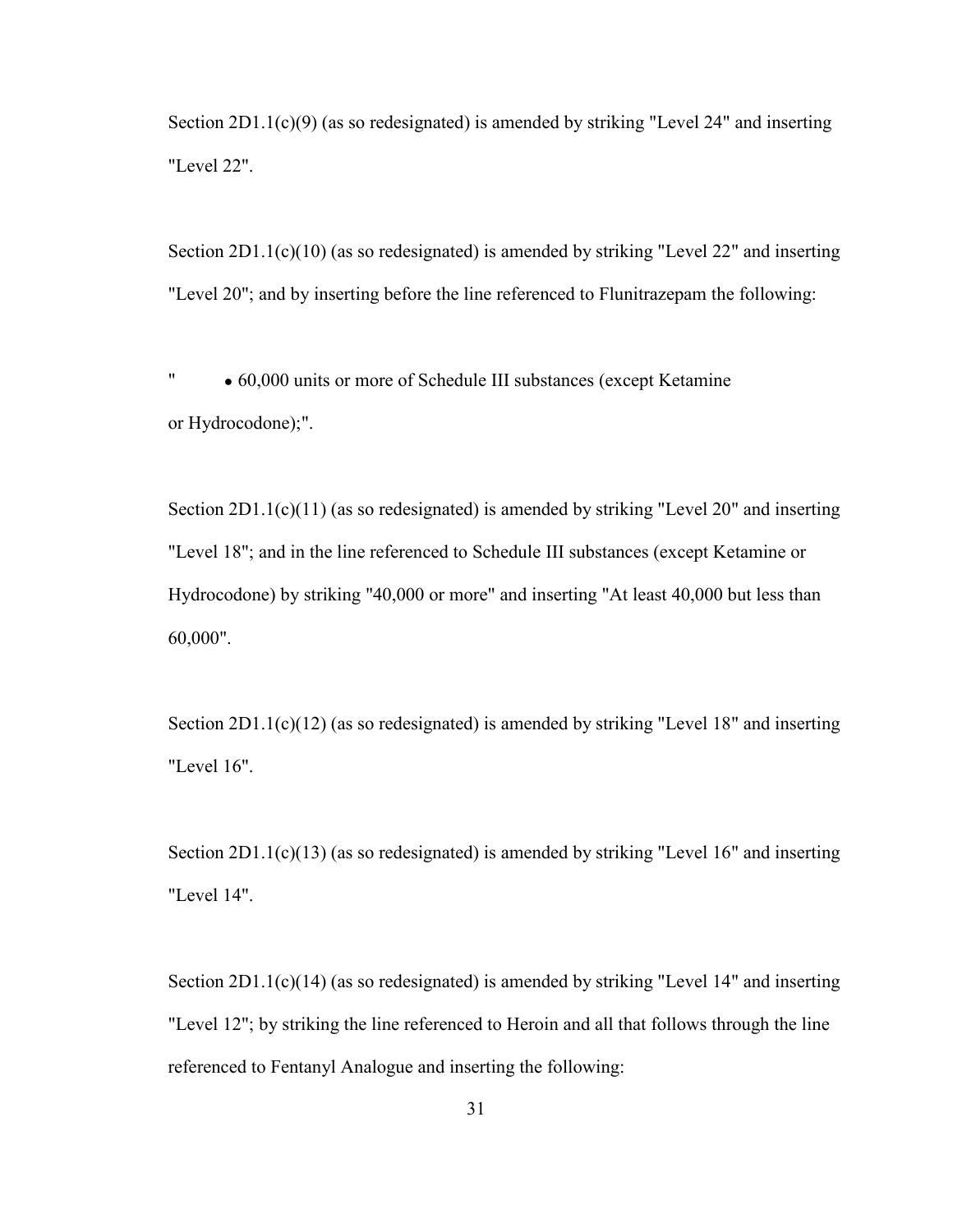- "(14) Less than 10 G of Heroin; Level 12
	- Less than 50 G of Cocaine;
	- Less than 2.8 G of Cocaine Base;
	- Less than 10 G of PCP, or

less than 1 G of PCP (actual);

• Less than 5 G of Methamphetamine, or

less than 500 MG of Methamphetamine (actual),

or less than 500 MG of 'Ice';

• Less than 5 G of Amphetamine, or

less than 500 MG of Amphetamine (actual);

- Less than 100 MG of LSD;
- Less than 4 G of Fentanyl;
- Less than 1 G of a Fentanyl Analogue;";

by striking the period at the end of the line referenced to Flunitrazepam and inserting a semicolon; and by adding at the end the following:

" ● 80,000 units or more of Schedule IV substances (except Flunitrazepam).".

Section 2D1.1(c)(15) (as so redesignated) is amended by striking "Level 12" and inserting "Level 10"; by striking the line referenced to Heroin and all that follows through the line referenced to Fentanyl Analogue; and in the line referenced to Schedule IV substances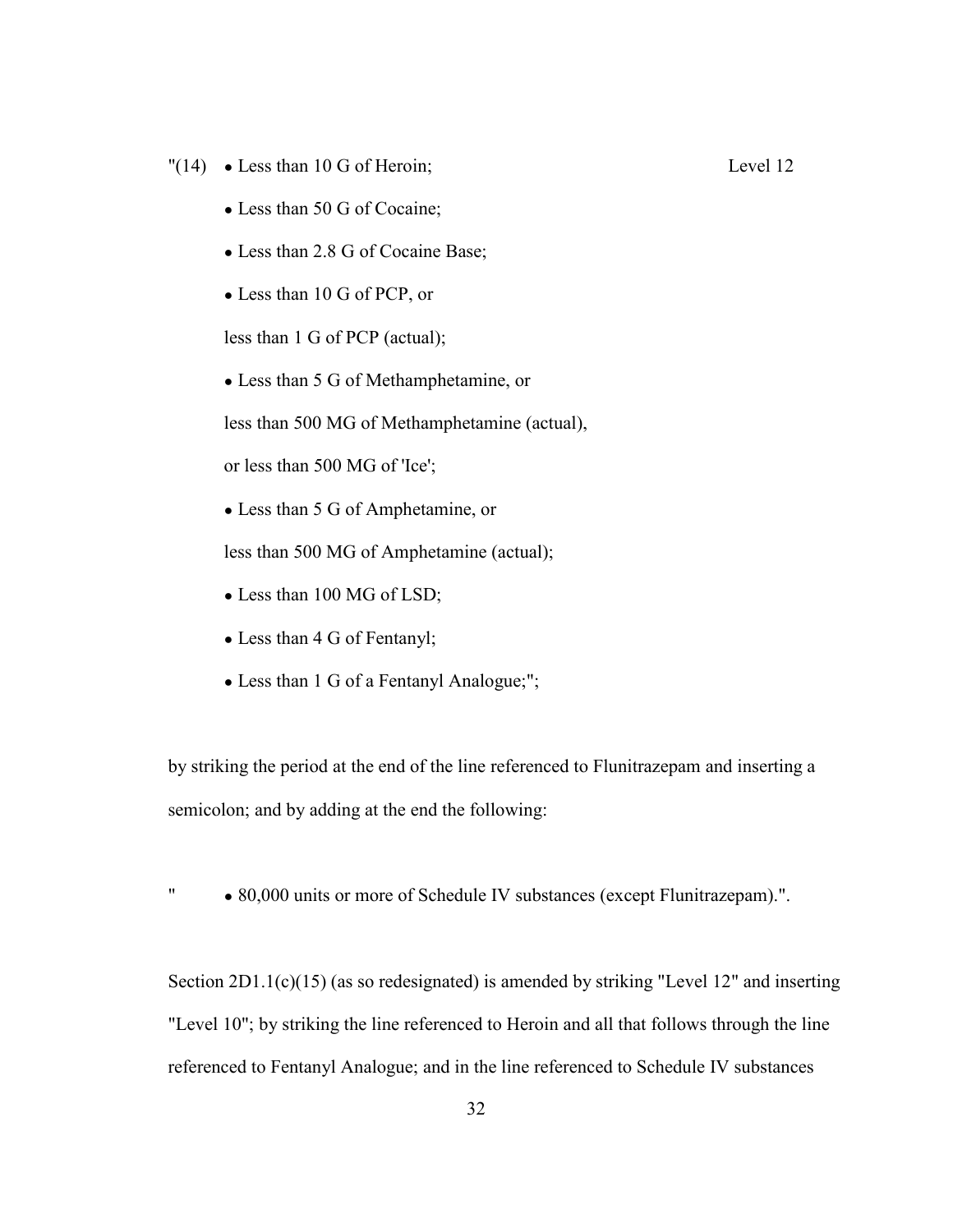(except Flunitrazepam) by striking "40,000 or more" and inserting "At least 40,000 but less than 80,000".

Section 2D1.1(c)(16) (as so redesignated) is amended by striking "Level 10" and inserting "Level 8"; in the line referenced to Flunitrazepam by striking "At least 62 but less" and inserting "Less"; by striking the period at the end of the line referenced to Schedule IV substances (except Flunitrazepam) and inserting a semicolon; and by adding at the end the following:

" • 160,000 units or more of Schedule V substances.".

Section  $2D1.1(c)(17)$  (as so redesignated) is amended to read as follows:

"(17) ● Less than 1 KG of Marihuana; Level 6

- Less than 200 G of Hashish;
- Less than 20 G of Hashish Oil;
- Less than 1,000 units of Ketamine;
- Less than 1,000 units of Schedule I or II Depressants;
- Less than 1,000 units of Schedule III Hydrocodone;
- Less than 1,000 units of Schedule III substances (except Ketamine or Hydrocodone);
- Less than 16,000 units of Schedule IV substances (except Flunitrazepam);
- Less than 160,000 units of Schedule V substances.".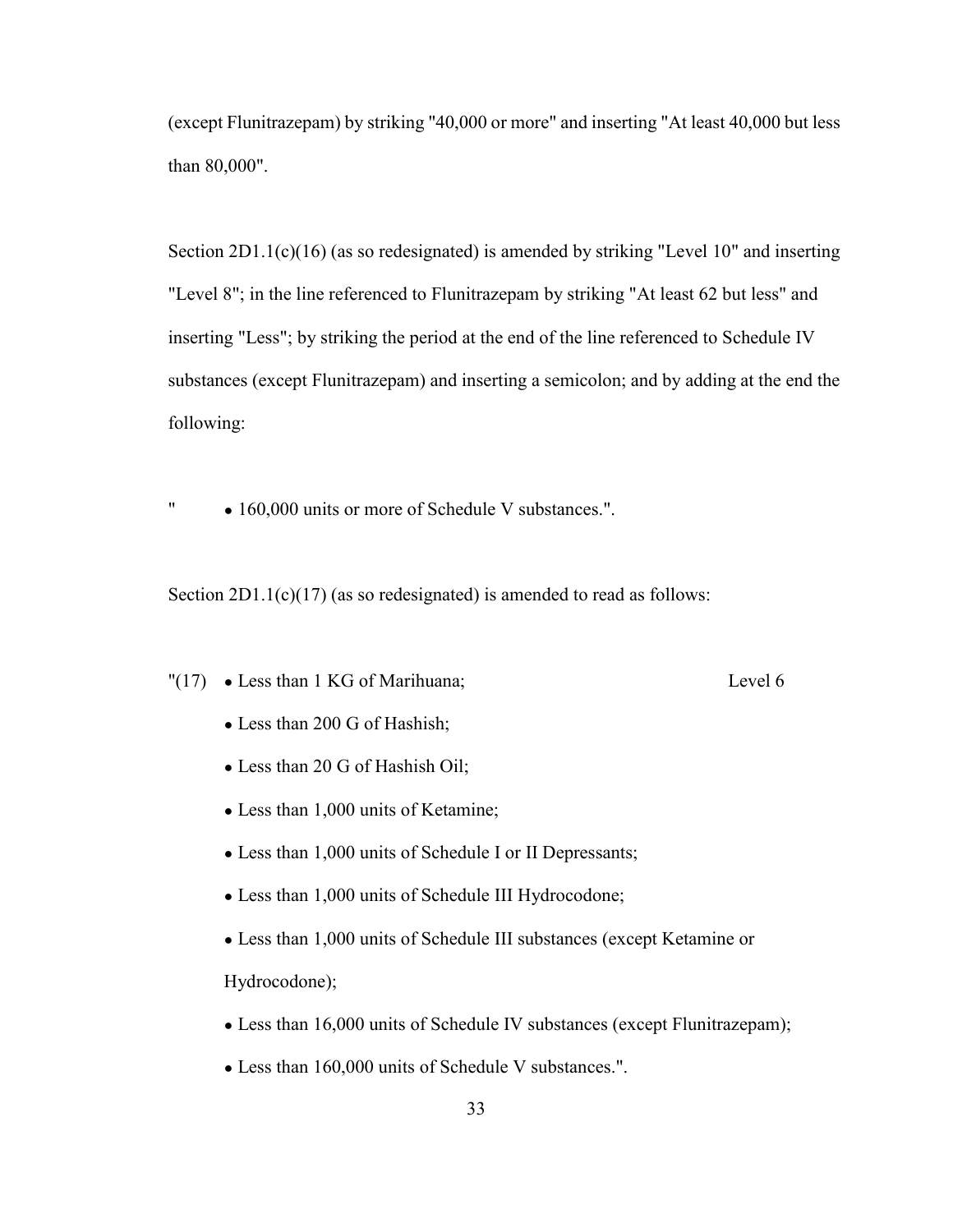The annotation to §2D1.1(c) captioned "Notes to Drug Quantity Table" is amended in Note (E) by striking "100 G" and inserting "100 grams"; in Note (F) by striking "0.5 ml" and "25 mg" and inserting "0.5 milliliters" and "25 milligrams", respectively; and in Note (G) by striking "0.4 mg" and inserting "0.4 milligrams".

The Commentary to §2D1.1 captioned "Application Notes" is amended in Note 8(A) by striking "1 gm", "5 kg", "100 gm", and "500 kg" and inserting "1 gram", "5 kilograms", "100 grams", and "500 kilograms", respectively, and by striking "28" and inserting "26";

in Note 8(B) by striking "999 grams" and inserting "2.49 kilograms";

in Note 8(C)(i) by striking "22" and inserting "20", by striking "18" and inserting "16", and by striking "24" and inserting "22";

in Note 8(C)(ii) by striking "8" both places such term appears and inserting "6", by striking "five kilograms" and inserting "10,000 units", and by striking "10" and inserting "8";

in Note 8(C)(iii) by striking "16" and inserting "14", by striking "14" and inserting "12", and by striking "18" and inserting "16";

in Note 8(C)(iv) by striking "56,000" and inserting "76,000", by striking "100,000" and inserting "200,000", by striking "200,000" and inserting "600,000", by striking "56" and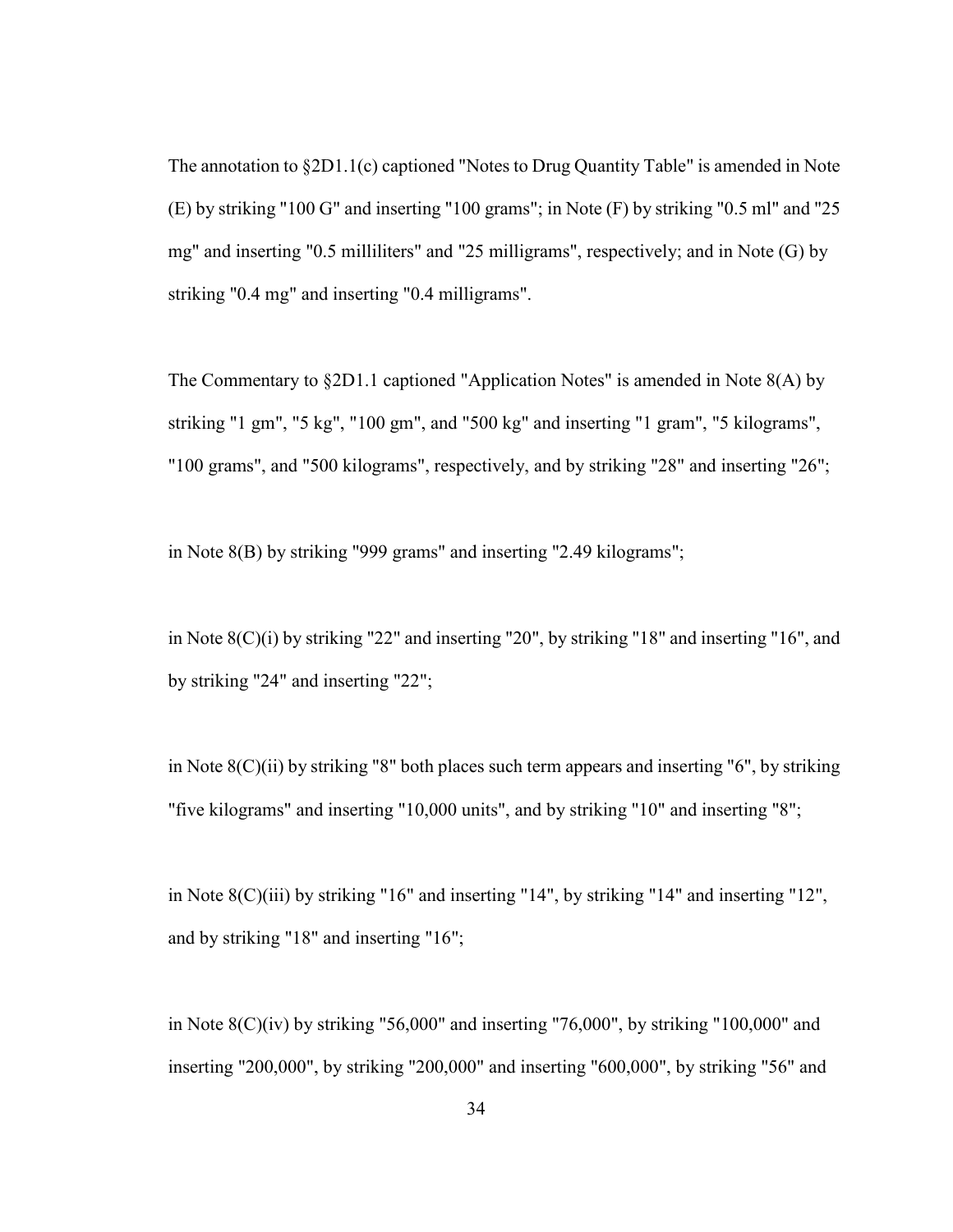inserting "76", by striking "59.99" and inserting "79.99", by striking "4.99" and inserting "9.99", by striking "6.25" and inserting "12.5", by striking "999 grams" and inserting "2.49 kilograms", by striking "1.25" and inserting "3.75", by striking "59.99" and inserting "79.99", and by striking "61.99 (56 + 4.99 + .999)" and inserting "88.48 (76 + 9.99 +  $2.49$ ";

in Note 8(D), under the heading relating to Schedule III Substances (except ketamine and hydrocodone), by striking "59.99" and inserting "79.99"; under the heading relating to Schedule III Hydrocodone, by striking "999.99" and inserting "2,999.99"; under the heading relating to Schedule IV Substances (except flunitrazepam) by striking "4.99" and inserting "9.99"; and under the heading relating to Schedule V Substances by striking "999 grams" and inserting "2.49 kilograms";

and in Note 9 by striking "500 mg" and "50 gms" and inserting "500 milligrams" and "50 grams", respectively.

The Commentary to §2D1.1 captioned "Background" is amended in the paragraph that begins "The base offense levels in §2D1.1" by striking "32 and 26" and inserting "30 and 24"; and by striking the paragraph that begins "The base offense levels at levels 26 and 32" and inserting the following new paragraph:

" The base offense levels at levels 24 and 30 establish guideline ranges such that the statutory minimum falls within the range; e.g., level 30 ranges from 97 to 121 months,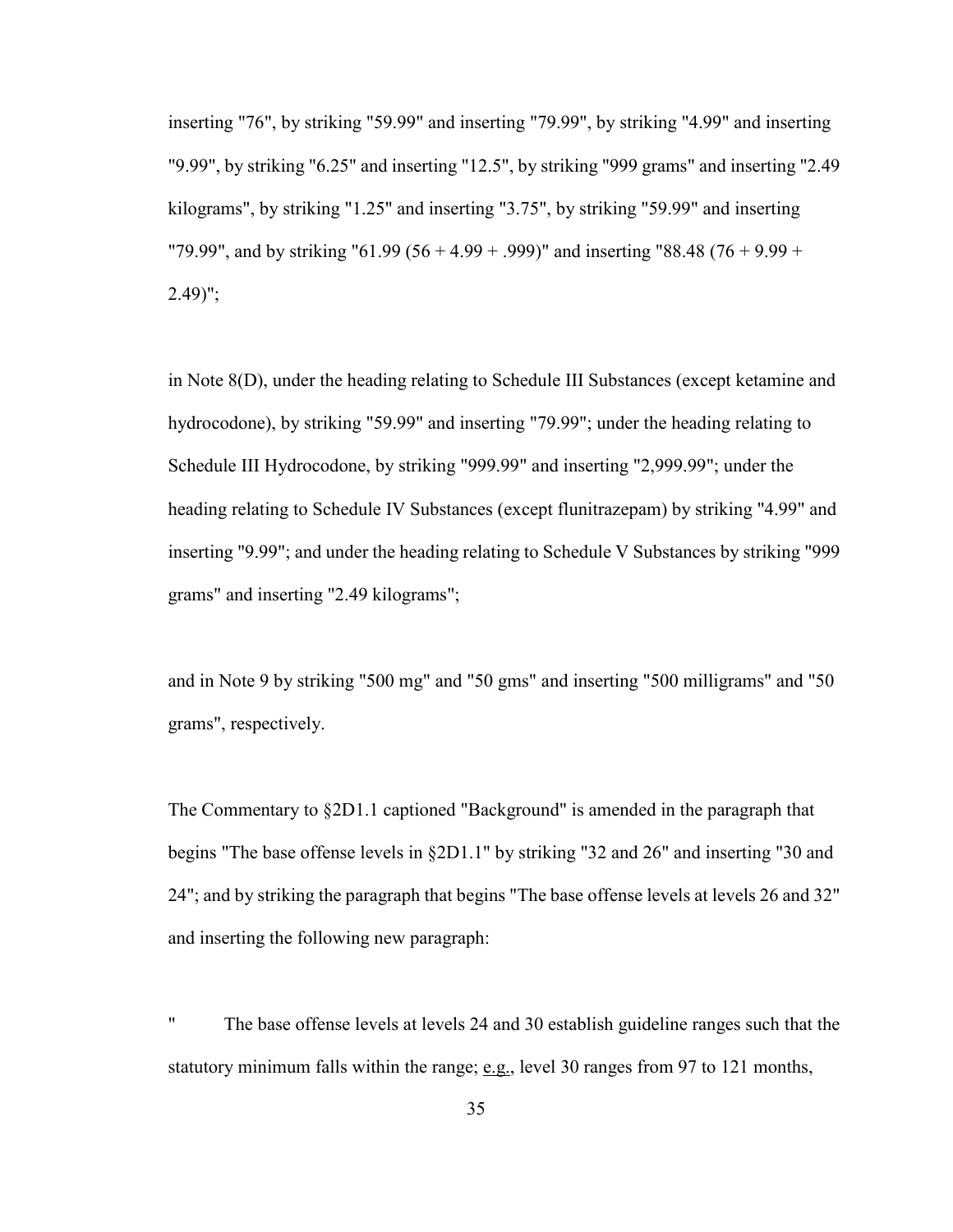where the statutory minimum term is ten years or 120 months.".

The Commentary to §2D1.2 captioned "Application Note" is amended in Note 1 by striking "16" and inserting "14"; and by striking "17" and inserting "15".

Section 2D1.11(d) is amended by striking paragraph (14); by redesignating paragraphs (1) through (13) as paragraphs (2) through (14), respectively; and by inserting before paragraph (2) (as so redesignated) the following new paragraph (1):

"(1) 9 KG or more of Ephedrine; Level 38 9 KG or more of Phenylpropanolamine; 9 KG or more of Pseudoephedrine.".

Section 2D1.11(d)(2) (as so redesignated) is amended by striking "Level 38" and inserting "Level 36"; and by striking "3 KG or more" each place such term appears and inserting "At least 3 KG but less than 9 KG".

Section 2D1.11(d)(3) (as so redesignated) is amended by striking "Level 36" and inserting "Level 34".

Section 2D1.11(d)(4) (as so redesignated) is amended by striking "Level 34" and inserting "Level 32".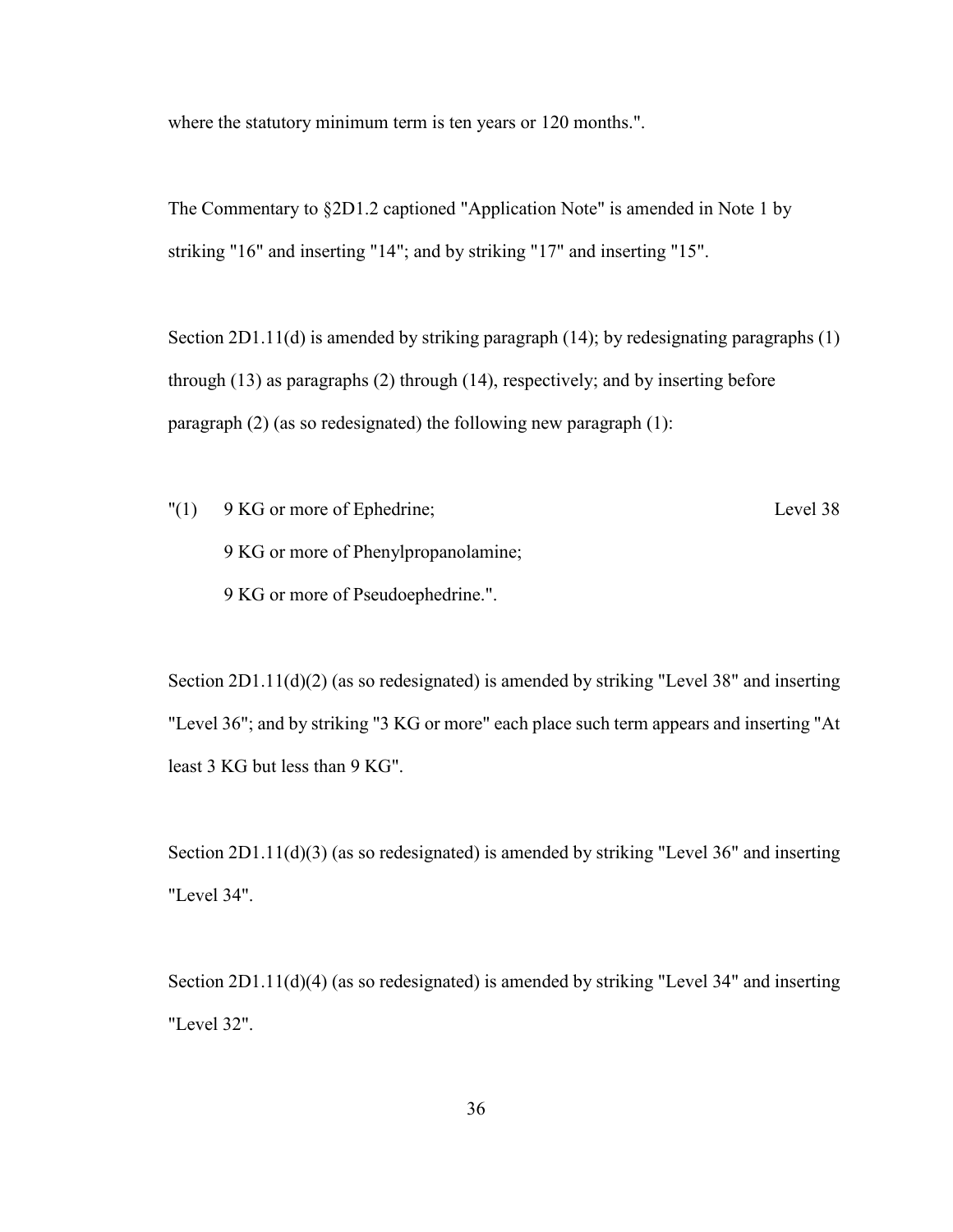Section 2D1.11(d)(5) (as so redesignated) is amended by striking "Level 32" and inserting "Level 30".

Section 2D1.11(d)(6) (as so redesignated) is amended by striking "Level 30" and inserting "Level 28".

Section 2D1.11(d)(7) (as so redesignated) is amended by striking "Level 28" and inserting "Level 26".

Section 2D1.11(d)(8) (as so redesignated) is amended by striking "Level 26" and inserting "Level 24".

Section 2D1.11(d)(9) (as so redesignated) is amended by striking "Level 24" and inserting "Level 22".

Section 2D1.11(d)(10) (as so redesignated) is amended by striking "Level 22" and inserting "Level 20".

Section 2D1.11(d)(11) (as so redesignated) is amended by striking "Level 20" and inserting "Level 18".

Section 2D1.11(d)(12) (as so redesignated) is amended by striking "Level 18" and inserting "Level 16".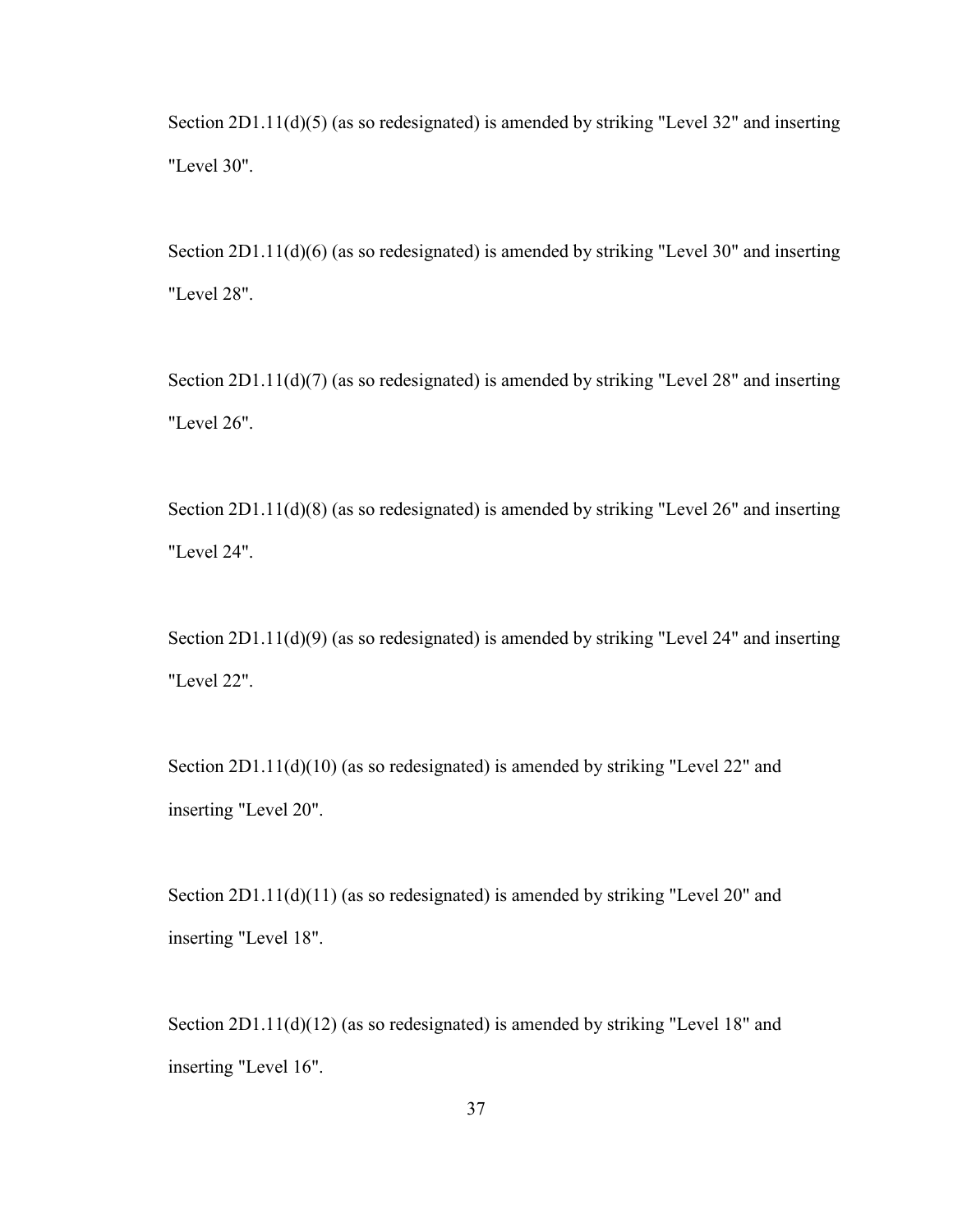Section 2D1.11(d)(13) (as so redesignated) is amended by striking "Level 16" and inserting "Level 14".

Section 2D1.11(d)(14) (as so redesignated) is amended by striking "Level 14" and inserting "Level 12"; and by striking "At least 500 MG but less" each place such term appears and inserting "Less".

Section 2D1.11(e) is amended by striking paragraph (10); by redesignating paragraphs (1) through (9) as paragraphs (2) through (10), respectively; and by inserting before paragraph (2) (as so redesignated) the following new paragraph (1):

## "(1) List I Chemicals Level 30

 2.7 KG or more of Benzaldehyde; 60 KG or more of Benzyl Cyanide; 600 G or more of Ergonovine; 1.2 KG or more of Ergotamine; 60 KG or more of Ethylamine; 6.6 KG or more of Hydriodic Acid; 3.9 KG or more of Iodine; 960 KG or more of Isosafrole; 600 G or more of Methylamine; 1500 KG or more of N-Methylephedrine;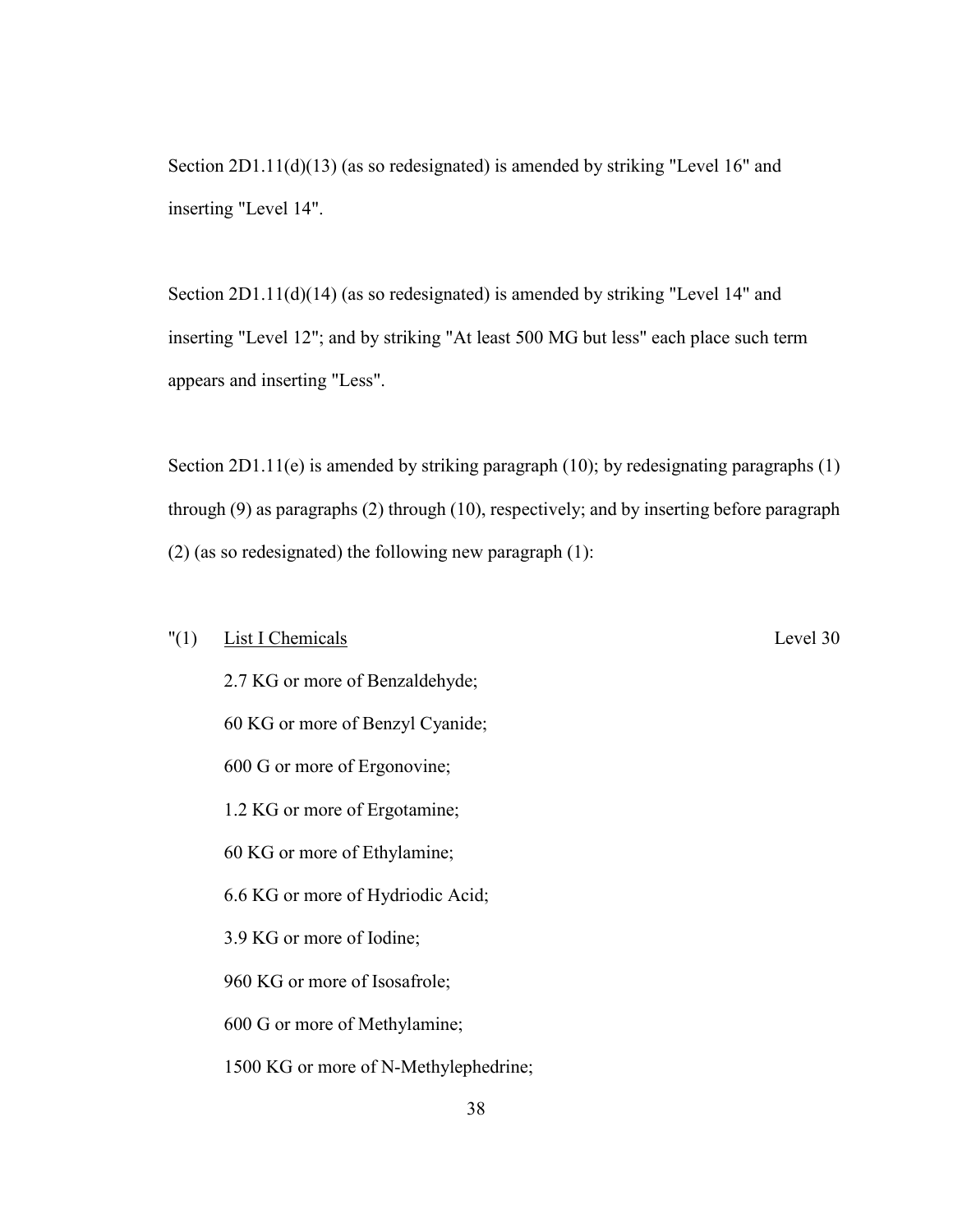1500 KG or more of N-Methylpseudoephedrine;

1.9 KG or more of Nitroethane;

30 KG or more of Norpseudoephedrine;

60 KG or more of Phenylacetic Acid;

30 KG or more of Piperidine;

960 KG or more of Piperonal;

4.8 KG or more of Propionic Anhydride;

960 KG or more of Safrole;

1200 KG or more of 3, 4-Methylenedioxyphenyl-2-propanone;

3406.5 L or more of Gamma-butyrolactone;

2.1 KG or more of Red Phosphorus, White Phosphorus, or Hypophosphorous Acid.".

Section 2D1.11(e)(2) (as so redesignated) is amended to read as follows:

# "(2) List I Chemicals Level 28

At least 890 G but less than 2.7 KG of Benzaldehyde;

At least 20 KG but less than 60 KG of Benzyl Cyanide;

At least 200 G but less than 600 G of Ergonovine;

At least 400 G but less than 1.2 KG of Ergotamine;

At least 20 KG but less than 60 KG of Ethylamine;

At least 2.2 KG but less than 6.6 KG of Hydriodic Acid;

At least 1.3 KG but less than 3.9 KG of Iodine;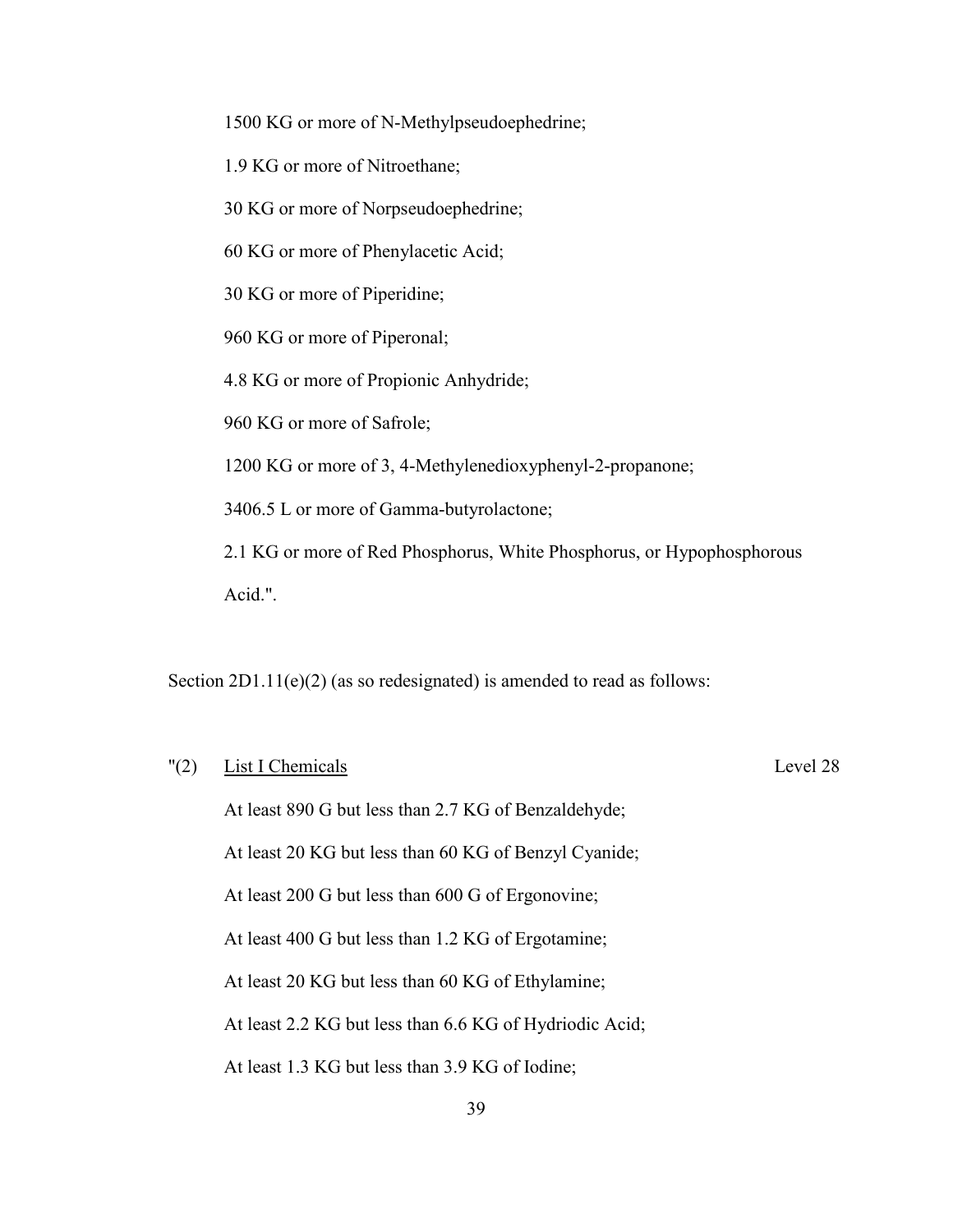At least 320 KG but less than 960 KG of Isosafrole;

At least 200 G but less than 600 G of Methylamine;

At least 500 KG but less than 1500 KG of N-Methylephedrine;

At least 500 KG but less than 1500 KG of N-Methylpseudoephedrine;

At least 625 G but less than 1.9 KG of Nitroethane;

At least 10 KG but less than 30 KG of Norpseudoephedrine;

At least 20 KG but less than 60 KG of Phenylacetic Acid;

At least 10 KG but less than 30 KG of Piperidine;

At least 320 KG but less than 960 KG of Piperonal;

At least 1.6 KG but less than 4.8 KG of Propionic Anhydride;

At least 320 KG but less than 960 KG of Safrole;

At least 400 KG but less than 1200 KG of 3,

4-Methylenedioxyphenyl-2-propanone;

At least 1135.5 L but less than 3406.5 L of Gamma-butyrolactone;

At least 714 G but less than 2.1 KG of Red Phosphorus, White Phosphorus, or Hypophosphorous Acid.

#### List II Chemicals

33 KG or more of Acetic Anhydride;

3525 KG or more of Acetone;

60 KG or more of Benzyl Chloride;

3225 KG or more of Ethyl Ether;

3600 KG or more of Methyl Ethyl Ketone;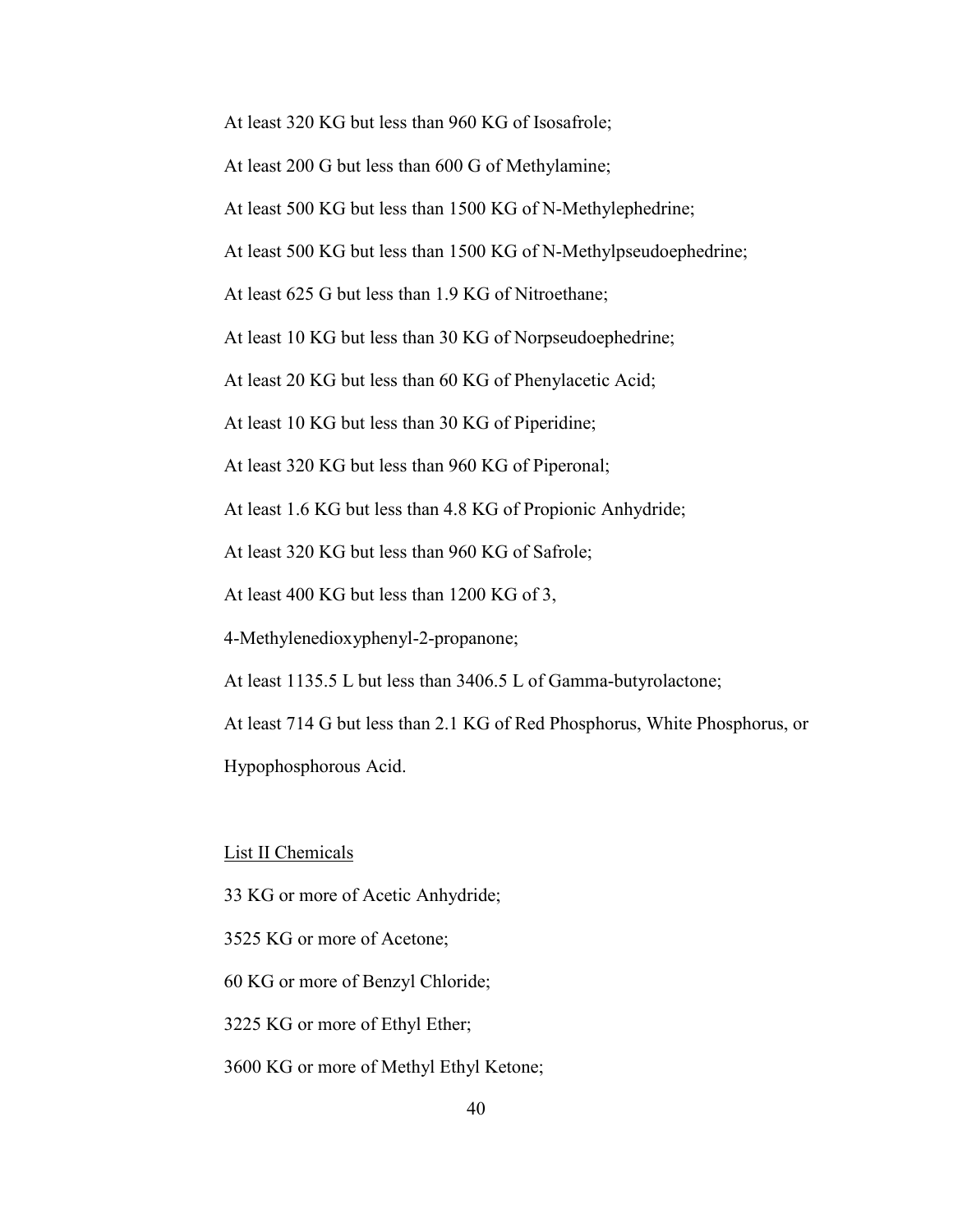30 KG or more of Potassium Permanganate;

3900 KG or more of Toluene.".

Section 2D1.11(e)(3) (as so redesignated) is amended by striking "Level 28" and inserting "Level 26"; and, under the heading relating to List II Chemicals, by striking the line referenced to Acetic Anhydride and all that follows through the line referenced to Toluene and inserting the following:

" At least 11 KG but less than 33 KG of Acetic Anhydride; At least 1175 KG but less than 3525 KG of Acetone; At least 20 KG but less than 60 KG of Benzyl Chloride; At least 1075 KG but less than 3225 KG of Ethyl Ether; At least 1200 KG but less than 3600 KG of Methyl Ethyl Ketone; At least 10 KG but less than 30 KG of Potassium Permanganate; At least 1300 KG but less than 3900 KG of Toluene.".

Section 2D1.11(e)(4) (as so redesignated) is amended by striking "Level 26" and inserting "Level 24".

Section 2D1.11(e)(5) (as so redesignated) is amended by striking "Level 24" and inserting "Level 22".

Section 2D1.11(e)(6) (as so redesignated) is amended by striking "Level 22" and inserting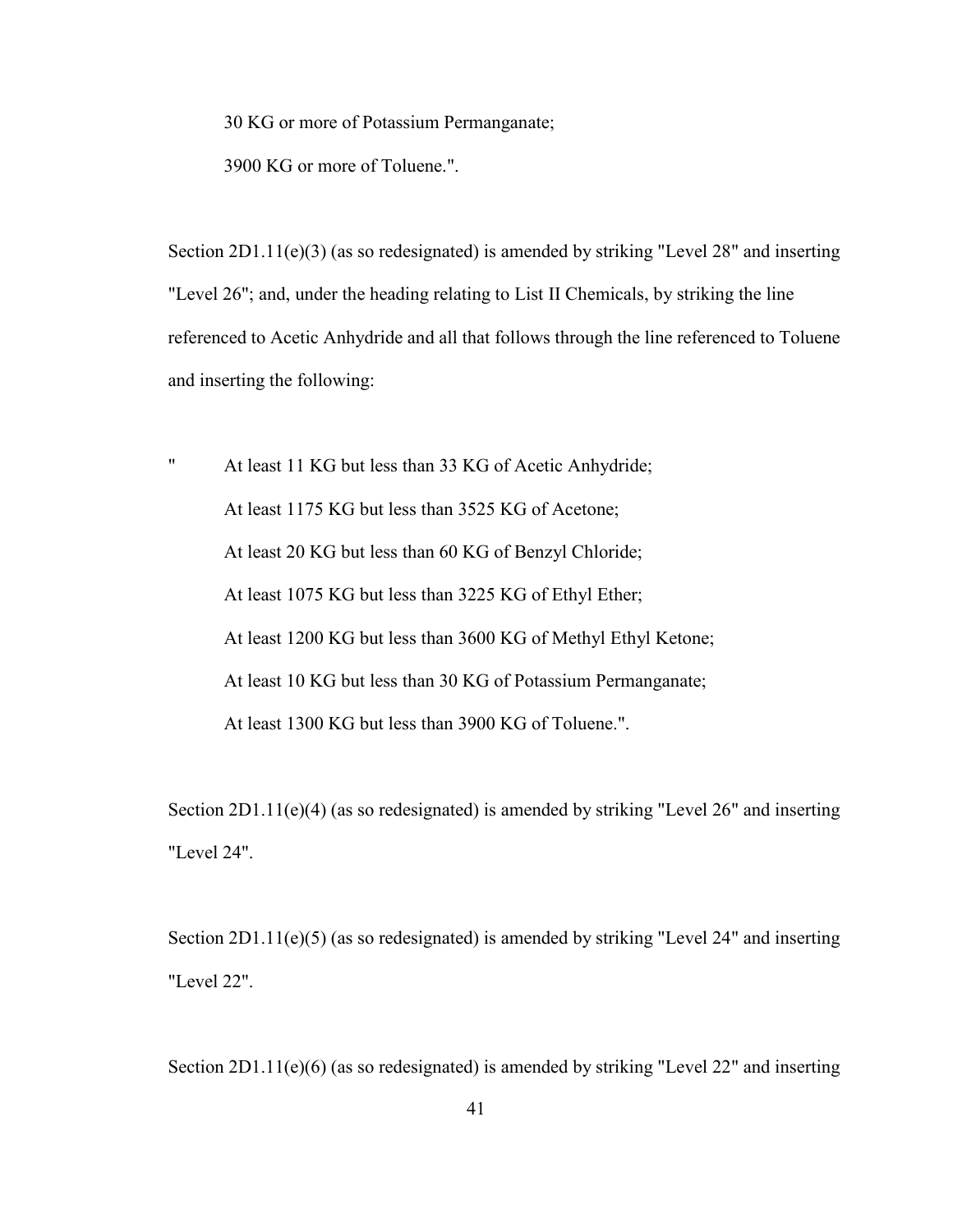Section 2D1.11(e)(7) (as so redesignated) is amended by striking "Level 20" and inserting "Level 18".

Section 2D1.11(e)(8) (as so redesignated) is amended by striking "Level 18" and inserting "Level 16".

Section 2D1.11(e)(9) (as so redesignated) is amended by striking "Level 16" and inserting "Level 14".

Section 2D1.11(e)(10) (as so redesignated) is amended by striking "Level 14" and inserting "Level 12"; and in each line by striking "At least" and all that follows through "but less" and inserting "Less".

The Commentary to §2D1.11 captioned "Application Notes" is amended in Note 1(A) by striking "38" both places such term appears and inserting "36", and by striking "26" and inserting "24"; and in Note 1(B) by striking "32" and inserting "30".

The Commentary to §3B1.2 captioned "Application Notes" is amended in Note 3(B) by striking "14" and inserting "12".

The Commentary following §3D1.5 captioned "Illustrations of the Operation of the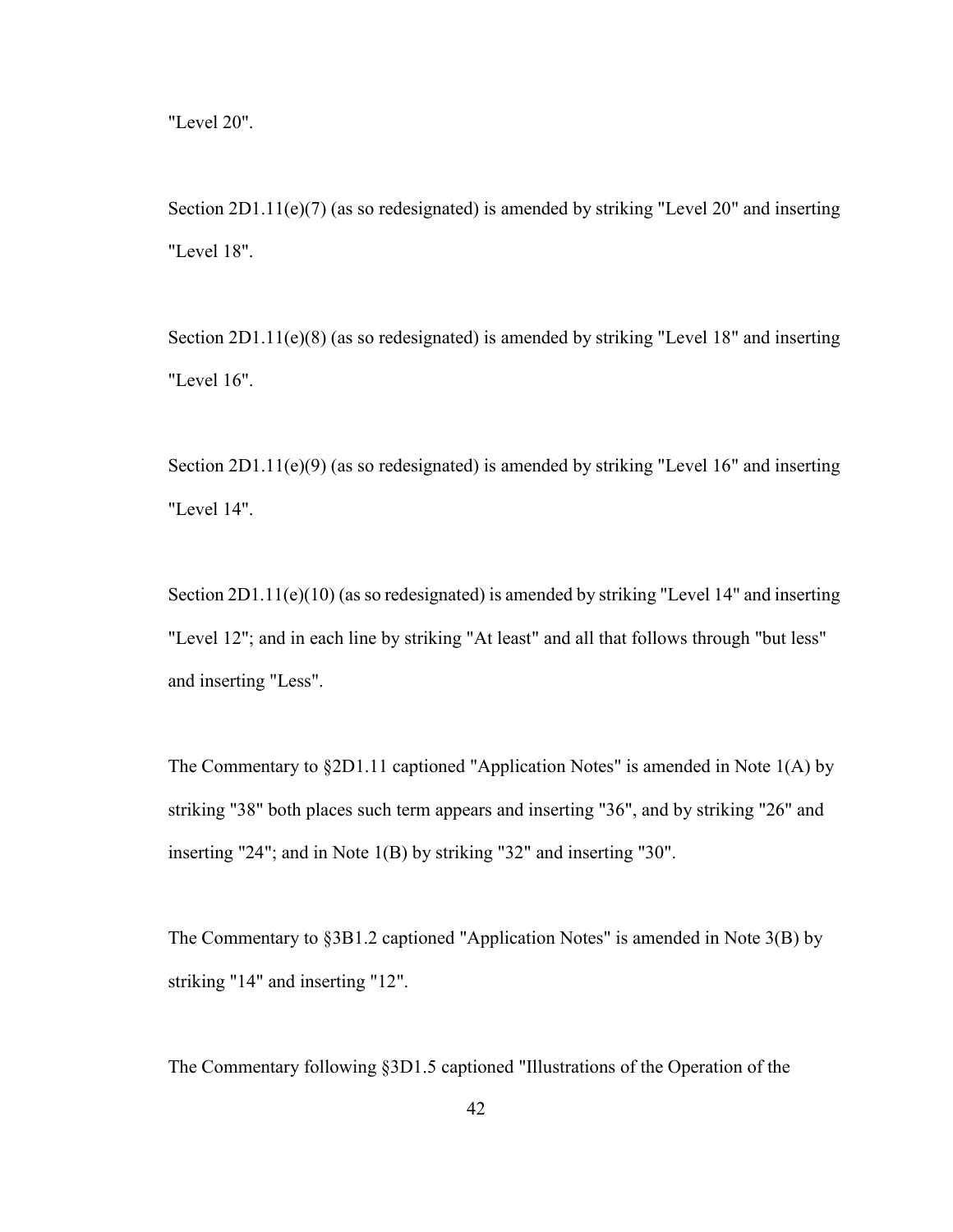Multiple-Count Rules" is amended in Example 2 by striking "26" and inserting "24"; and by striking "28" each place such term appears and inserting "26".

The Commentary to §5G1.3 captioned "Application Notes" is amended in Note 2(D) by striking "40" and inserting "90"; by striking "15" and inserting "25"; and by striking "55" and inserting "115".

Reason for Amendment: This amendment revises the guidelines applicable to drug trafficking offenses by changing how the base offense levels in the Drug Quantity Table in §2D1.1 (Unlawful Manufacturing, Importing, Exporting or Trafficking (Including Possession with Intent to Commit These Offenses); Attempt or Conspiracy) incorporate the statutory mandatory minimum penalties for such offenses.

When Congress passed the Anti-Drug Abuse Act of 1986, Pub. L. 99–570, the Commission responded by generally incorporating the statutory mandatory minimum sentences into the guidelines and extrapolating upward and downward to set guideline sentencing ranges for all drug quantities. The quantity thresholds in the Drug Quantity Table were set so as to provide base offense levels corresponding to guideline ranges that were slightly above the statutory mandatory minimum penalties. Accordingly, offenses involving drug quantities that trigger a five-year statutory minimum were assigned a base offense level (level 26) corresponding to a sentencing guideline range of 63 to 78 months for a defendant in Criminal History Category I (a guideline range that exceeds the five-year statutory minimum for such offenses by at least three months). Similarly, offenses that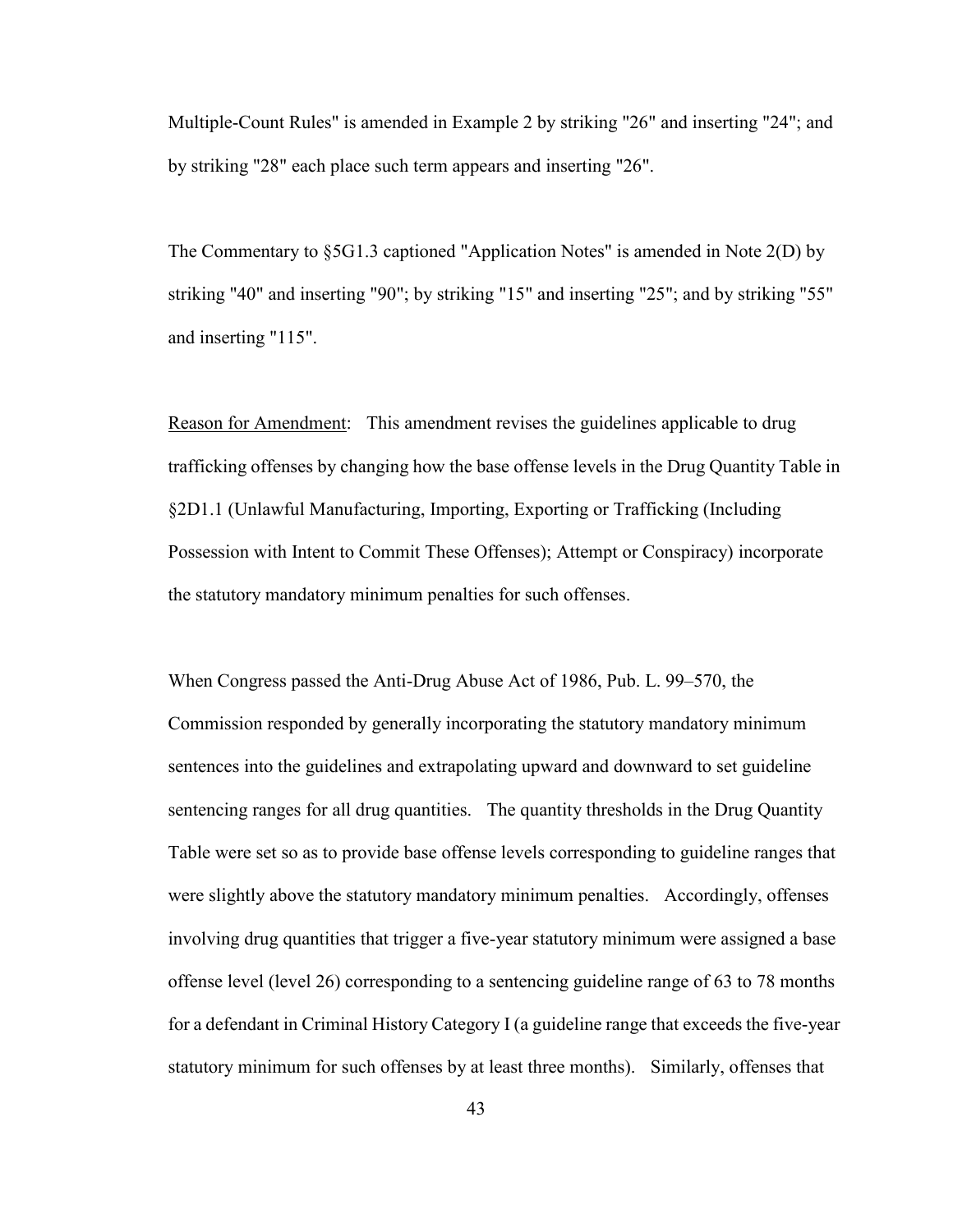trigger a ten-year statutory minimum were assigned a base offense level (level 32) corresponding to a sentencing guideline range of 121 to 151 months for a defendant in Criminal History Category I (a guideline range that exceeds the ten-year statutory minimum for such offenses by at least one month). The base offense levels for drug quantities above and below the mandatory minimum threshold quantities were extrapolated upward and downward to set guideline sentencing ranges for all drug quantities, see §2D1.1, comment. (backg'd.), with a minimum base offense level of 6 and a maximum base offense level of 38 for most drug types.

This amendment changes how the applicable statutory mandatory minimum penalties are incorporated into the Drug Quantity Table while maintaining consistency with such penalties. See 28 U.S.C. § 994(b)(1) (providing that each sentencing range must be "consistent with all pertinent provisions of title 18, United States Code"); see also 28 U.S.C. § 994(a) (providing that the Commission shall promulgate guidelines and policy statements "consistent with all pertinent provisions of any Federal statute").

Specifically, the amendment reduces by two levels the offense levels assigned to the quantities that trigger the statutory mandatory minimum penalties, resulting in corresponding guideline ranges that include the mandatory minimum penalties. Accordingly, offenses involving drug quantities that trigger a five-year statutory minimum are assigned a base offense level of 24 (51 to 63 months at Criminal History Category I, which includes the five-year (60 month) statutory minimum for such offenses), and offenses involving drug quantities that trigger a ten-year statutory minimum are assigned a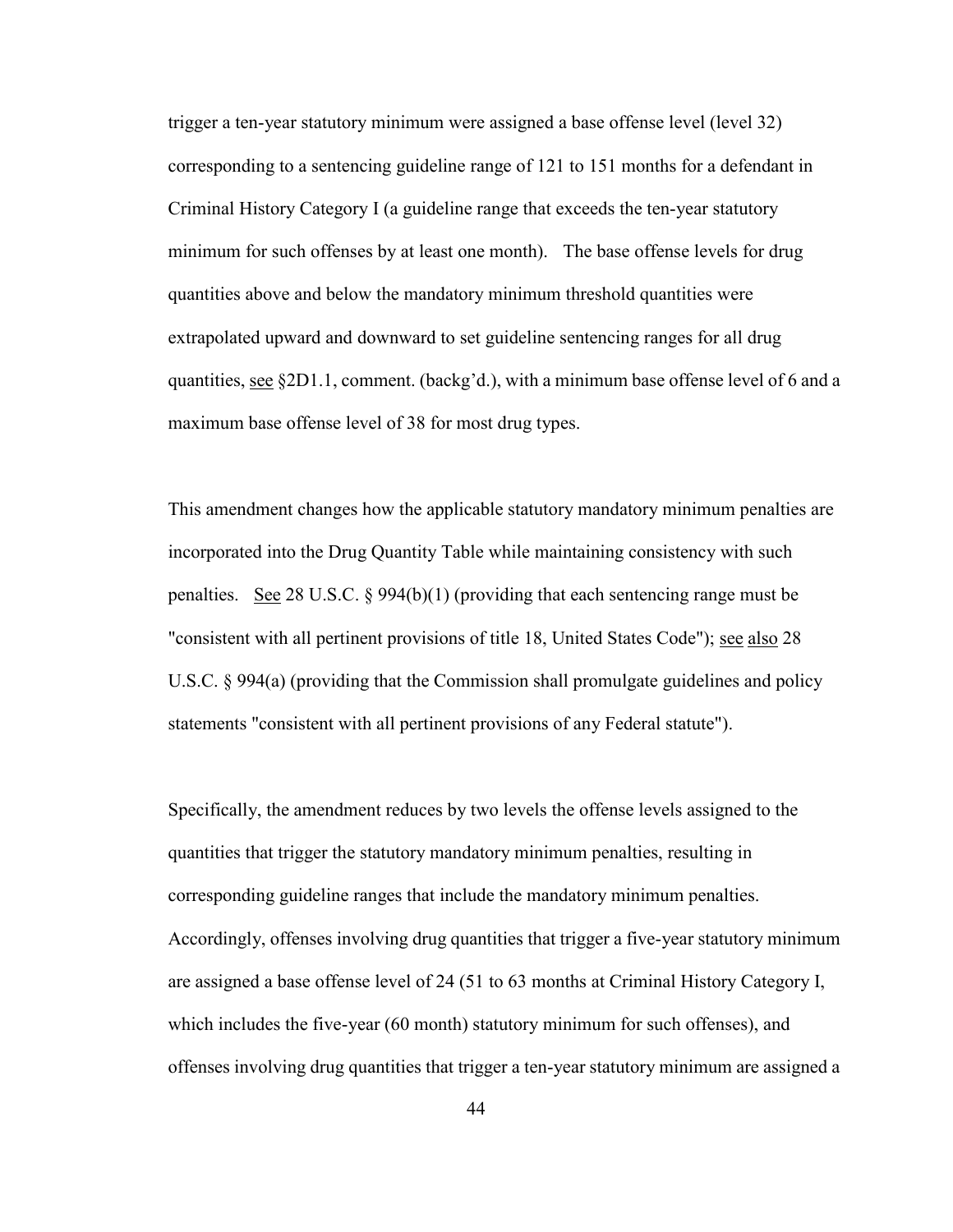base offense level of 30 (97 to 121 months at Criminal History Category I, which includes the ten-year (120 month) statutory minimum for such offenses). Offense levels for quantities above and below the mandatory minimum threshold quantities similarly are adjusted downward by two levels, except that the minimum base offense level of 6 and the maximum base offense level of 38 for most drug types is retained, as are previously existing minimum and maximum base offense levels for particular drug types.

The amendment also makes parallel changes to the quantity tables in §2D1.11 (Unlawfully Distributing, Importing, Exporting or Possessing a Listed Chemical; Attempt or Conspiracy), which apply to offenses involving chemical precursors of controlled substances. Section 2D1.11 is generally structured to provide offense levels that are tied to, but less severe than, the base offense levels in §2D1.1 for offenses involving the final product.

In considering this amendment, the Commission held a hearing on March 13, 2014, and heard expert testimony from the Executive Branch, including the Attorney General and the Director of the Federal Bureau of Prisons, defense practitioners, state and local law enforcement, and interested community representatives. The Commission also received substantial written public comment, including from the Federal judiciary, members of Congress, academicians, community organizations, law enforcement groups, and individual members of the public.

The Commission determined that setting the base offense levels slightly above the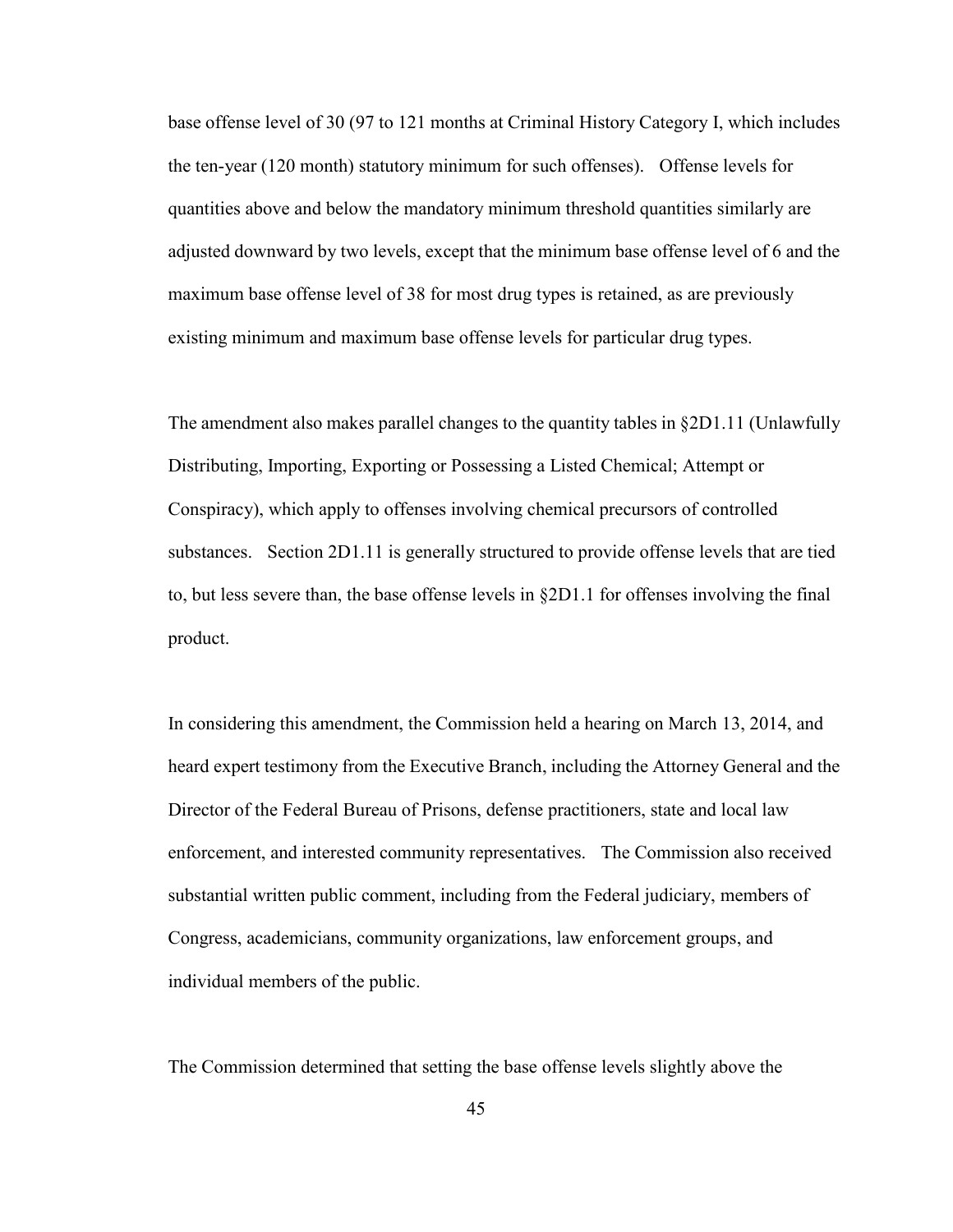mandatory minimum penalties is no longer necessary to achieve its stated purpose. Previously, the Commission has stated that "[t]he base offense levels are set at guideline ranges slightly higher than the mandatory minimum levels [levels 26 and 32] to permit some downward adjustment for defendants who plead guilty or otherwise cooperate with authorities." However, changes in the law and recent experience with similar reductions in base offense levels for crack cocaine offenses indicate that setting the base offense levels above the mandatory minimum penalties is no longer necessary to provide adequate incentives to plead guilty or otherwise cooperate with authorities.

In 1994, after the initial selection of levels 26 and 32, Congress enacted the "safety valve" provision, which applies to certain non-violent drug defendants and allows the court, without a government motion, to impose a sentence below a statutory mandatory minimum penalty if the court finds, among other things, that the defendant "has truthfully provided to the Government all information and evidence the defendant has concerning the offense or offenses that were part of the same course of conduct or of a common scheme or plan." See 18 U.S.C. § 3553(f). The guidelines incorporate the "safety valve" at §5C1.2 (Limitation on Applicability of Statutory Minimum Sentences in Certain Cases) and, furthermore, provide a 2-level reduction if the defendant meets the "safety valve" criteria. See  $\S$ \$2D1.1(b)(16).

These statutory and guideline provisions, which are unrelated to the guideline range's relationship to the mandatory minimum, provide adequate incentive to plead guilty. Commission data indicate that defendants charged with a mandatory minimum penalty in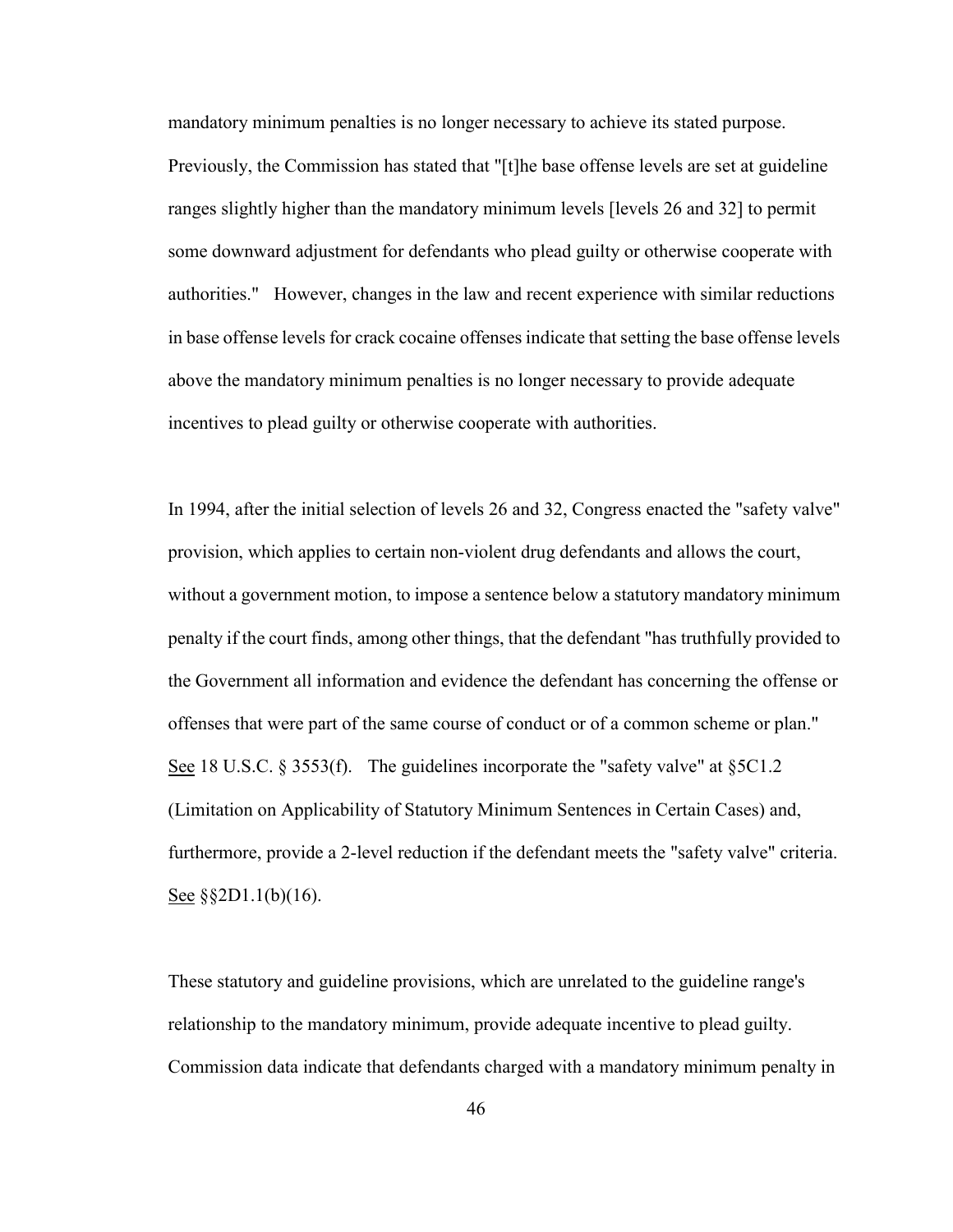fact are more likely to plead guilty if they qualify for the "safety valve" than if they do not. In fiscal year 2012, drug trafficking defendants charged with a mandatory minimum penalty had a plea rate of 99.6 percent if they qualified for the "safety valve" and a plea rate of 93.9 percent if they did not.

Recent experience with similar reductions in the base offense levels for crack cocaine offenses indicates that the amendment should not negatively affect the rates at which offenders plead guilty or otherwise cooperate with authorities. Similar to this amendment, the Commission in 2007 amended the Drug Quantity Table for cocaine base ("crack" cocaine) so that the quantities that trigger mandatory minimum penalties were assigned base offense levels 24 and 30, rather than 26 and 32. See USSG App. C, Amendment 706 (effective November 1, 2007). In 2010, in implementing the emergency directive in section 8 of the Fair Sentencing Act of 2010, Pub. L. 111–220, the Commission moved crack cocaine offenses back to a guideline penalty structure based on levels 26 and 32.

During the period when crack cocaine offenses had a guideline penalty structure based on levels 24 and 30, the overall rates at which crack cocaine defendants pled guilty remained stable. Specifically, in the fiscal year before the 2007 amendment took effect, the plea rate for crack cocaine defendants was 93.1 percent. In the two fiscal years after the 2007 amendment took effect, the plea rates for such defendants were 95.2 percent and 94.0 percent, respectively. For those same fiscal years, the overall rates at which crack cocaine defendants received substantial assistance departures under §5K1.1 (Substantial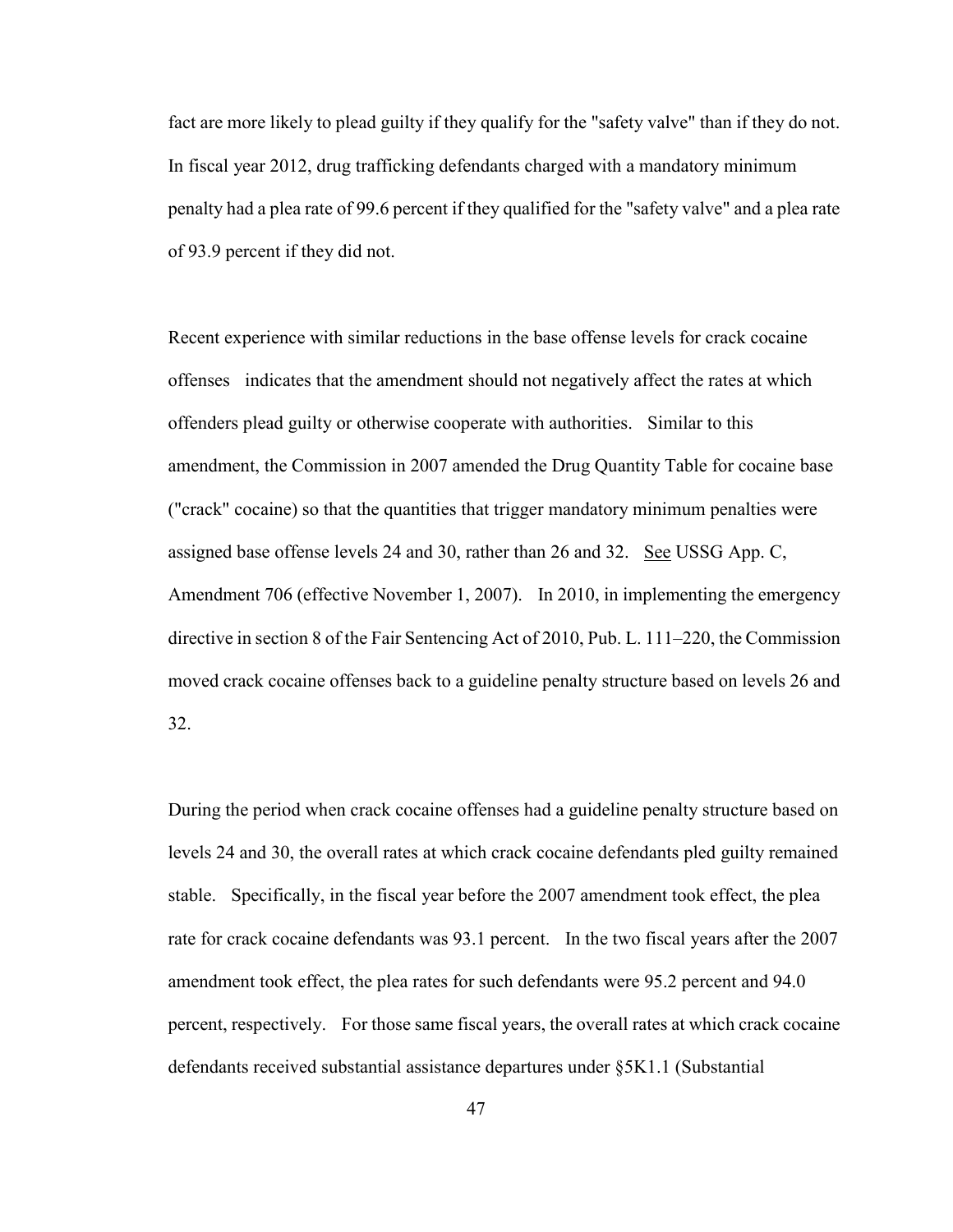Assistance to Authorities) were 27.8 percent in the fiscal year before the 2007 amendment took effect and 25.3 percent and 25.6 percent in the two fiscal years after the 2007 amendment took effect. This recent experience indicates that this amendment, which is similar in nature to the 2007 crack cocaine amendment, should not negatively affect the willingness of defendants to plead guilty or otherwise cooperate with authorities. See 28 U.S.C. § 991(b) (specifying that sentencing policies are to "reflect, to the extent practicable, advancement in knowledge of human behavior as it relates to the criminal justice process").

The amendment also reflects the fact that the guidelines now more adequately differentiate among drug trafficking offenders than when the Drug Quantity Table was initially established. Since the initial selection of offense levels 26 and 32, the guidelines have been amended many times — often in response to congressional directives — to provide a greater emphasis on the defendant's conduct and role in the offense rather than on drug quantity. The version of §2D1.1 in the original 1987 Guidelines Manual contained a single specific offense characteristic: a 2-level enhancement if a firearm or other dangerous weapon was possessed. Section 2D1.1 in effect at the time of this amendment contains fourteen enhancements and three downward adjustments (including the "mitigating role cap" provided in subsection  $(a)(5)$ . These numerous adjustments, both increasing and decreasing offense levels based on specific conduct, reduce the need to rely on drug quantity in setting the guideline penalties for drug trafficking offenders as a proxy for culpability, and the amendment permits these adjustments to differentiate among offenders more effectively.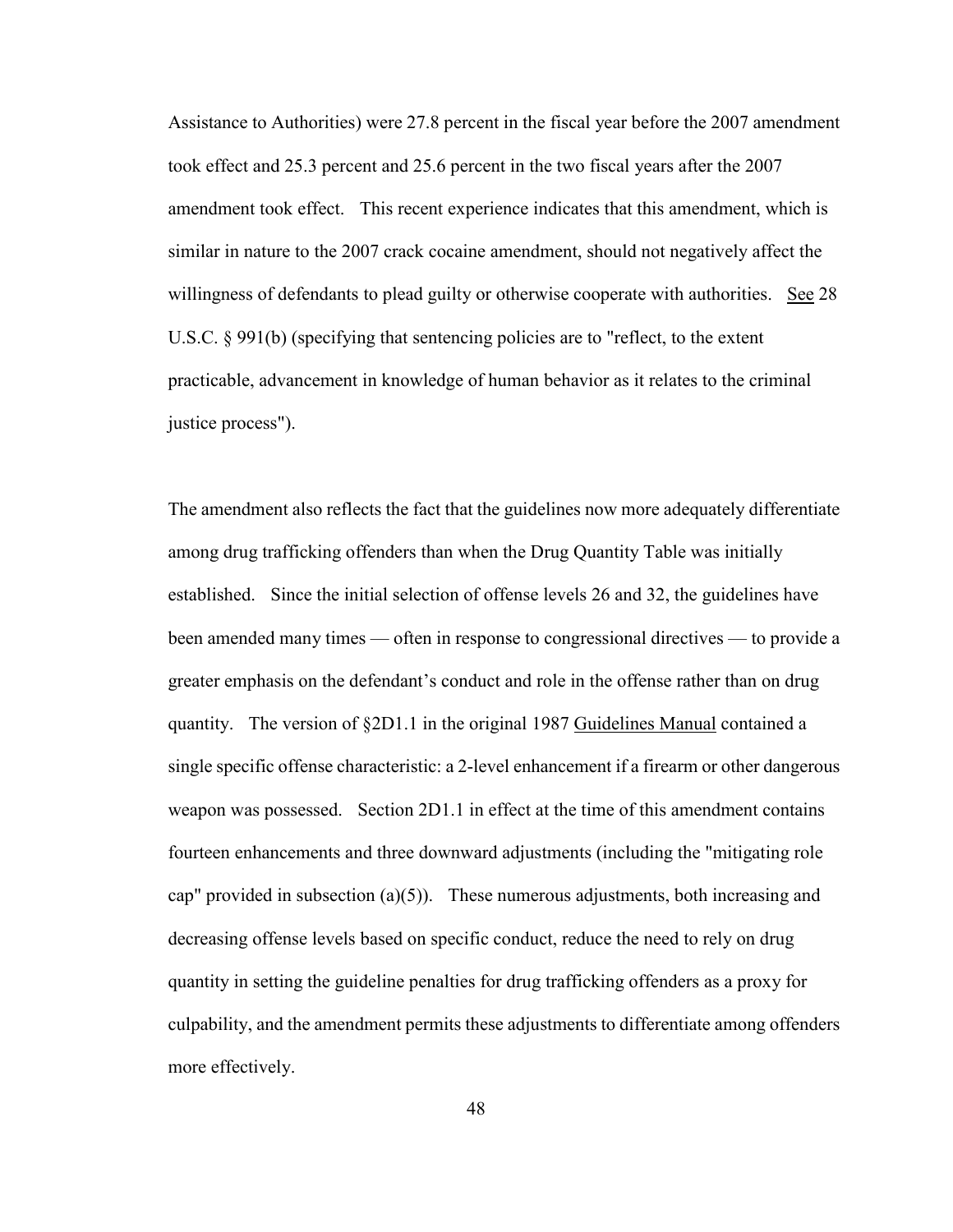The amendment was also motived by the significant overcapacity and costs of the Federal Bureau of Prisons. The Sentencing Reform Act directs the Commission to ensure that the sentencing guidelines are "formulated to minimize the likelihood that the Federal prison population will exceed the capacity of the Federal prisons." See 28 U.S.C.  $\S 994(g)$ . Reducing the federal prison population and the costs of incarceration has become an urgent consideration. The Commission observed that the federal prisons are now 32 percent overcapacity, and drug trafficking offenders account for approximately 50 percent of the federal prison population (100,114 of 199,810 inmates as of October 26, 2013, for whom the Commission could determine the offense of conviction). Spending on federal prisons exceeds \$6 billion a year, or more than 25 percent of the entire budget for the Department of Justice. The Commission received testimony from the Department of Justice and others that spending on federal prisons is now crowding out resources available for federal prosecutors and law enforcement, aid to state and local law enforcement, crime victim services, and crime prevention programs, all of which promote public safety.

In response to these concerns, the Commission considered the amendment an appropriate step toward alleviating the overcapacity of the federal prisons. Based on an analysis of the 24,968 offenders sentenced under §2D1.1 in fiscal year 2012, the Commission estimates the amendment will affect the sentences of 17,457 — or 69.9 percent — of drug trafficking offenders sentenced under §2D1.1, and their average sentence will be reduced by 11 months — or 17.7 percent — from 62 months to 51 months. The Commission estimates these sentence reductions will correspond to a reduction in the federal prison population of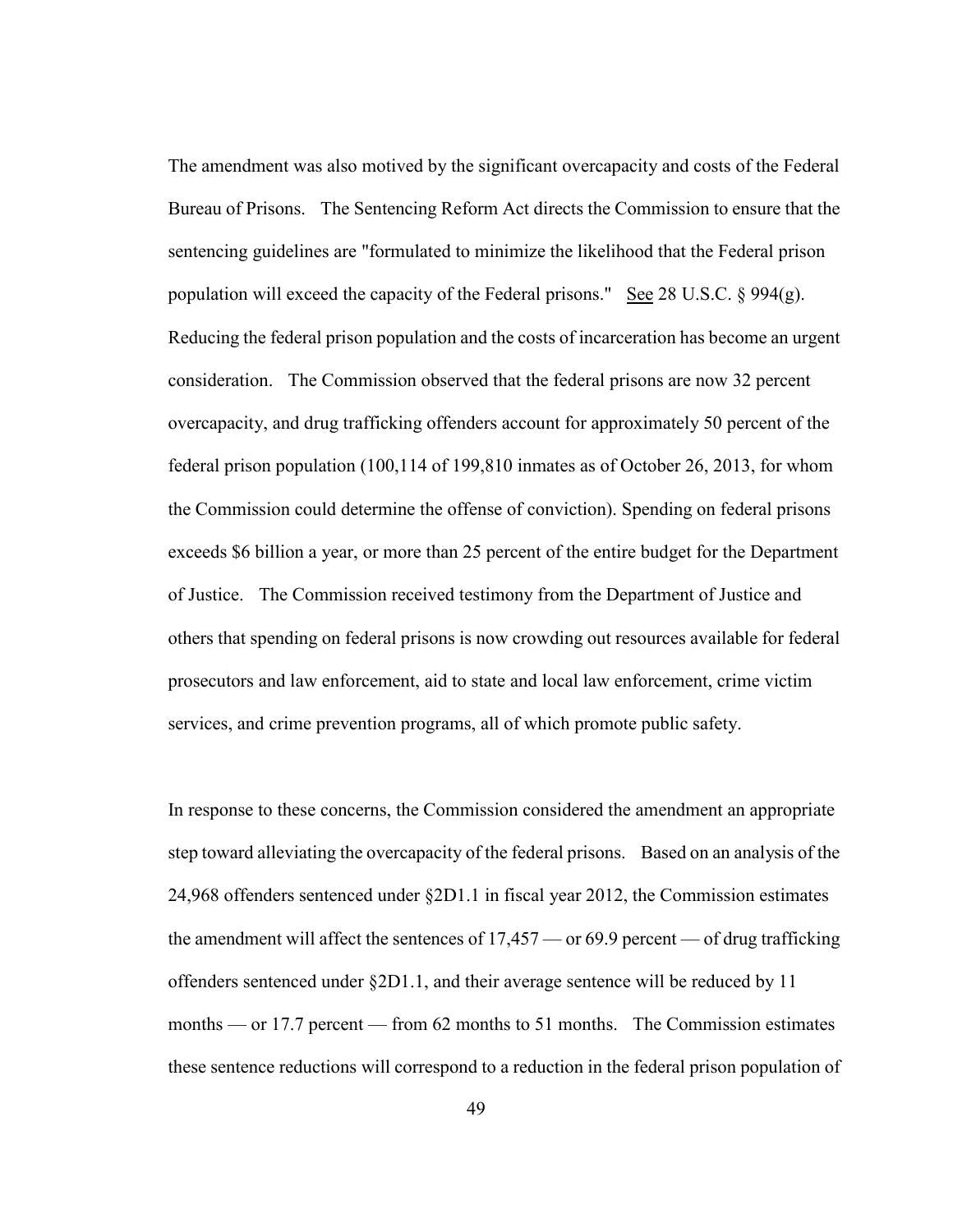approximately 6,500 inmates within five years after its effective date.

The Commission carefully weighed public safety concerns and, based on past experience, existing statutory and guideline enhancements, and expert testimony, concluded that the amendment should not jeopardize public safety. In particular, the Commission was informed by its studies that compared the recidivism rates for offenders who were released early as a result of retroactive application of the Commission's 2007 crack cocaine amendment with a control group of offenders who served their full terms of imprisonment. See USSG App. C, Amendment 713 (effective March 3, 2008). The Commission detected no statistically significant difference in the rates of recidivism for the two groups of offenders after two years, and again after five years. This study suggests that modest reductions in drug penalties such as those provided by the amendment will not increase the risk of recidivism.

Furthermore, existing statutory enhancements, such as those available under 18 U.S.C. §  $924(c)$ , and guideline enhancements for offenders who possess firearms, use violence, have an aggravating role in the offense, or are repeat or career offenders, ensure that the most dangerous or serious offenders will continue to receive appropriately severe sentences. In addition, the Drug Quantity Table as amended still provides a base offense level of 38 for offenders who traffic the greatest quantities of most drug types and, therefore, sentences for these offenders will not be reduced. Similarly, the Drug Quantity Table as amended maintains minimum base offense levels that preclude sentences of straight probation for drug trafficking offenders with small quantities of most drug types.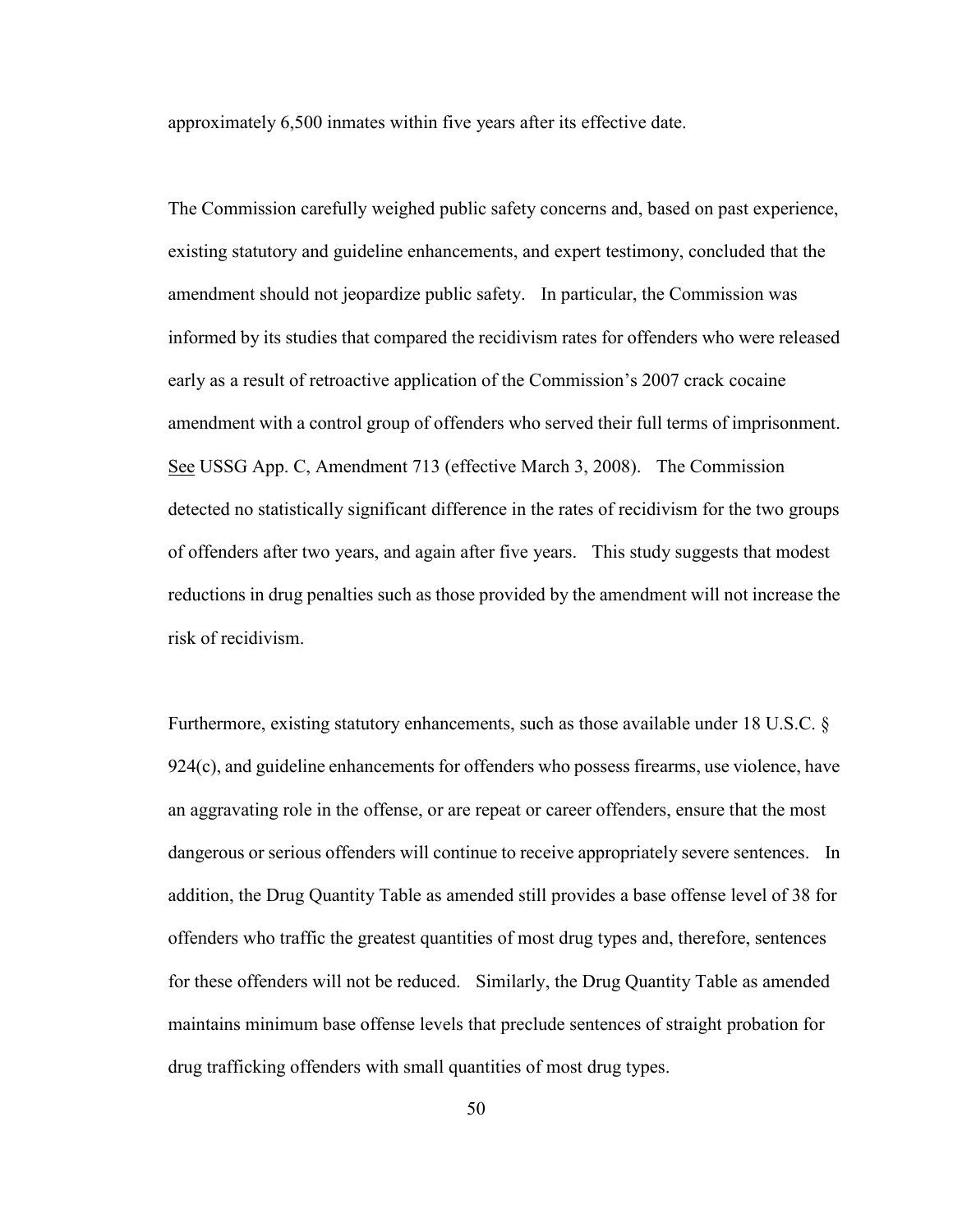Finally, the Commission relied on testimony from the Department of Justice that the amendment would not undermine public safety or law enforcement initiatives. To the contrary, the Commission received testimony from several stakeholders that the amendment would permit resources otherwise dedicated to housing prisoners to be used to reduce overcrowding, enhance programming designed to reduce the risk of recidivism, and to increase law enforcement and crime prevention efforts, thereby enhancing public safety.

- 4. Amendment: Section 2D1.1(b) is amended by redesignating paragraphs (14) through (16) as paragraphs (15) through (17), respectively; and by inserting after paragraph (13) the following new paragraph (14):
	- "(14) If (A) the offense involved the cultivation of marihuana on state or federal land or while trespassing on tribal or private land; and (B) the defendant receives an adjustment under §3B1.1 (Aggravating Role), increase by 2 levels.".

The Commentary to §2D1.1 captioned "Application Notes" is amended in Note 16 by striking "(b)(14)(D)" and inserting "(b)(15)(D)";

by redesignating Notes 19 through 26 as Notes 20 through 27, respectively; and by inserting after Note 18 the following new Note 19:

"19. Application of Subsection  $(b)(14)$ . -Subsection  $(b)(14)$  applies to offenses that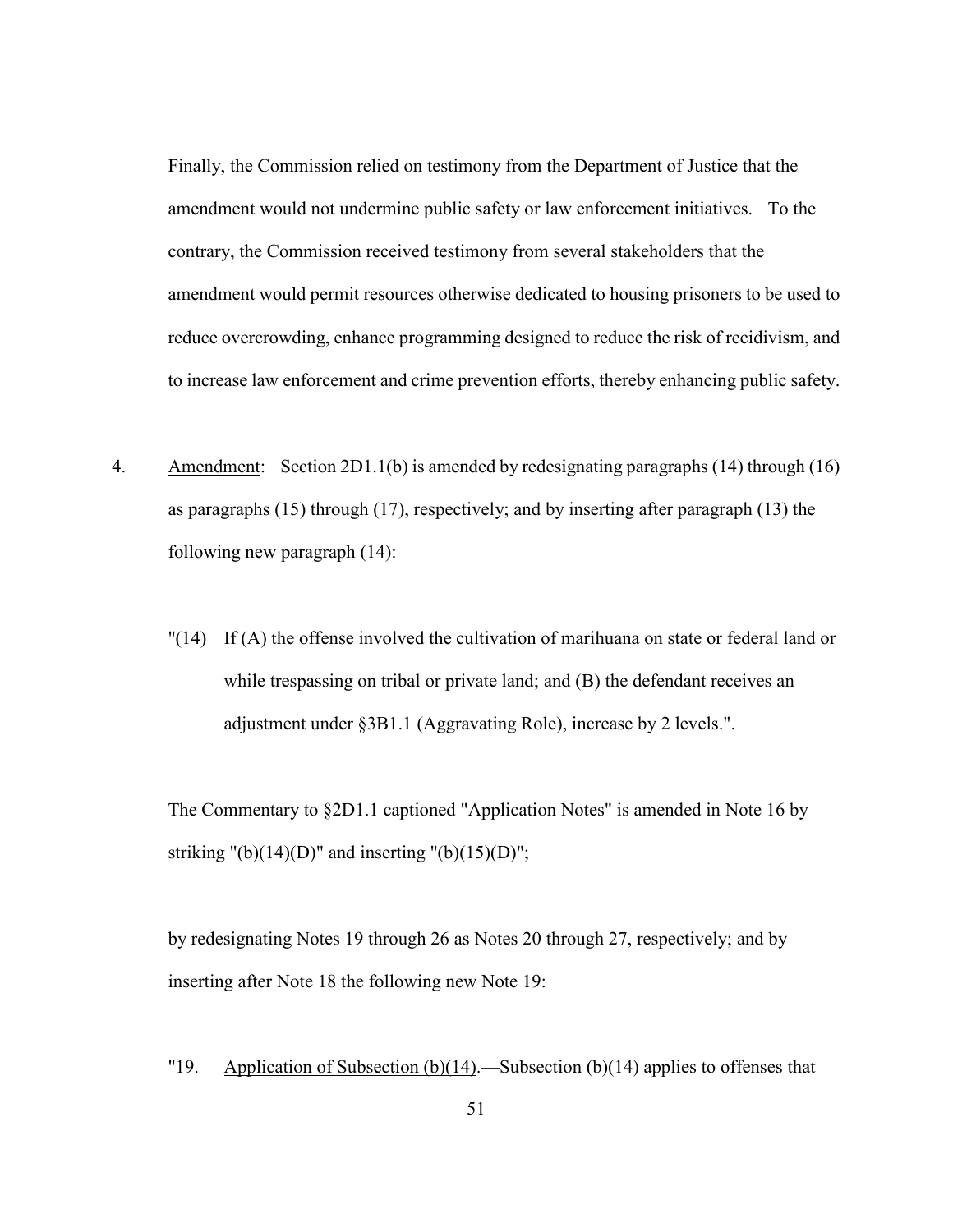involve the cultivation of marihuana on state or federal land or while trespassing on tribal or private land. Such offenses interfere with the ability of others to safely access and use the area and also pose or risk a range of other harms, such as harms to the environment.

The enhancements in subsection  $(b)(13)(A)$  and  $(b)(14)$  may be applied cumulatively (added together), as is generally the case when two or more specific offense characteristics each apply. See  $\S 1B1.1$  (Application Instructions), Application Note 4(A).";

in the heading of Note 20 (as so redesignated) by striking " $(b)(14)$ " and inserting " $(b)(15)$ ";

in Note 20(A) (as so redesignated) by striking "(b)(14)(B)" both places such term appears and inserting  $"({b})(15)(B)";$ 

in Note 20(B) (as so redesignated) by striking  $"(b)(14)(C)"$  each place such term appears and inserting  $"({b})(15)(C)";$ 

in Note 20(C) (as so redesignated) by striking "(b)(14)(E)" both places such term appears and inserting  $"({\rm b})(15)({\rm E})"$ ; and

in Note 21 (as so redesignated) by striking "(b)(16)" each place such term appears and inserting  $"({b})(17)"$ .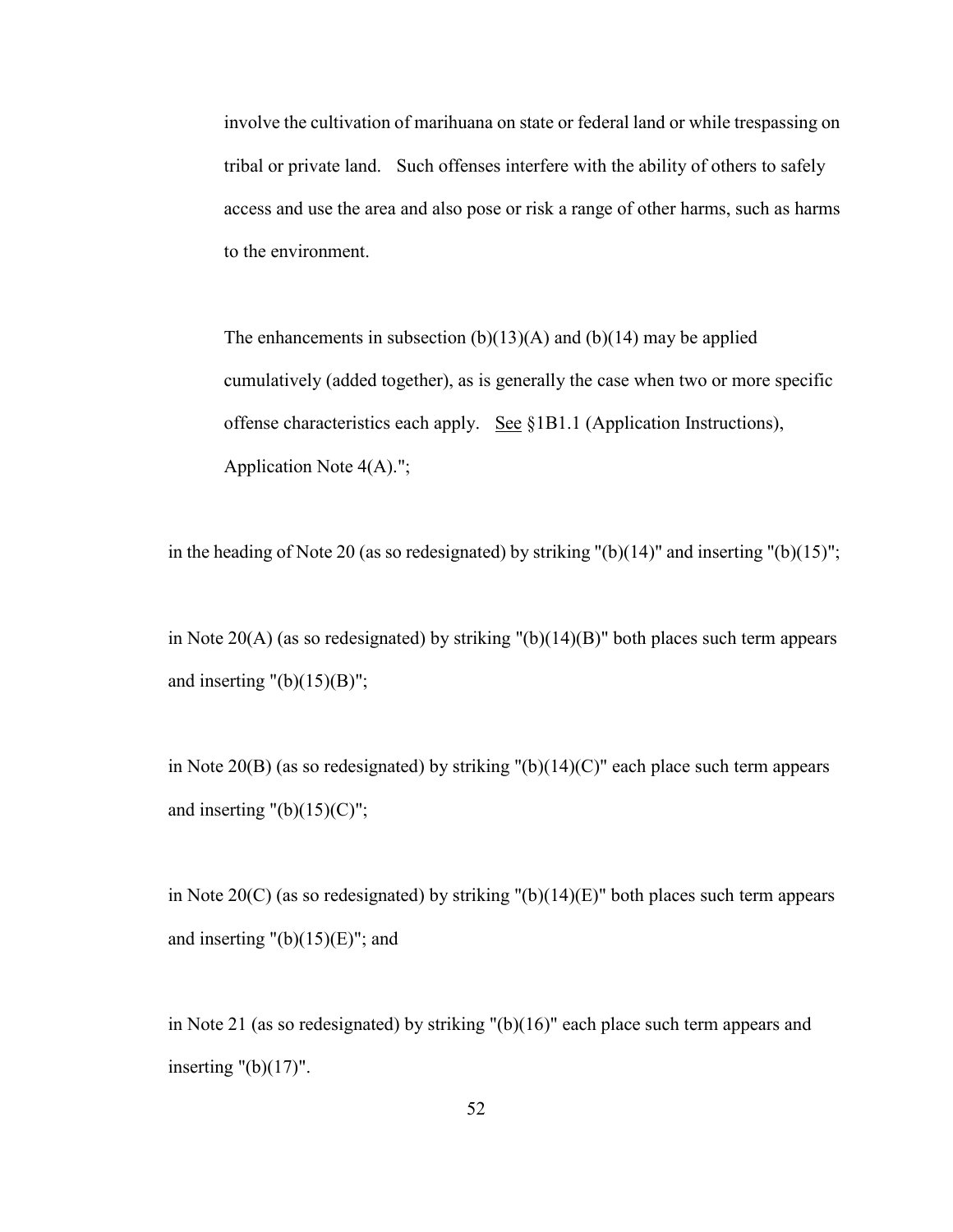The Commentary to §2D1.1 captioned "Background" is amended by striking "(b)(14)" and inserting "(b)(15)"; and by striking "(b)(15)" and inserting "(b)(16)".

Section  $2D1.14(a)(1)$  is amended by striking "(b)(16)" and inserting "(b)(17)".

The Commentary to §3B1.4 captioned "Application Notes" is amended in Note 2 by striking "(b)(14)(B)" and inserting "(b)(15)(B)".

The Commentary to §3C1.1 captioned "Application Notes" is amended in Note 7 by striking "(b)(14)(D)" and inserting "(b)(15)(D)".

Reason for Amendment: This amendment provides increased punishment for certain defendants involved in marihuana cultivation operations on state or federal land or while trespassing on tribal or private land. The amendment adds a new specific offense characteristic at subsection (b)(14) of §2D1.1 (Unlawful Manufacturing, Importing, Exporting or Trafficking (Including Possession with Intent to Commit These Offenses); Attempt or Conspiracy). The new specific offense characteristic provides an increase of two levels if the defendant receives an adjustment under §3B1.1 (Aggravating Role) and the offense involved the cultivation of marihuana on state or federal land or while trespassing on tribal or private land.

The amendment responds to concerns raised by federal and local elected officials, law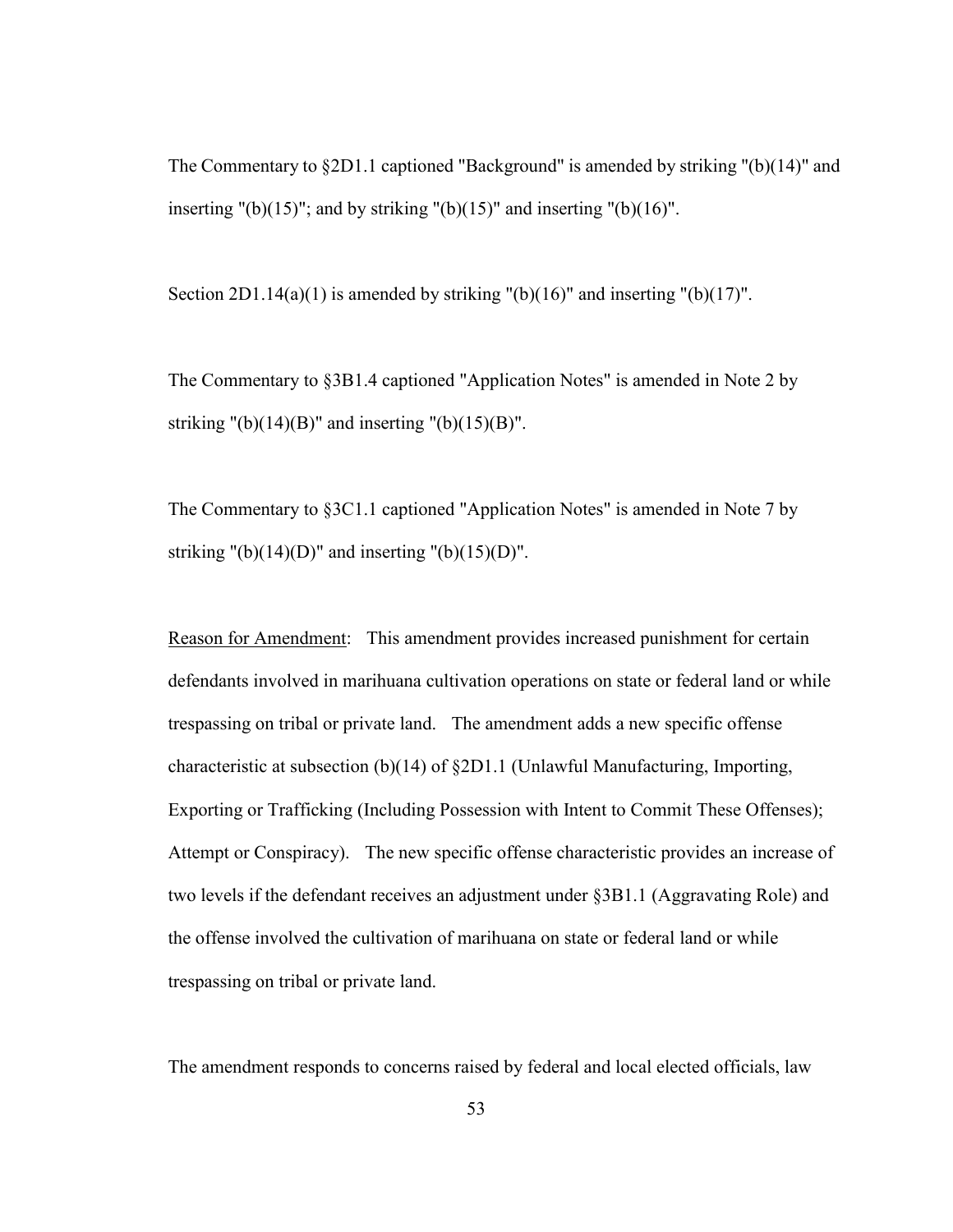enforcement groups, trade groups, environmental advocacy groups and others, especially in areas of the country where unlawful outdoor marihuana cultivation is occurring with increasing frequency. The concerns included the fact that such operations typically involve acts such as clearing existing vegetation, diverting natural water sources for irrigation, using potentially harmful chemicals, killing wild animals, and leaving trash and debris at the site. The concerns also included the risk to public safety of marihuana cultivation operations on federal or state land or while trespassing on tribal or private land. Additionally, when an operation is located on public land or on private land without the owner's permission, the operation deprives the public or the owner of lawful access to and use of the land.

Accordingly, this amendment provides an increase of two levels when a marihuana cultivation operation is located on state or federal land or while trespassing on tribal or private land, but only applies to defendants who received an adjustment under §3B1.1 (Aggravating Role). These defendants are more culpable and have greater decision-making authority in the operation. The amendment also adds commentary in §2D1.1 at Application Note 19 clarifying that, consistent with ordinary guideline operation, the new increase may be applied cumulatively with the existing enhancement at subsection  $(b)(13)(A)$  of §2D1.1, which applies if an offense involved certain conduct relating to hazardous or toxic substances or waste.

5. Amendment: Section 2K2.1(c)(1) is amended by inserting after "firearm or ammunition" both places it appears the following: "cited in the offense of conviction".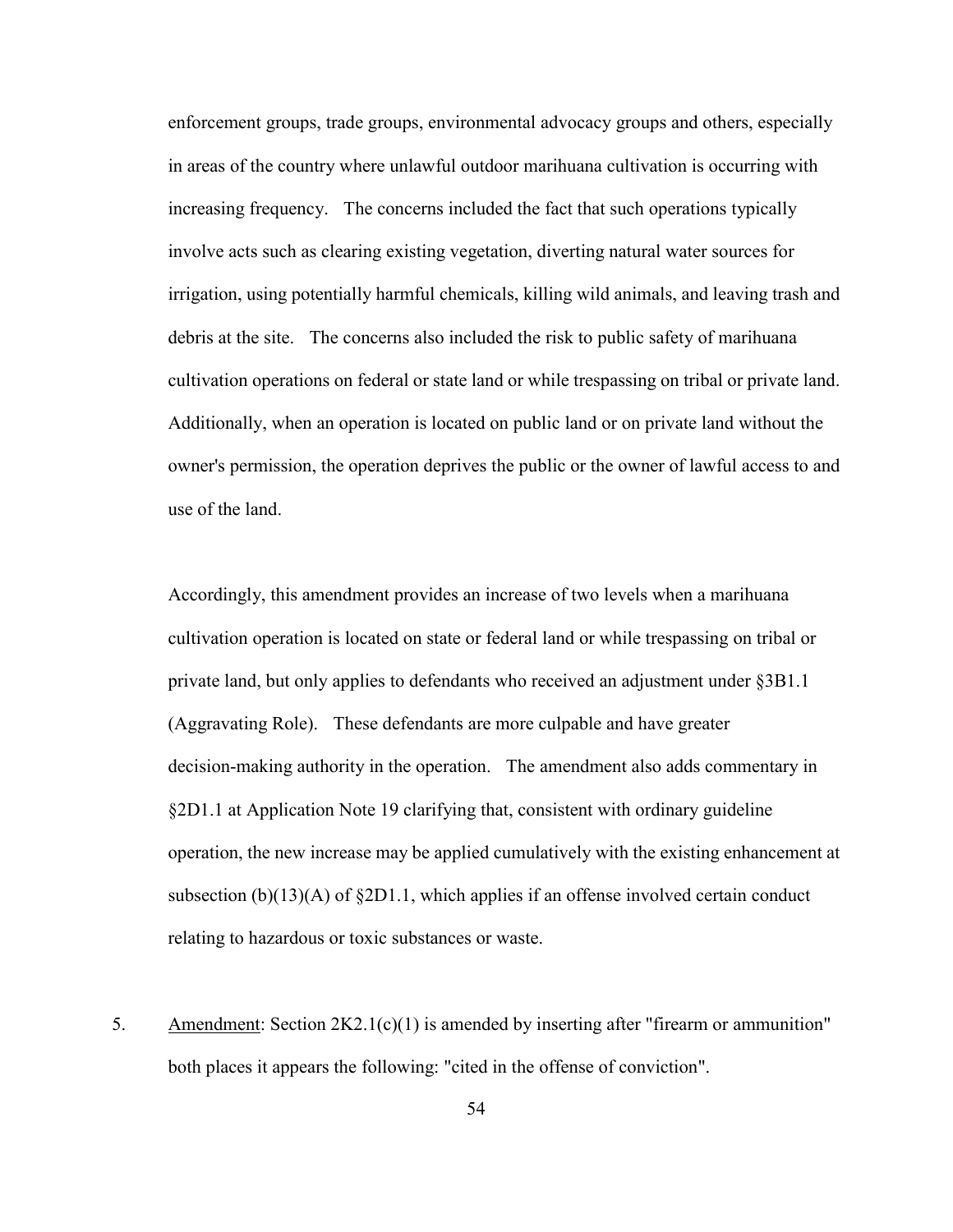The Commentary to §2K2.1 captioned "Application Notes" is amended in Note 14 by striking "'In Connection With'.—" and inserting "Application of Subsections (b)(6)(B) and  $(c)(1)$ .—";

in Note 14(A) by adding at the end the following: "However, subsection (c)(1) contains the additional requirement that the firearm or ammunition be cited in the offense of conviction.";

in Note 14(B) by striking "application of subsections  $(b)(6)(B)$  and  $(c)(1)$ " and inserting "application of subsections  $(b)(6)(B)$  and, if the firearm was cited in the offense of conviction,  $(c)(1)$ ";

and by adding at the end of Note 14 the following:

"(E) Relationship Between the Instant Offense and the Other Offense.—In determining whether subsections  $(b)(6)(B)$  and  $(c)(1)$  apply, the court must consider the relationship between the instant offense and the other offense, consistent with relevant conduct principles. See  $$1B1.3(a)(1)–(4)$  and accompanying commentary.

In determining whether subsection  $(c)(1)$  applies, the court must also consider whether the firearm used in the other offense was a firearm cited in the offense of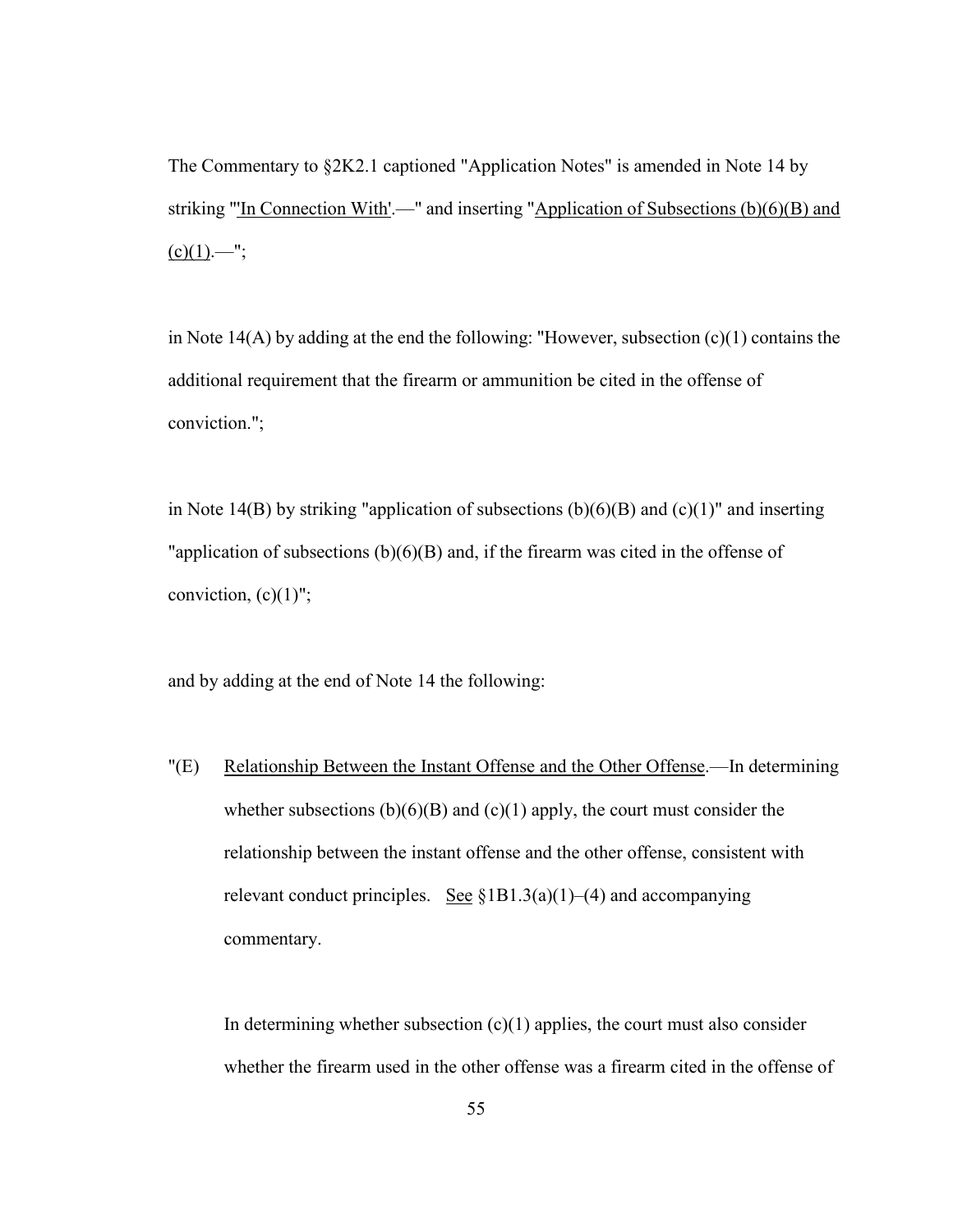conviction.

For example:

(i) Firearm Cited in the Offense of Conviction. Defendant A's offense of conviction is for unlawfully possessing a shotgun on October 15. The court determines that, on the preceding February 10, Defendant A used the shotgun in connection with a robbery. Ordinarily, under these circumstances, subsection (b)(6)(B) applies, and the cross reference in subsection  $(c)(1)$  also applies if it results in a greater offense level.

Ordinarily, the unlawful possession of the shotgun on February 10 will be 'part of the same course of conduct or common scheme or plan' as the unlawful possession of the same shotgun on October 15. See  $\S 1B1.3(a)(2)$ and accompanying commentary (including, in particular, the factors discussed in Application Note 9 to §1B1.3). The use of the shotgun 'in connection with' the robbery is relevant conduct because it is a factor specified in subsections (b)(6)(B) and (c)(1). <u>See</u> §1B1.3(a)(4) ('any other information specified in the applicable guideline').

(ii) Firearm Not Cited in the Offense of Conviction. Defendant B's offense of conviction is for unlawfully possessing a shotgun on October 15. The court determines that, on the preceding February 10, Defendant B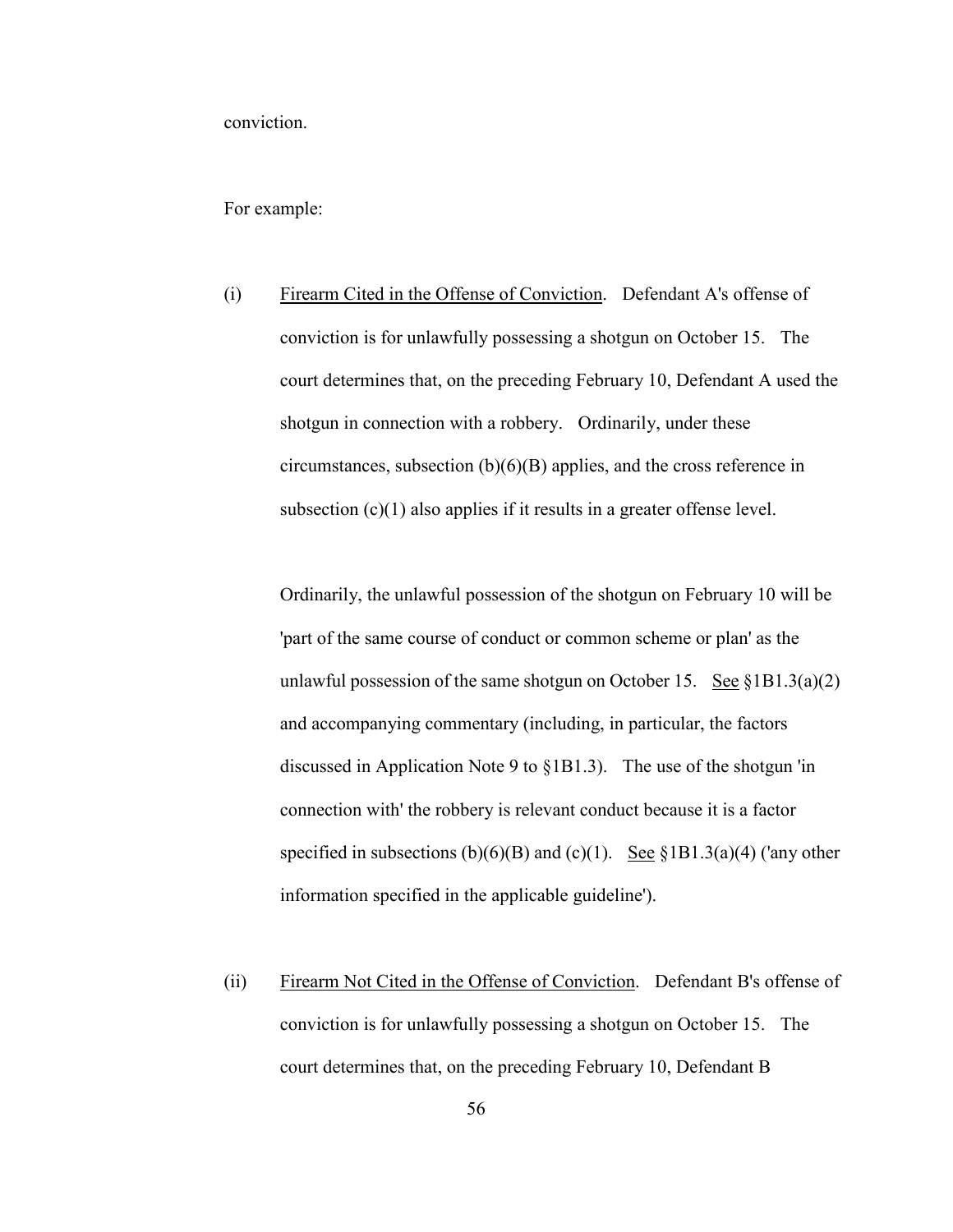unlawfully possessed a handgun (not cited in the offense of conviction) and used the handgun in connection with a robbery.

Subsection  $(b)(6)(B)$ . In determining whether subsection  $(b)(6)(B)$ applies, the threshold question for the court is whether the two unlawful possession offenses (the shotgun on October 15 and the handgun on February 10) were 'part of the same course of conduct or common scheme or plan'. See  $\S 1B1.3(a)(2)$  and accompanying commentary (including, in particular, the factors discussed in Application Note 9 to §1B1.3).

If they were, then the handgun possession offense is relevant conduct to the shotgun possession offense, and the use of the handgun 'in connection with' the robbery is relevant conduct because it is a factor specified in subsection (b)(6)(B). <u>See §1B1.3(a)</u>(4) ('any other information specified in the applicable guideline'). Accordingly, subsection  $(b)(6)(B)$  applies.

On the other hand, if the court determines that the two unlawful possession offenses were not 'part of the same course of conduct or common scheme or plan,' then the handgun possession offense is not relevant conduct to the shotgun possession offense and subsection (b)(6)(B) does not apply.

Subsection  $(c)(1)$ . Under these circumstances, the cross reference in subsection  $(c)(1)$  does not apply, because the handgun was not cited in the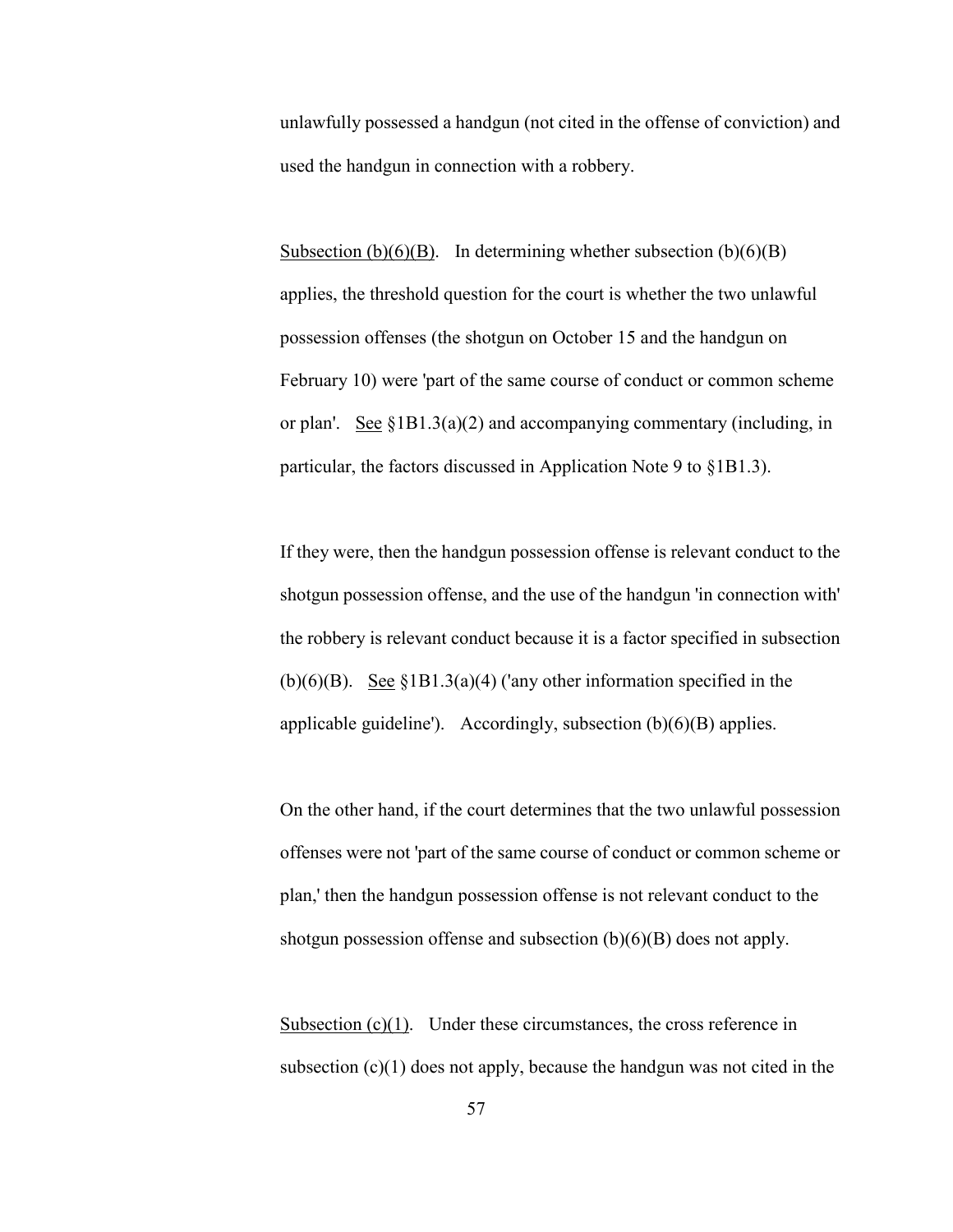#### offense of conviction.".

Reason for Amendment: This amendment addresses cases in which the defendant is convicted of a firearms offense (in particular, being a felon in possession of a firearm) and also possessed a firearm in connection with another offense, such as robbery or attempted murder.

In such a case, the defendant is sentenced under the firearms guideline, §2K2.1 (Unlawful Receipt, Possession, or Transportation of Firearms or Ammunition; Prohibited Transactions Involving Firearms or Ammunition). If the defendant possessed any firearm in connection with another felony offense, subsection (b)(6)(B) provides a 4-level enhancement and a minimum offense level of 18. If the defendant possessed any firearm in connection with another offense, subsection  $(c)(1)$  provides a cross reference to the offense guideline applicable to the other offense, if it results in a higher offense level. (For example, if the defendant possessed any firearm in connection with a robbery, a cross reference to the robbery guideline may apply.)

This amendment is a result of the Commission's review of the operation of subsections  $(b)(6)(B)$  and  $(c)(1)$ . The review was prompted in part because circuits have been following a range of approaches in determining whether these provisions apply. Several circuits have taken the view that subsections  $(b)(6)(B)$  and  $(c)(1)$  apply only if the other offense is a "groupable" offense under §3D1.2(d). See, e.g., United States v. Horton, 693 F.3d 463, 478-79 (4th Cir. 2012) (felon in possession used a firearm in connection with a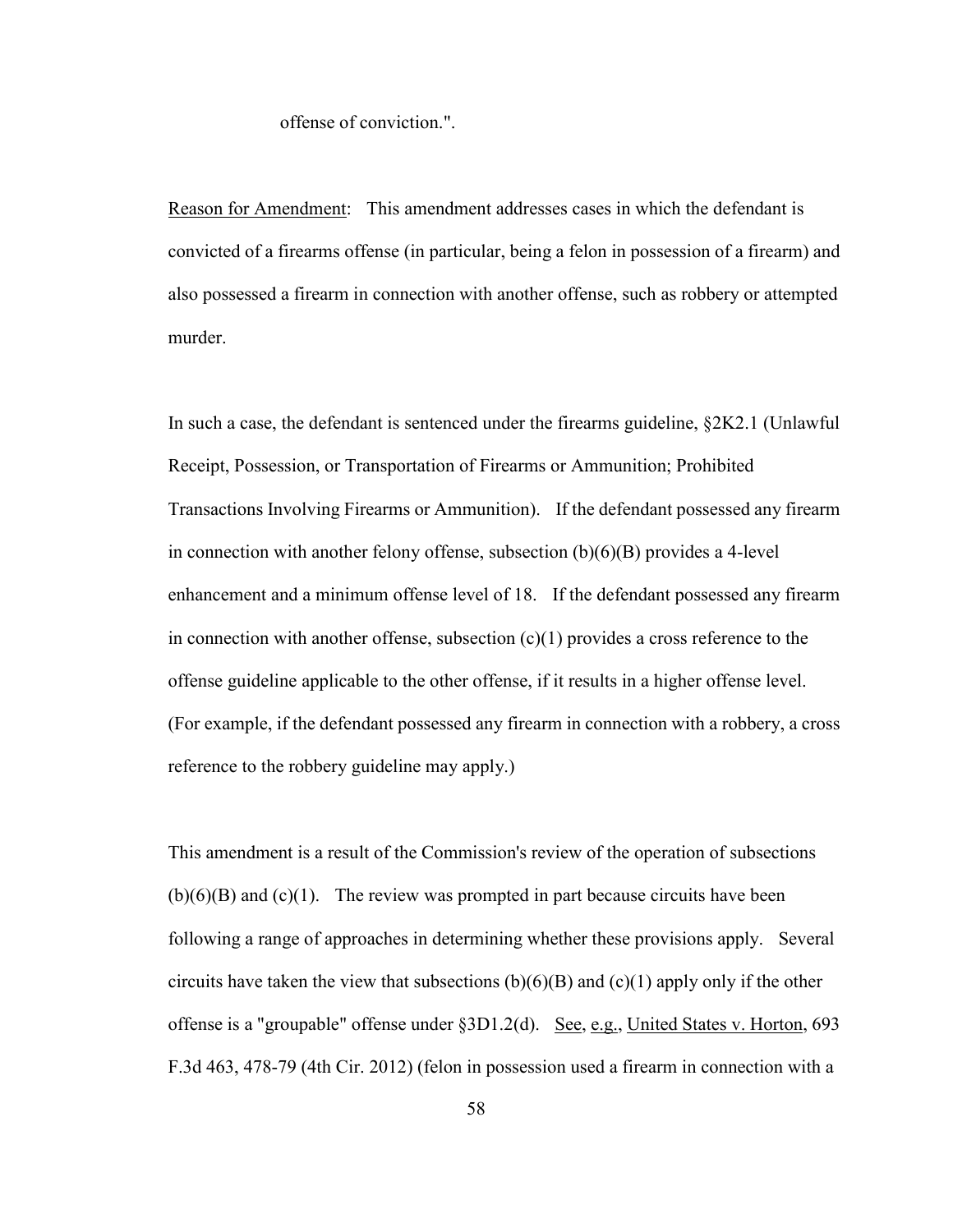murder, but the cross reference does not apply because murder is not "groupable"); United States v. Settle, 414 F.3d 629, 632-33 (6th Cir. 2005) (attempted murder); United States v. Jones, 313 F.3d 1019, 1023 n.3 (7th Cir. 2002) (murder); United States v. Williams, 431 F.3d 767, 772-73  $\&$  n.9 (11th Cir. 2005) (aggravated assault). But see United States v. Kulick, 629 F.3d 165, 170 (3d Cir. 2010) (felon in possession used a firearm in connection with extortion; the cross reference may apply even though extortion is not "groupable"); United States v. Gonzales, 996 F.2d 88, 92 n.6 (5th Cir. 1993) (relevant conduct principles do not restrict the application of subsection  $(b)(6)(B)$ ; United States v. Outley, 348 F.3d 476 (5th Cir. 2003) (relevant conduct principles do not restrict the application of subsection  $(c)(1)$ ).

The amendment clarifies how relevant conduct principles operate in determining whether subsections  $(b)(6)(B)$  and  $(c)(1)$  apply. Subsections  $(b)(6)(B)$  and  $(c)(1)$  are not intended to apply only when the other felony offense is a "groupable" offense. Such an approach would result in unwarranted disparities, with defendants who possess a firearm in connection with a "groupable" offense (such as a drug offense) being subject to higher penalties than defendants who possess a firearm in connection with a "non-groupable" offense (such as murder or robbery). Instead, the central question for the court in these cases is whether the defendant's two firearms offenses — the firearms offense of conviction, and his unlawful possession of a firearm in connection with the other felony offense — were "part of the same course of conduct or common scheme or plan". See  $\S 1B1.3(a)(2)$ . The amendment adds examples to the commentary to clarify how relevant conduct principles are intended to operate in this context.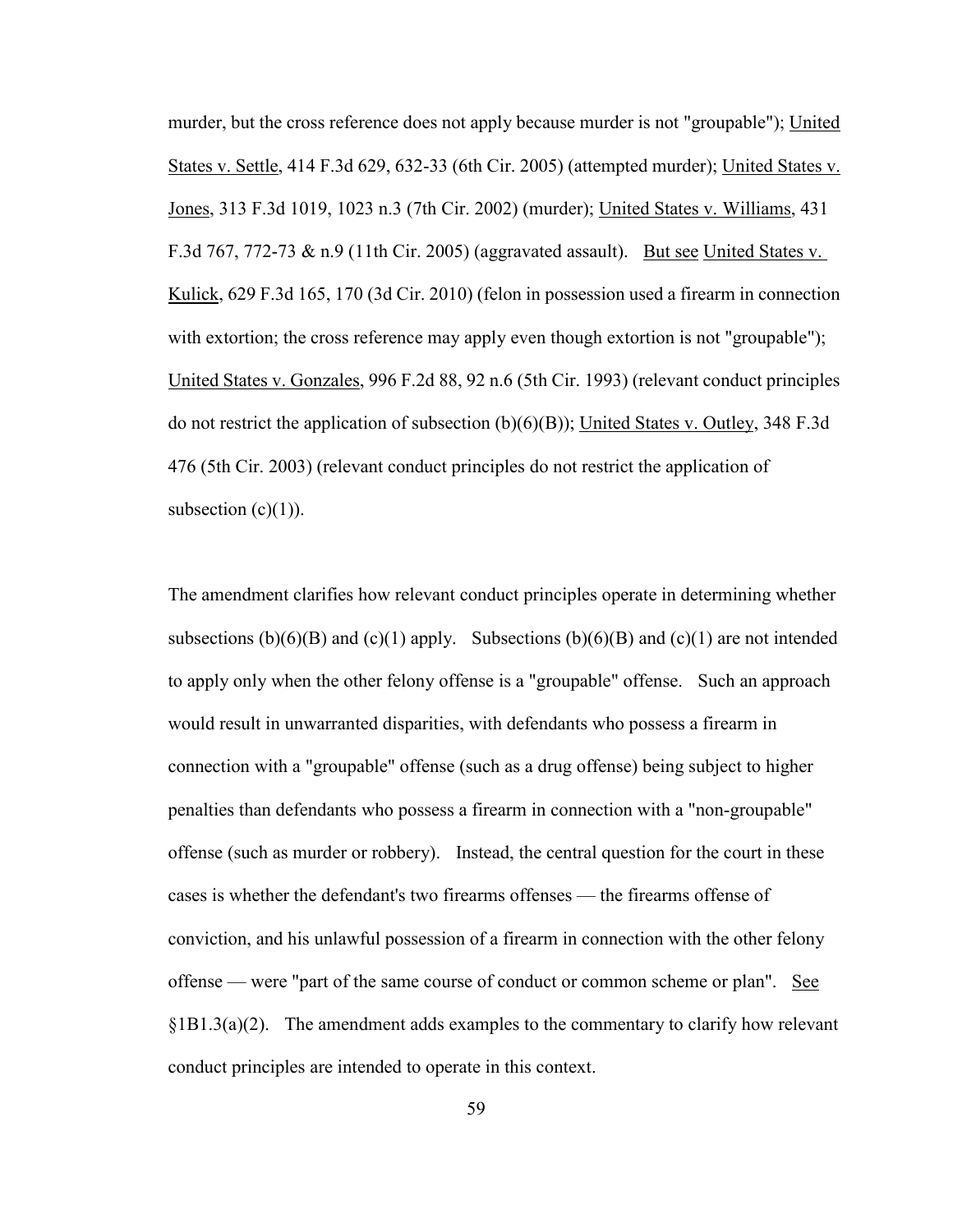The amendment also responds to concerns regarding the impact of subsection (c)(1), particularly in cases in which the defendant was convicted of unlawfully possessing a firearm on one occasion but was found to have possessed a different firearm on another occasion in connection with another, more serious, offense. Because unlawfully possessing a firearm is an offense based on a status (i.e., being a felon) that can continue for many years, the cross reference at subsection  $(c)(1)$  may, in effect, expose such a defendant to the highest offense level of any crime he may have committed at any time, regardless of its connection to the instant offense.

While relevant conduct principles provide a limitation on the scope of subsection  $(c)(1)$ (and, as discussed above, this amendment clarifies how those principles operate in this context), the Commission determined that a further limitation on the scope of subsection (c)(1) is appropriate. Specifically, the instant offense and the other offense must be related to each other by, at a minimum, having an identifiable firearm in common. Accordingly, the amendment revises the cross reference so that it applies only to the particular firearm or firearms cited in the offense of conviction.

6. Amendment: The Commentary to §2L1.1 captioned "Application Notes" is amended in Note 5 after "vehicle" by striking the comma and inserting a semicolon; after "vessel" by striking ", or" and inserting a semicolon; and after "inhumane condition" by inserting the following: "; or guiding persons through, or abandoning persons in, a dangerous or remote geographic area without adequate food, water, clothing, or protection from the elements".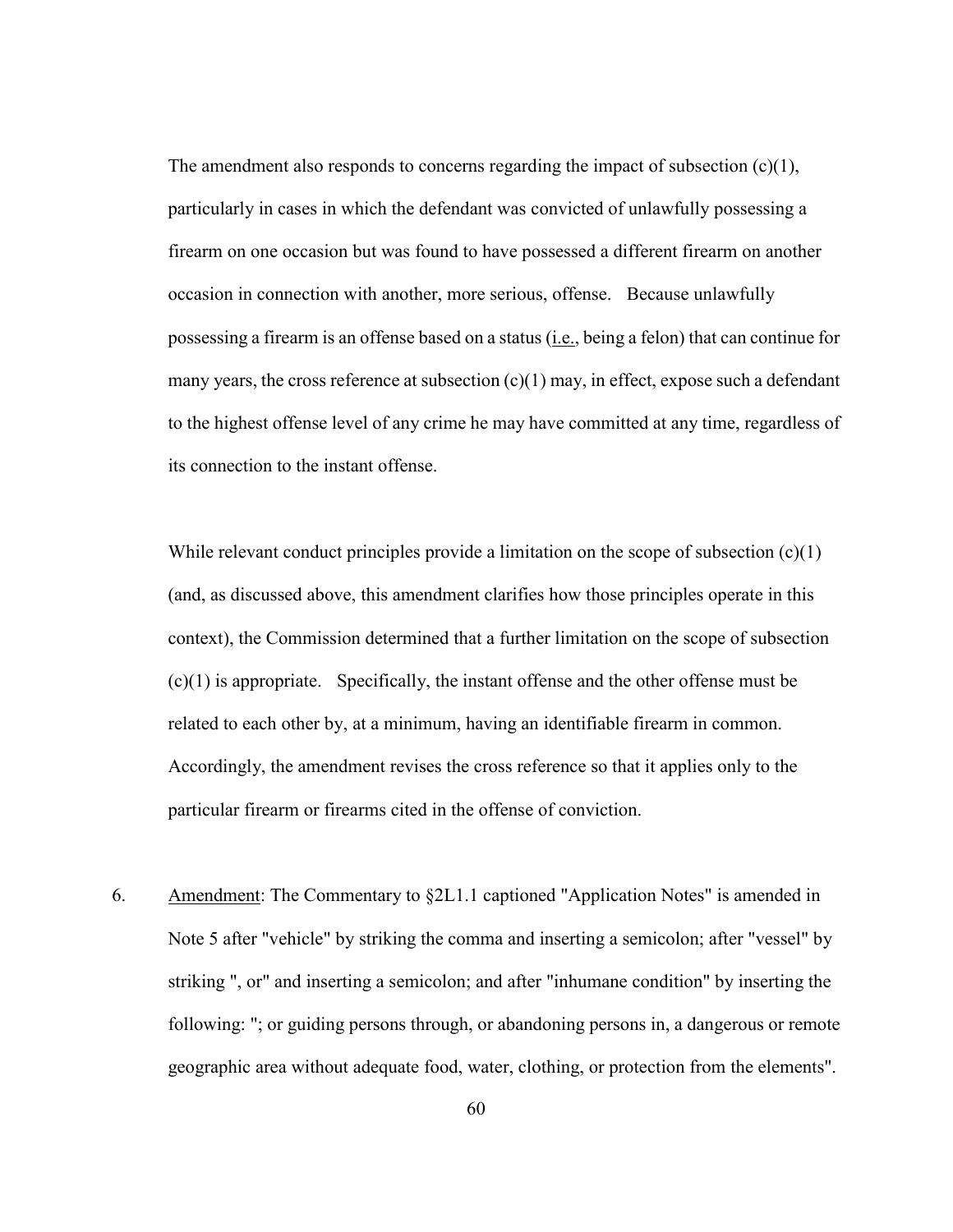Reason for Amendment: This amendment accounts for the risks of death, injury, starvation, dehydration, or exposure that aliens potentially face when transported through dangerous and remote geographical areas, e.g., along the southern border of the United States.

Section 2L1.1 (Smuggling, Transporting, or Harboring an Unlawful Alien) currently has an enhancement at subsection (b)(6), which provides for a 2-level increase and a minimum offense level of 18, for intentionally or recklessly creating a substantial risk of death or serious bodily injury to another person. The Commentary for subsection (b)(6), Application Note 5, explains that §2L1.1(b)(6) may apply to a "wide variety of conduct" and provides as examples "transporting persons in the trunk or engine compartment of a motor vehicle, carrying substantially more passengers than the rated capacity of a motor vehicle or vessel, or harboring persons in a crowded, dangerous, or inhumane condition."

One case that illustrates the concerns addressed in this amendment is United States v. Mateo Garza, 541 F.3d 290 (5th Cir. 2008), in which the Fifth Circuit held that the reckless endangerment enhancement at  $\S 2L1.1(b)(6)$  does not per se apply to transporting aliens through the South Texas brush country, and must instead be applied based on the specific facts presented to the court. The Fifth Circuit emphasized that it is not enough to say, as the district court had, that traversing an entire geographical region is inherently dangerous, but that it must be dangerous on the facts presented to and used by the district court. The Fifth Circuit identified such pertinent facts from its prior case law as the length of the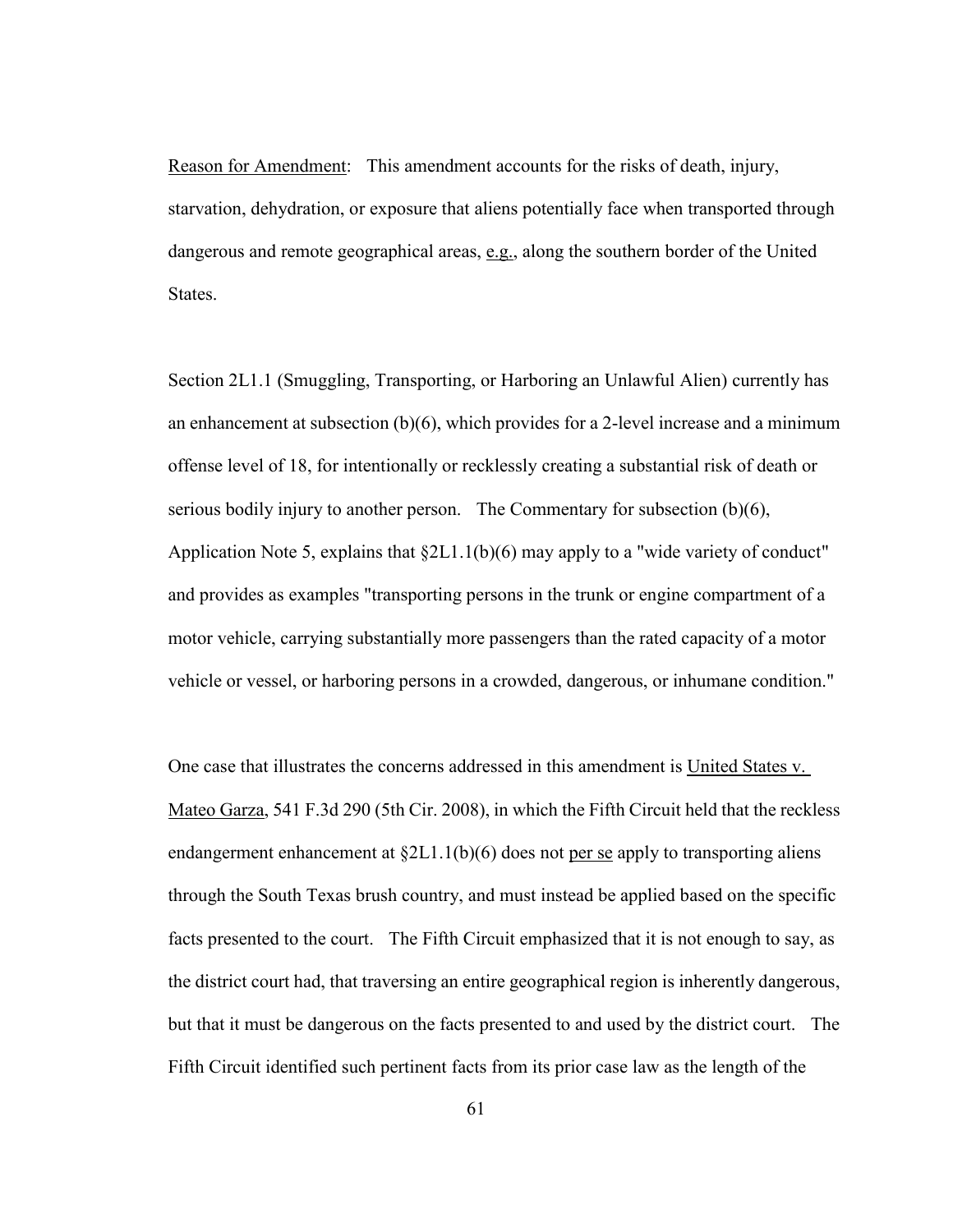journey, the temperature, whether the aliens were provided food and water and allowed rest periods, and whether the aliens suffered injuries and death. See, e.g., United States v. Garcia-Guerrero, 313 F.3d 892 (5th Cir. 2002). Additional facts that have supported the enhancement include: whether the aliens were abandoned en route, the time of year during which the journey took place, the distance traveled, and whether the aliens were adequately clothed for the journey. See, e.g., United States v. Chapa, 362 Fed. App'x 411 (5th Cir. 2010); United States v. De Jesus-Ojeda, 515 F.3d 434 (5th Cir. 2008); United States v. Hernandez-Pena, 267 Fed. App'x 367 (5th Cir. 2008); United States v. Rodriguez-Cruz, 255 F.3d 1054 (9th Cir. 2001).

The amendment adds to Application Note 5 the following new example of the conduct to which §2L1.1(b)(6) could apply: "or guiding persons through, or abandoning persons in, a dangerous or remote geographic area without adequate food, water, clothing, or protection from the elements." The Commission determined that this new example will clarify application of subsection (b)(6), highlight the potential risks in these types of cases, provide guidance for the courts to determine whether to apply the enhancement, and promote uniformity in sentencing by providing factors to consider when determining whether to apply  $\S 2L1.1(b)(6)$ .

7. Amendment: The Commentary to §5D1.2 captioned "Application Notes" is amended in Note 1, in the paragraph that begins "'Sex offense' means", in subparagraph (A), by striking "(ii) chapter 109B of such title;", and by redesignating clauses (iii) through (vi) as clauses (ii) through (v), respectively; in subparagraph  $(B)$  by striking "(vi)" and inserting "(v)"; and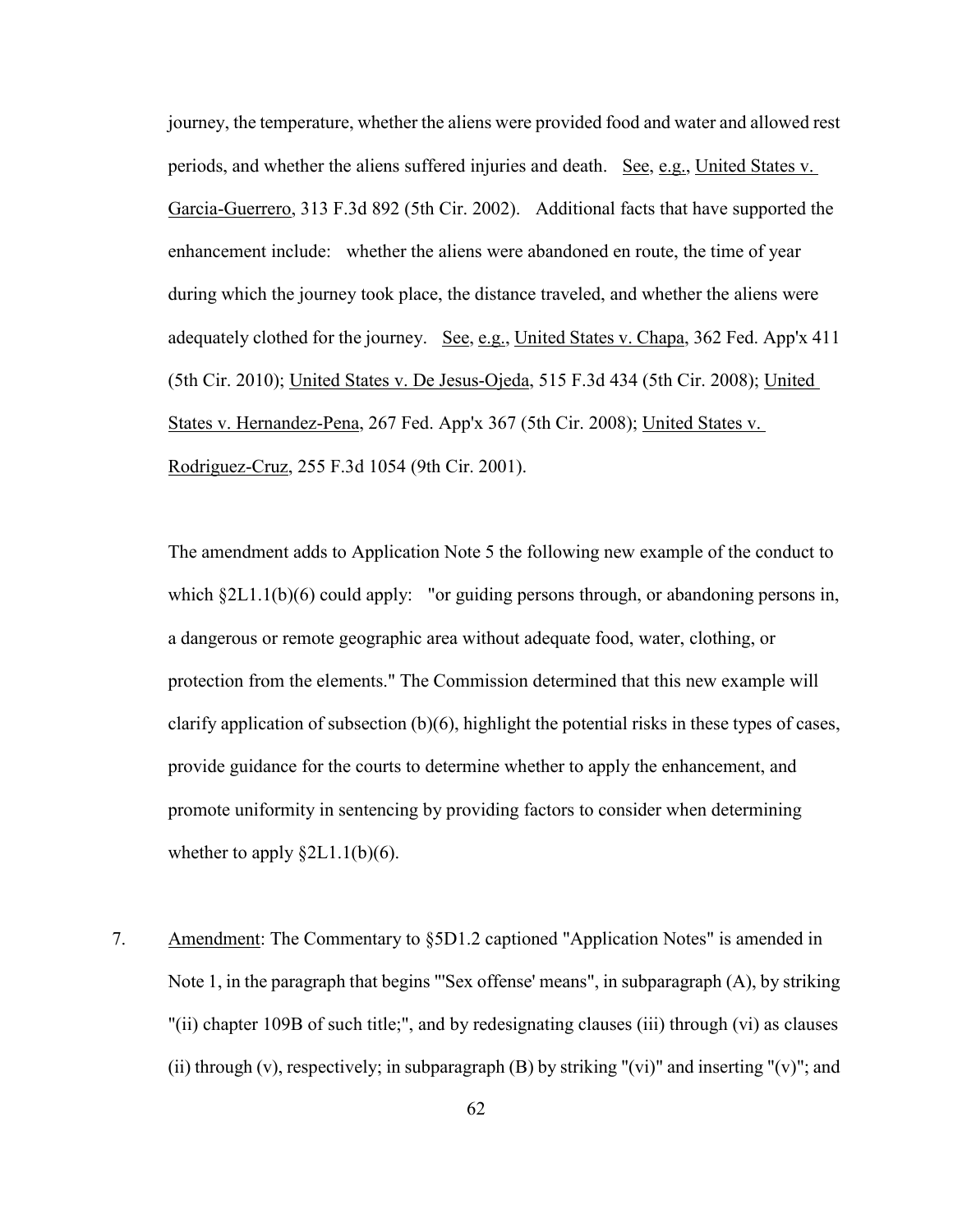by adding at the end as the last sentence the following: "Such term does not include an offense under 18 U.S.C. § 2250 (Failure to register).".

The Commentary to §5D1.2 captioned "Application Notes" is amended by adding at the end the following new Note 6:

"6. Application of Subsection (c).—Subsection (c) specifies how a statutorily required minimum term of supervised release may affect the minimum term of supervised release provided by the guidelines.

For example, if subsection (a) provides a range of two years to five years, but the relevant statute requires a minimum term of supervised release of three years and a maximum term of life, the term of supervised release provided by the guidelines is restricted by subsection (c) to three years to five years. Similarly, if subsection (a) provides a range of two years to five years, but the relevant statute requires a minimum term of supervised release of five years and a maximum term of life, the term of supervised release provided by the guidelines is five years.

The following example illustrates the interaction of subsections (a) and (c) when subsection (b) is also involved. In this example, subsection (a) provides a range of two years to five years; the relevant statute requires a minimum term of supervised release of five years and a maximum term of life; and the offense is a sex offense under subsection (b). The effect of subsection (b) is to raise the maximum term of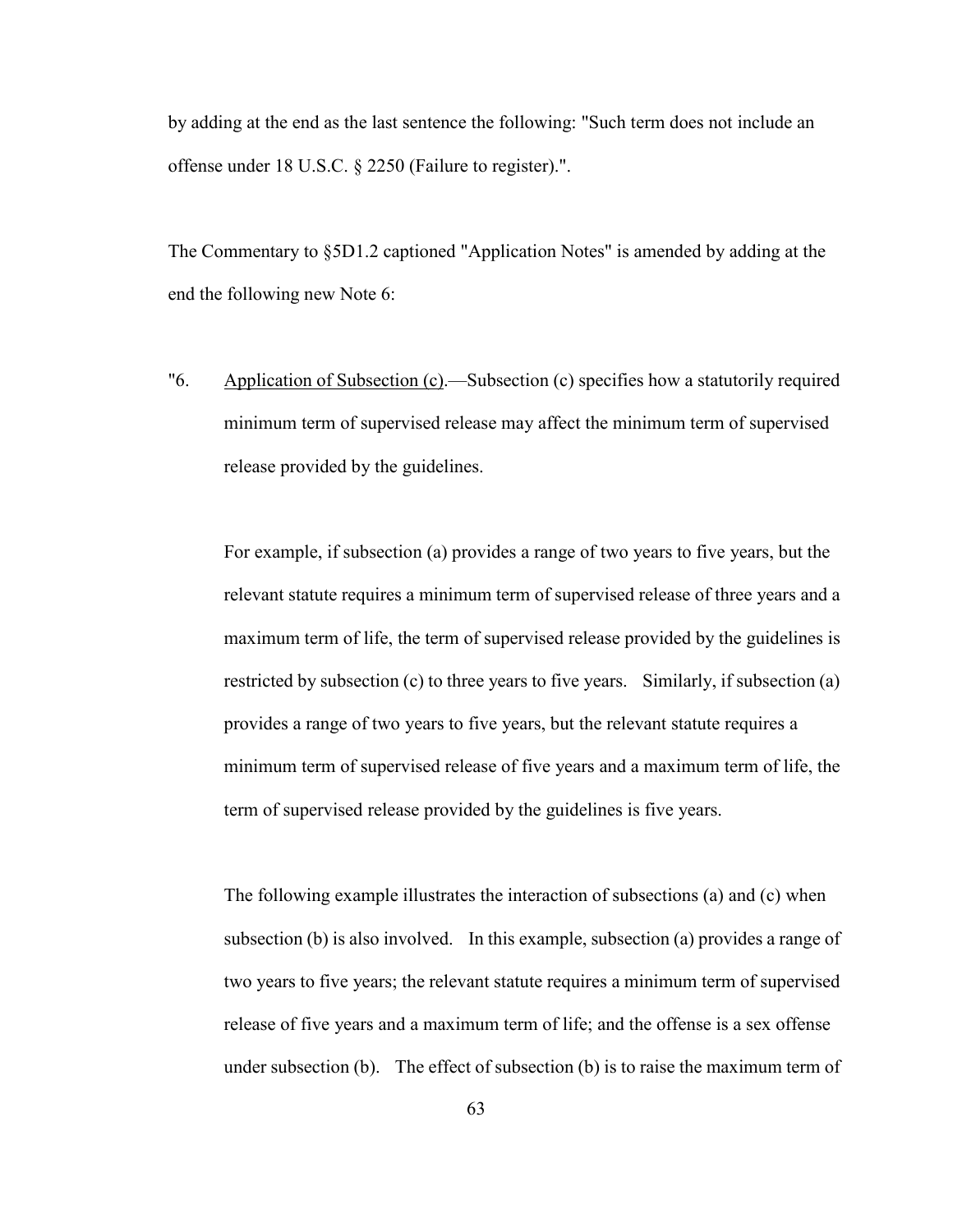supervised release from five years (as provided by subsection (a)) to life, yielding a range of two years to life. The term of supervised release provided by the guidelines is then restricted by subsection (c) to five years to life. In this example, a term of supervised release of more than five years would be a guideline sentence. In addition, subsection (b) contains a policy statement recommending that the maximum — a life term of supervised release — be imposed.".

Reason for Amendment: This amendment resolves a circuit conflict and a related guideline application issue about the calculation of terms of supervised release. The circuit conflict involves defendants sentenced under statutes providing for mandatory minimum terms of supervised release, while the application issue relates specifically to defendants convicted of failure to register as a sex offender, in violation of 18 U.S.C. § 2250.

The guideline term of supervised release is determined by §5D1.2 (Term of Supervised Release). Section 5D1.2(a) sets forth general rules for determining the guideline term of supervised release, based on the statutory classification of the offense. See §5D1.2(a)(1)-(3); 18 U.S.C. § 3559 (sentencing classification of offenses). For certain terrorism-related and sex offenses, §5D1.2(b) operates to replace the top end of the guideline term calculated under subsection (a) with a life term of supervised release. In the case of a "sex offense," as defined by Application Note 1 to §5D1.2, a policy statement recommends that a life term of supervised release be imposed. See §5D1.2(b), p.s. Finally, §5D1.2(c) states that "the term of supervised release imposed shall be not less than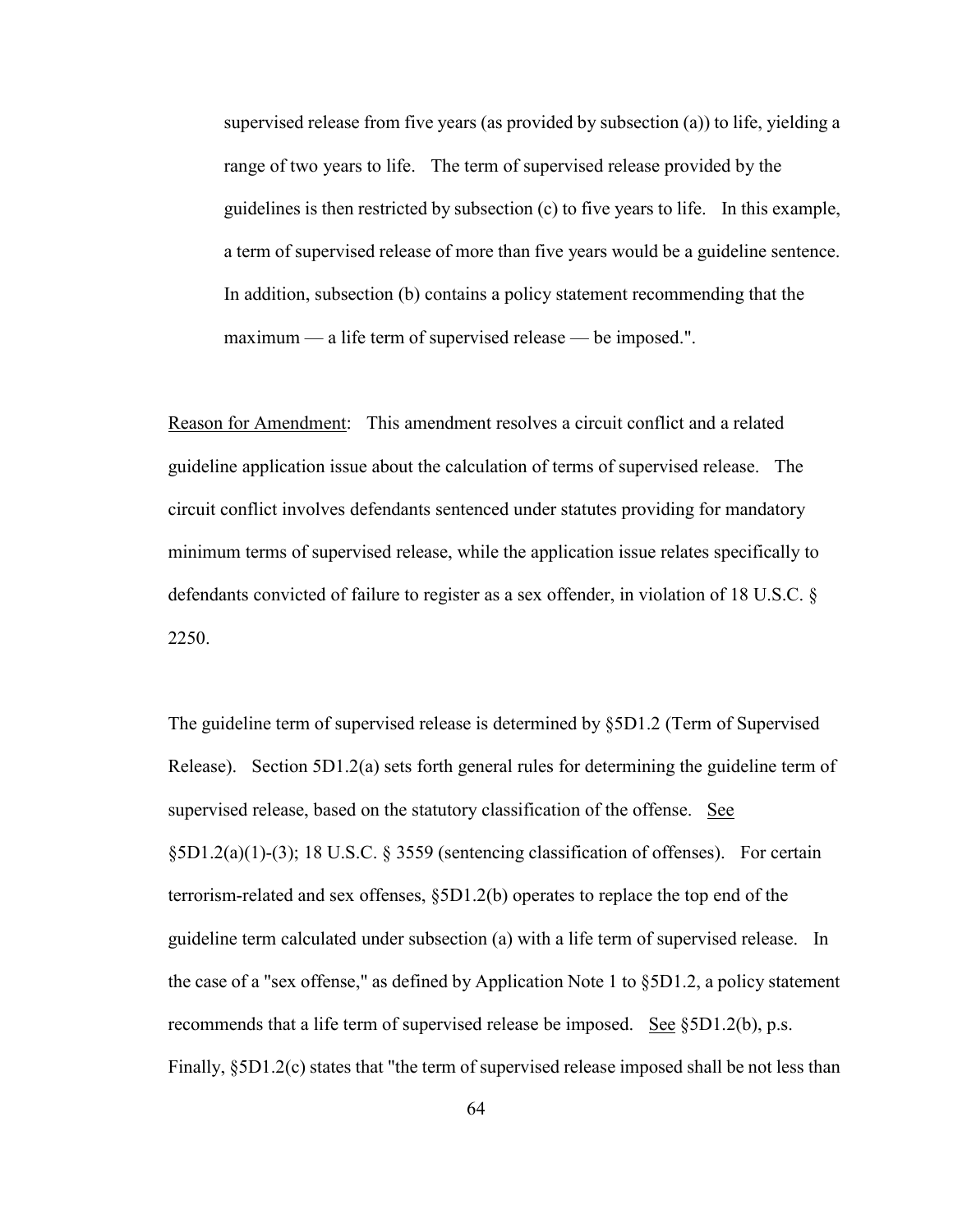any statutorily required term of supervised release."

### When a Statutory Minimum Term of Supervised Release Applies

First, there appear to be differences among the circuits in how to calculate the guideline term of supervised release when there is a statutory minimum term of supervised release. These cases involve the meaning of subsection (c) and its interaction with subsection (a).

The Seventh Circuit has held that when there is a statutory minimum term of supervised release, the statutory minimum term becomes the bottom of the guideline range (replacing the bottom of the term provided by (a)) and, if the statutory minimum equals or exceeds the top of the guideline term provided by subsection (a), the guideline "range" becomes a single point at the statutory minimum. United States v. Gibbs, 578 F.3d 694, 695 (7th Cir. 2009). Thus, if subsection (a) provides a range of three to five years, but the statute provides a range of five years to life, the "range" is precisely five years. Gibbs involved a drug offense for which 21 U.S.C. § 841(b) required a supervised release term of five years to life. See also United States v. Goodwin, 717 F.3d 511, 519-20 (7th Cir. 2013) (applying  $Gibbs$  to a case involving a failure to register for which 18 U.S.C. § 3583(k) required a supervised release term of five years to life).

These cases are in tension with the approach of the Eighth Circuit in United States v. Deans, 590 F.3d 907, 911 (8th Cir. 2010). In Deans, the range calculated under subsection (a) was two to three years of supervised release. However, the relevant statute,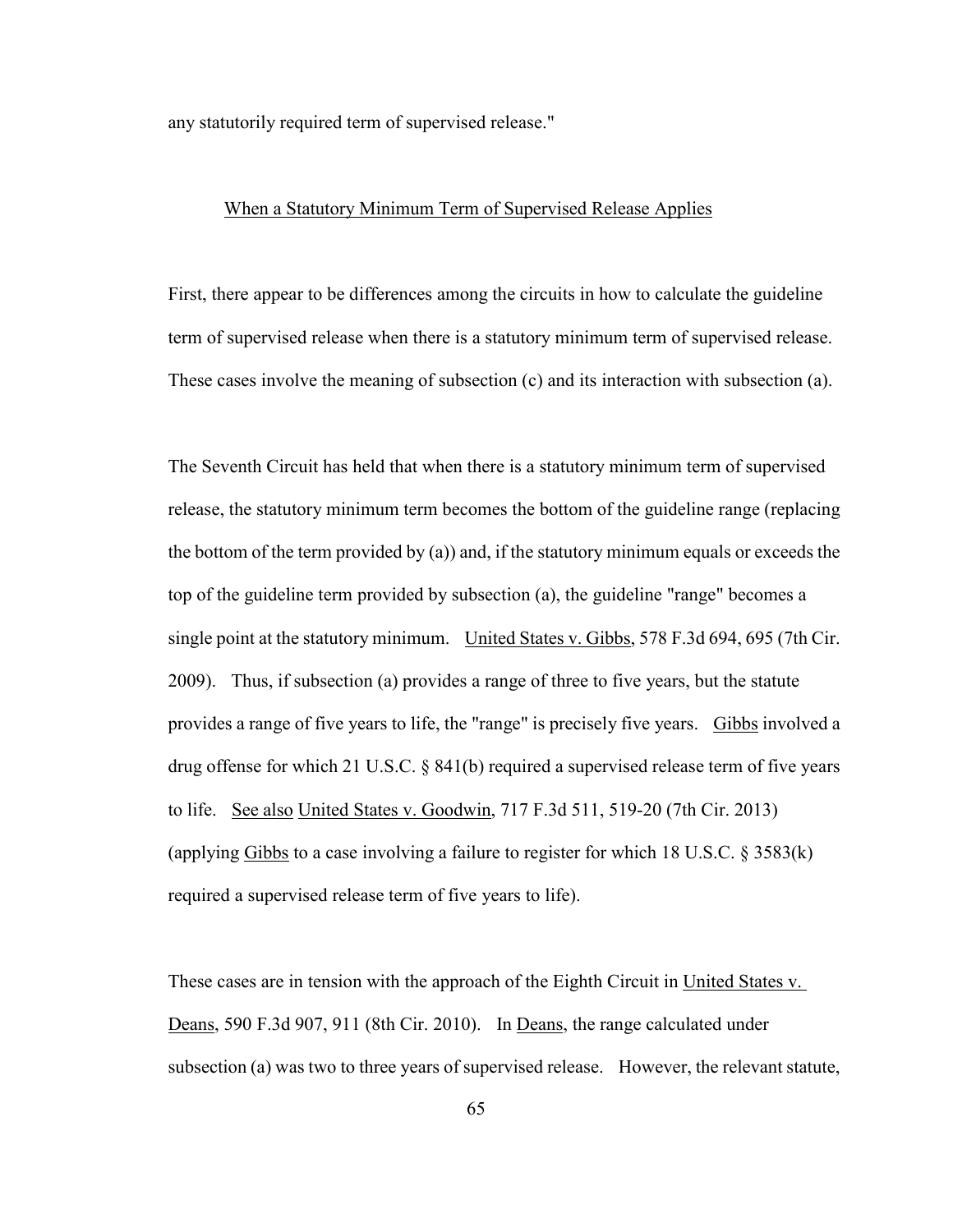21 U.S.C. § 841(b)(1)(C), provided a range of three years to life. Under the Seventh Circuit's approach in Gibbs, the guideline "range" would be precisely three years. Without reference to Gibbs, the Eighth Circuit in Deans indicated that the statutory requirement "trumps" subsection (a), and the guideline range becomes the statutory range — three years to life. 590 F.3d at 911. Thus, the district court's imposition of five years of supervised release "was neither an upward departure nor procedural error." Id.

The amendment adopts the approach of the Seventh Circuit in Gibbs and Goodwin. The amendment provides a new Application Note and examples explaining that, under subsection (c), a statutorily required minimum term of supervised release operates to restrict the low end of the guideline term of supervised release.

The Commission determined that this resolution was most consistent with its statutory obligation to determine the "appropriate length" of supervised release terms, and with how a statutory minimum term of imprisonment operates to restrict the range of imprisonment provided by the guidelines. See 28 U.S.C.  $\S 994(a)(1)(c)$ ; USSG  $\S 5G1.1(a)$ . This outcome is also consistent with the Commission's 2010 report on supervised release, which found that most supervised release violations occur in the first year after release from incarceration. See U.S. Sentencing Comm'n, Federal Offenders Sentenced to Supervised Release, at  $63 \& n$ . 265 (July 2010). If an offender shows non-compliance during the initial term of supervised release, the court may extend the term of supervision up to the statutory maximum, pursuant to 18 U.S.C.  $\S 3583(e)(2)$ .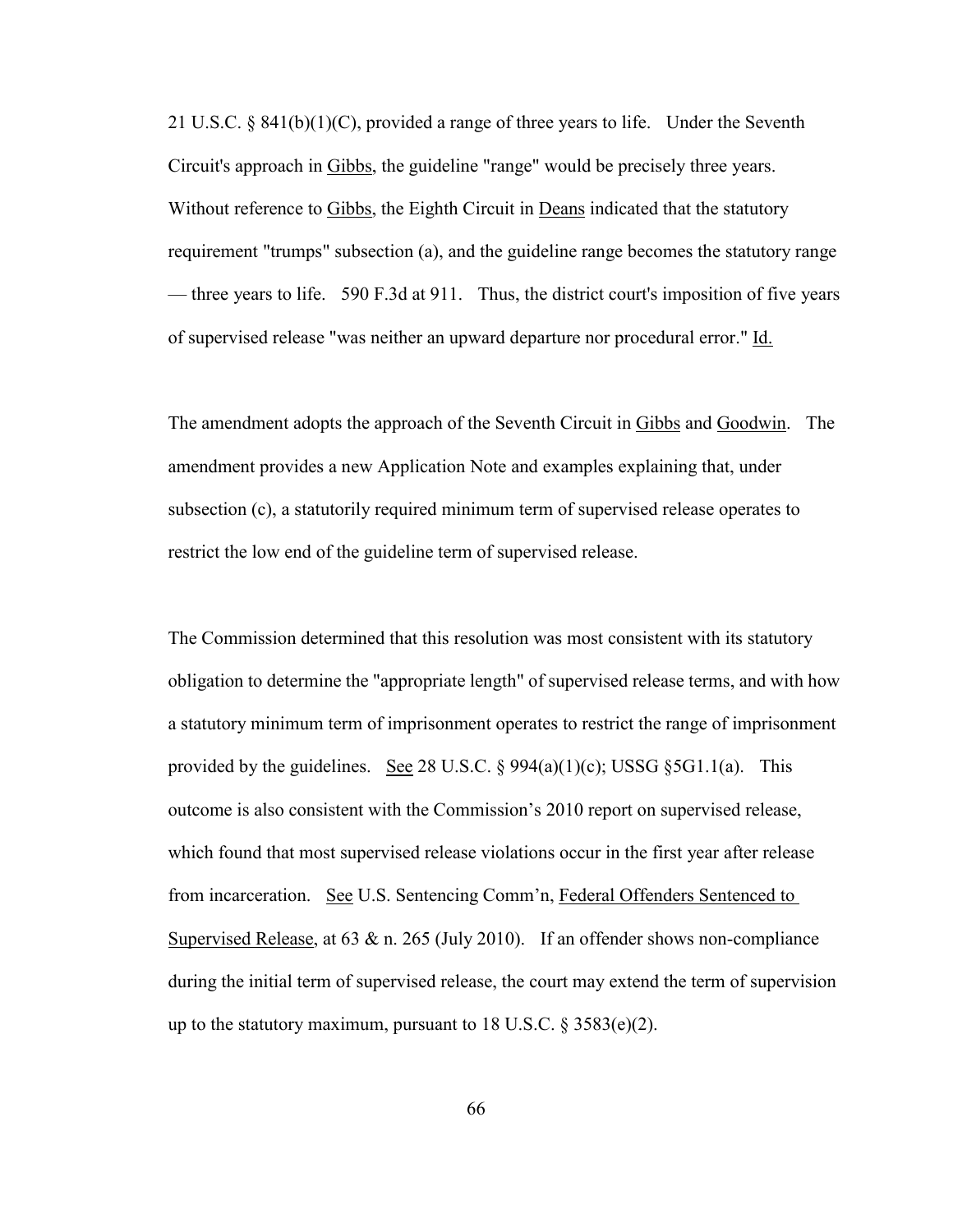#### When the Defendant is Convicted of Failure to Register as a Sex Offender

Second, there are differences among the circuits over how to calculate the guideline range of supervised release when a defendant is convicted, under 18 U.S.C. § 2250, of failing to register as a sex offender. That offense carries a statutory minimum term of supervised release of at least five years, with a term up to life permitted. See 18 U.S.C. § 3583(k).

There is an application issue about when, if at all, such an offense is a "sex offense" for purposes of subsection (b) of  $\S5D1.2$ . If a failure to register is a sex offense, then subsection (b) specifically provides for a term of supervised release of anywhere from the minimum provided by subsection (a) to the maximum provided by statute (i.e., life), and a policy statement contained within subsection (b) recommends that the maximum be imposed. See §5D1.2(b), p.s. Another effect of the determination is that, if failure to register is a "sex offense," the guidelines recommend that special conditions of supervised release also be imposed, such as participating in a sex offender monitoring program and submitting to warrantless searches. See §5D1.3(d)(7).

Application Note 1 defines "sex offense" to mean, among other things, "an offense, perpetrated against a minor, under" chapter 109B of title 18 (the only section of which is Section 2250). Circuits have reached different conclusions about the effect of this definition.

The Seventh Circuit has held that a failure to register can never be a "sex offense" within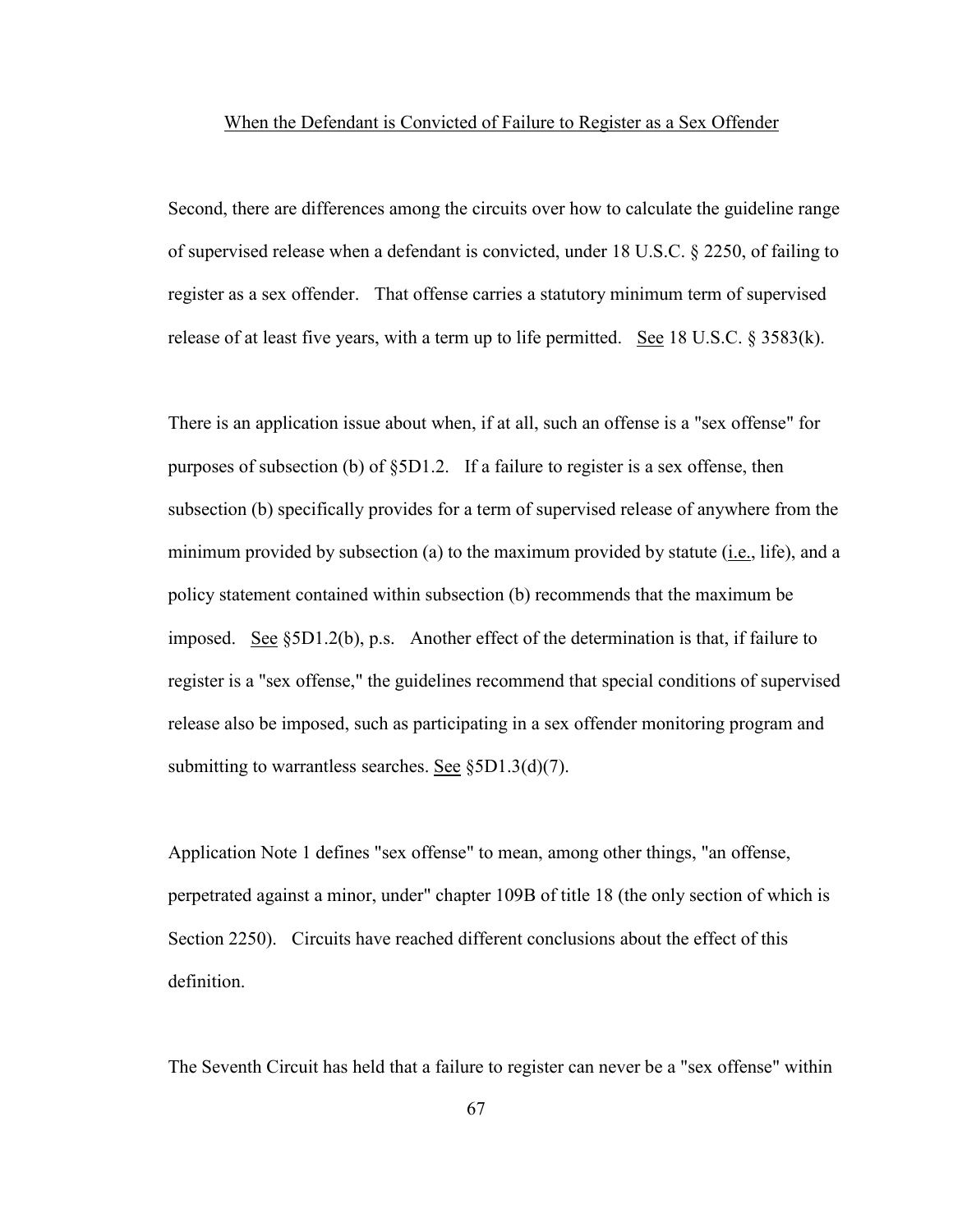the meaning of Note 1. United States v. Goodwin, 717 F.3d 511, 518-20 (7th Cir. 2013); see also United States v. Segura, No. 12-11262, F.3d , 2014 WL 1282759, at \*4 (5th Cir. Mar. 31, 2014) (agreeing with Goodwin). The court in Goodwin reasoned that there is no specific victim of a failure to register, and therefore a failure to register is never "perpetrated against a minor" and can never be a "sex offense" — rendering the definition's inclusion of offenses under chapter 109B "surplusage." 717 F.3d at 518. In an unpublished opinion, the Second Circuit has determined that a failure to register was not a "sex offense." See United States v. Herbert, 428 Fed. App'x 37 (2d Cir. 2011). In both cases, the government argued for these outcomes, confessing error below.

There are unpublished decisions in other circuits that have reached different results, without discussion. In those cases, the defendant had a prior sex offense against a minor, and the circuit court determined that the failure to register was a "sex offense." See United States v. Zeiders, 440 Fed. App'x 699, 701 (11th Cir. 2011); United States v. Nelson, 400 Fed. App'x 781 (4th Cir. 2010).

The Commission agrees with the Seventh Circuit that failure to register is not an offense that is "perpetrated against a minor." In addition, expert testimony and research reviewed by the Commission indicated that commission of a failure-to-register offense is not correlated with sex offense recidivism. The amendment resolves the application issue by amending the commentary to §5D1.2 to clarify that offenses under Section 2250 are not "sex offenses."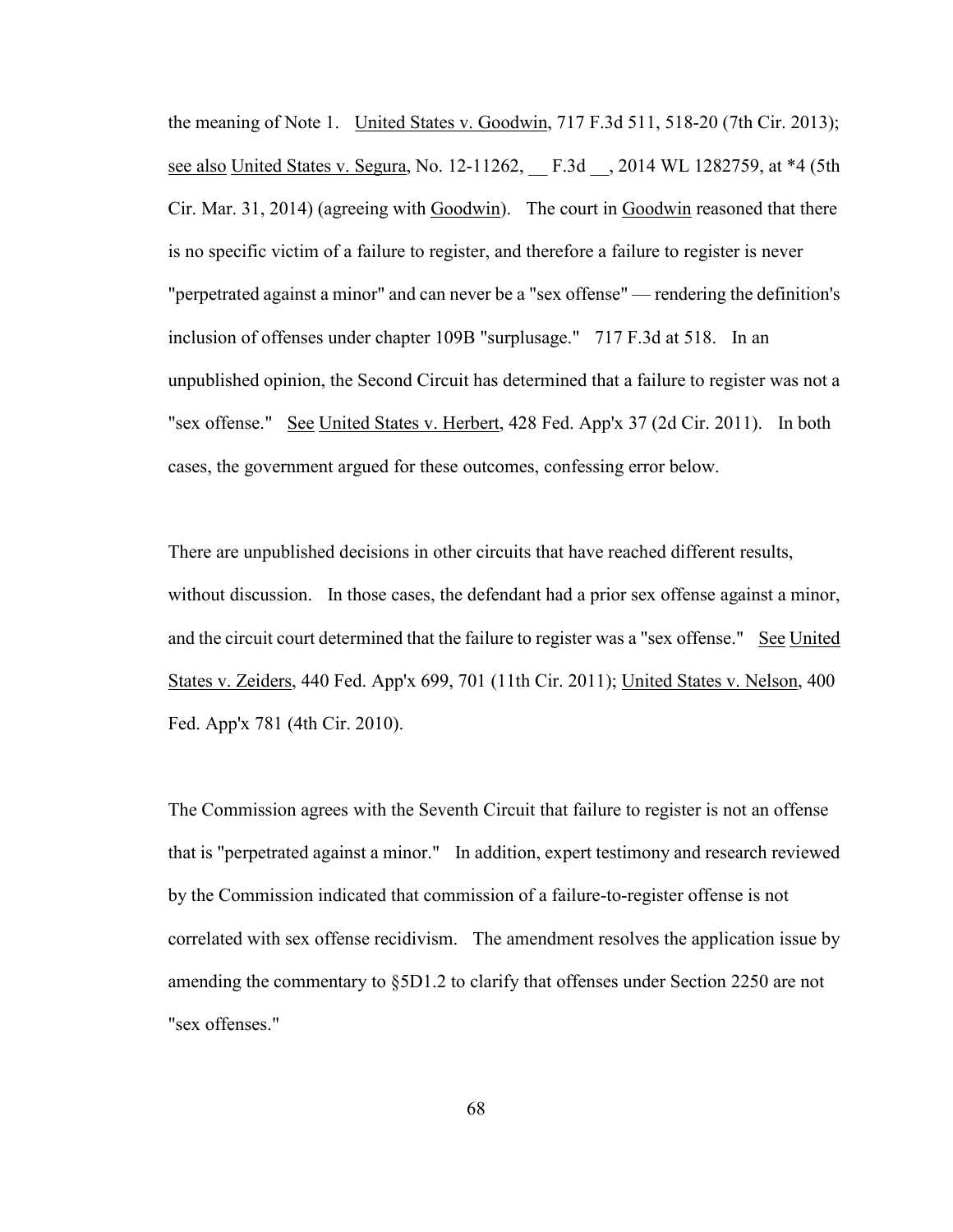- 8. Amendment: The Commentary to §2L1.2 captioned "Application Notes" is amended by redesignating Note 8 as Note 9 and by inserting after Note 7 the following new Note 8:
	- "8. Departure Based on Time Served in State Custody.—In a case in which the defendant is located by immigration authorities while the defendant is serving time in state custody, whether pre- or post-conviction, for a state offense, the time served is not covered by an adjustment under §5G1.3(b) and, accordingly, is not covered by a departure under  $\S 5K2.23$  (Discharged Terms of Imprisonment). See  $\S$ 5G1.3(a). In such a case, the court may consider whether a departure is appropriate to reflect all or part of the time served in state custody, from the time immigration authorities locate the defendant until the service of the federal sentence commences, that the court determines will not be credited to the federal sentence by the Bureau of Prisons. Any such departure should be fashioned to achieve a reasonable punishment for the instant offense.

Such a departure should be considered only in cases where the departure is not likely to increase the risk to the public from further crimes of the defendant. In determining whether such a departure is appropriate, the court should consider, among other things, (A) whether the defendant engaged in additional criminal activity after illegally reentering the United States; (B) the seriousness of any such additional criminal activity, including (1) whether the defendant used violence or credible threats of violence or possessed a firearm or other dangerous weapon (or induced another person to do so) in connection with the criminal activity, (2)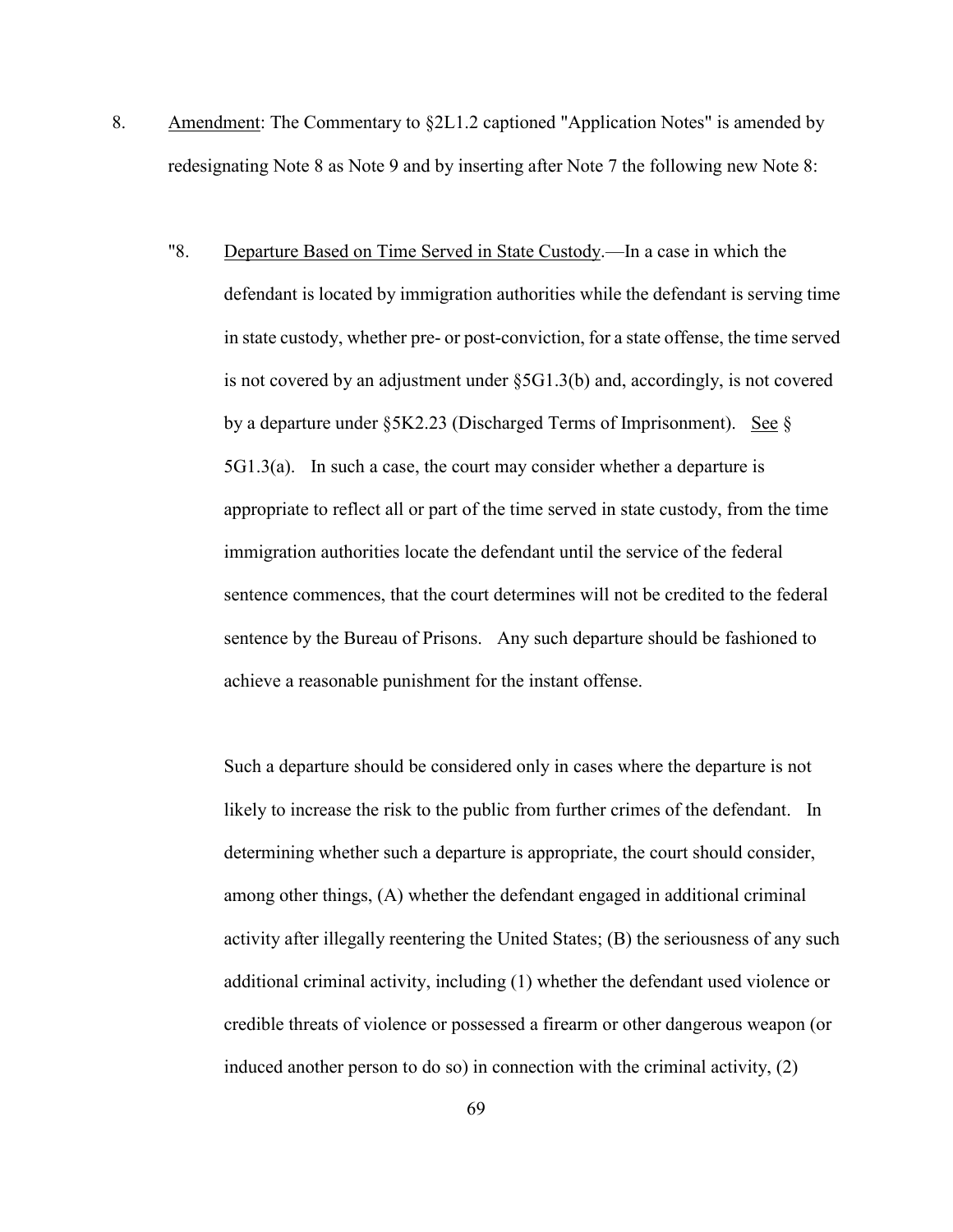whether the criminal activity resulted in death or serious bodily injury to any person, and (3) whether the defendant was an organizer, leader, manager, or supervisor of others in the criminal activity; and (C) the seriousness of the defendant's other criminal history.".

The Commentary to §2X5.1 captioned "Application Notes" is amended in Note 1 by inserting after "§5G1.3 (Imposition of a Sentence on a Defendant Subject to an Undischarged Term of Imprisonment" the following: "or Anticipated State Term of Imprisonment".

Section 5G1.3 is amended in the heading by inserting after "Imposition of a Sentence on a Defendant Subject to an Undischarged Term of Imprisonment" the following: "or Anticipated State Term of Imprisonment".

Section 5G1.3 is amended in subsection (b) by striking "and that was the basis for an increase in the offense level for the instant offense under Chapter Two (Offense Conduct) or Chapter Three (Adjustments)"; by redesignating subsection (c) as (d); and by inserting after subsection (b) the following new subsection (c):

"(c) If subsection (a) does not apply, and a state term of imprisonment is anticipated to result from another offense that is relevant conduct to the instant offense of conviction under the provisions of subsections (a)(1), (a)(2), or (a)(3) of  $\S 1B1.3$ (Relevant Conduct), the sentence for the instant offense shall be imposed to run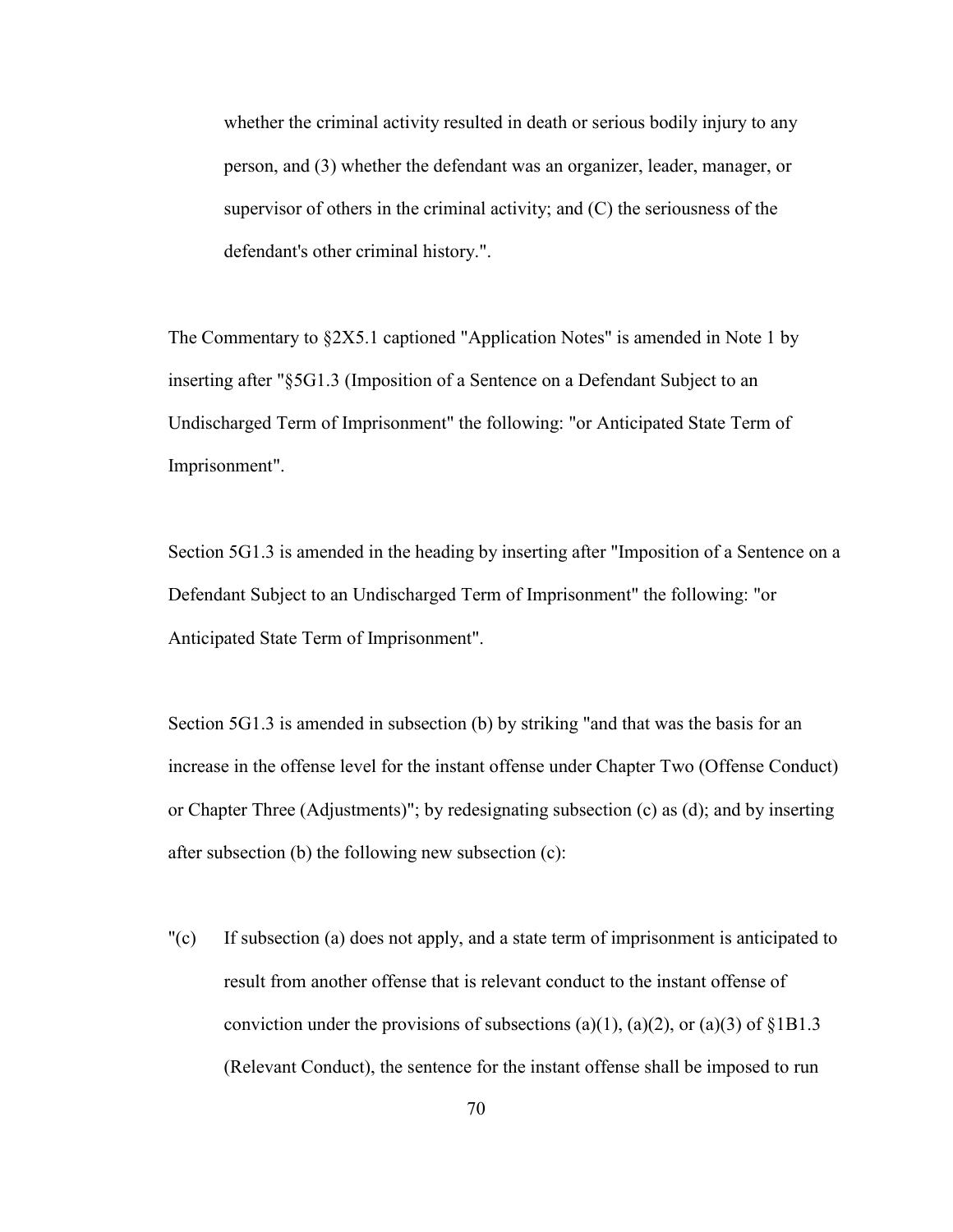concurrently to the anticipated term of imprisonment.".

The Commentary to §5G1.3 captioned "Application Notes" is amended in Note 2(A) by striking "(i)" and by striking "; and (ii) has resulted in an increase in the Chapter Two or Three offense level for the instant offense";

in Note 2(B) by striking "increased the Chapter Two or Three offense level for the instant offense but";

by redesignating Notes 3 and 4 as Notes 4 and 5, respectively, and inserting after Note 2 the following new Note 3:

"3. Application of Subsection (c).—Subsection (c) applies to cases in which the federal court anticipates that, after the federal sentence is imposed, the defendant will be sentenced in state court and serve a state sentence before being transferred to federal custody for federal imprisonment. In such a case, where the other offense is relevant conduct to the instant offense of conviction under the provisions of subsections (a)(1), (a)(2), or (a)(3) of  $\S 1B1.3$  (Relevant Conduct), the sentence for the instant offense shall be imposed to run concurrently to the anticipated term of imprisonment.";

and in Note 4 (as so redesignated), in the heading, by striking "(c)" and inserting "(d)"; in each of subparagraphs  $(A)$ ,  $(B)$ ,  $(C)$ , and  $(D)$  by striking " $(c)$ " each place such term appears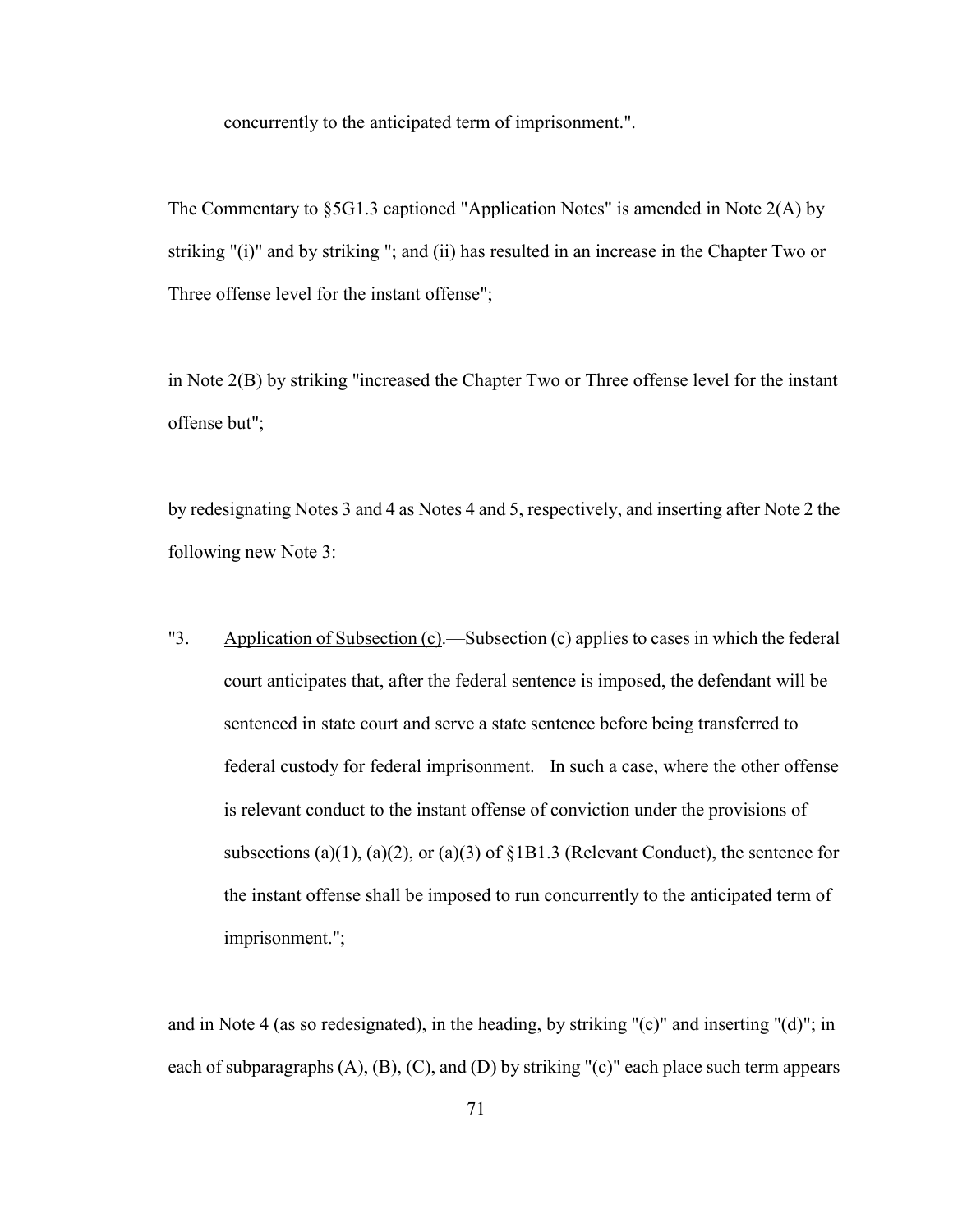and inserting " $(d)$ "; and in subparagraph  $(E)$  by striking "subsection  $(c)$ " both places such term appears and inserting "subsection (d)", and by striking "§5G1.3 (c)" and inserting "§5G1.3(d)".

Section 5K2.23 is amended by inserting after "Imposition of a Sentence on a Defendant Subject to Undischarged Term of Imprisonment" the following: "or Anticipated Term of Imprisonment".

Reason for Amendment: This multi-part amendment addresses certain cases in which the defendant is subject to another term of imprisonment, such as an undischarged term of imprisonment or an anticipated term of imprisonment. The guideline generally applicable to undischarged terms of imprisonment is §5G1.3 (Imposition of a Sentence on a Defendant Subject to an Undischarged Term of Imprisonment).

Section 5G1.3 identifies three categories of cases in which a federal defendant is also subject to an undischarged term of imprisonment. First, there are cases in which the federal offense was committed while the defendant was serving the undischarged term of imprisonment (including work release, furlough, or escape status). In these cases, the federal sentence is to be imposed consecutively to the remainder of the undischarged term of imprisonment. See  $\S 5G1.3(a)$ . Second, assuming subsection (a) does not apply, there are cases in which the conduct involved in the undischarged term of imprisonment is related to the conduct involved in the federal offense — specifically, the offense for which the defendant is serving an undischarged term of imprisonment is relevant conduct under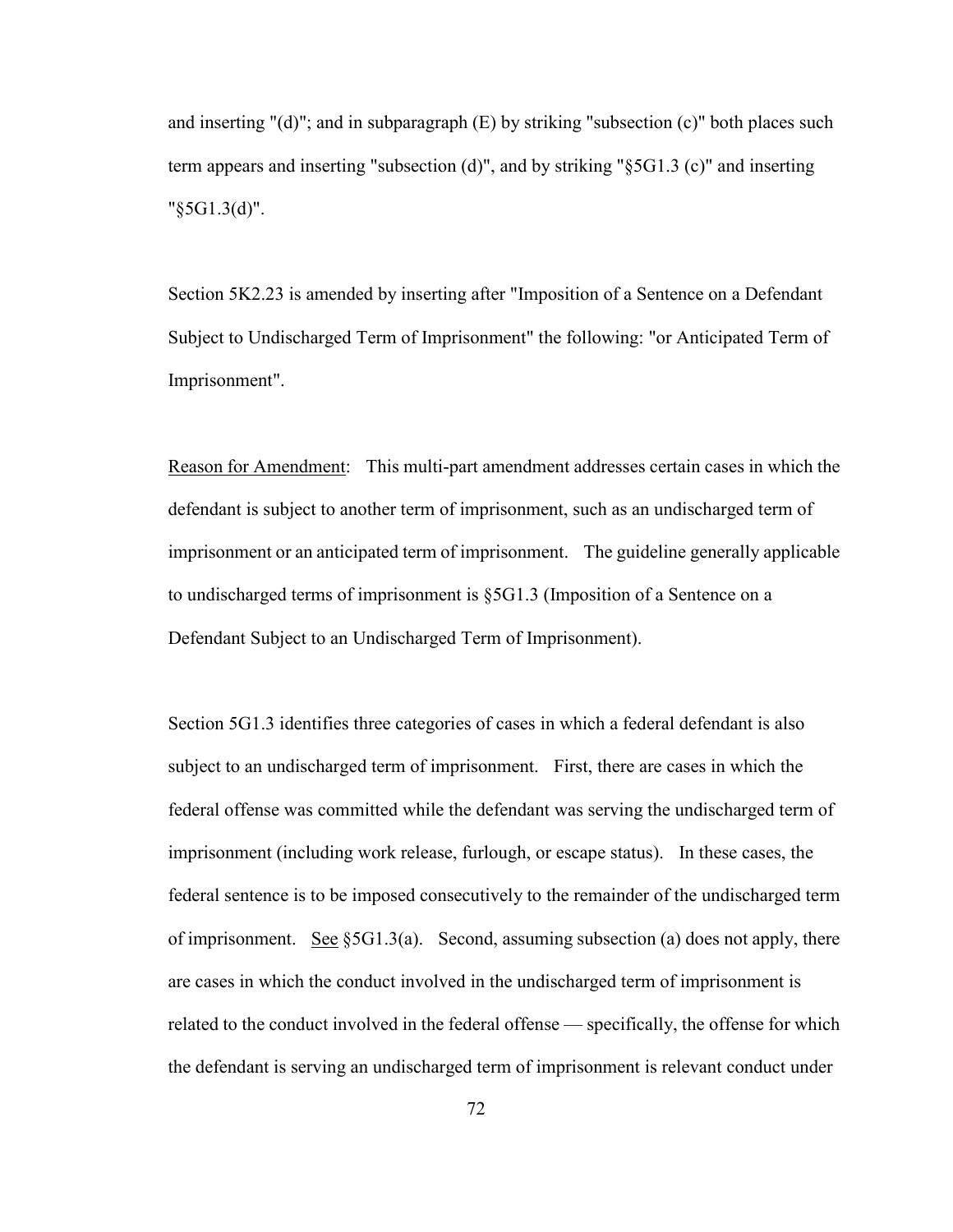subsections (a)(1), (a)(2), or (a)(3) of  $\S 1B1.3$  (Relevant Conduct) — and was the basis for an increase in the offense level under Chapter Two or Chapter Three. In these cases, the court is directed to adjust the federal sentence to account for the time already served on the undischarged term of imprisonment (if the Bureau of Prisons will not itself provide credit for that time already served) and is further directed to run the federal sentence concurrently with the remainder of the sentence for the undischarged term of imprisonment. See §5G1.3(b). Finally, in all other cases involving an undischarged state term of imprisonment, the court may impose the federal sentence concurrently, partially concurrently, or consecutively, to achieve a reasonable punishment for the federal offense. See §5G1.3(c), p.s.

Within the category of cases covered by subsection (b), where the conduct involved in the undischarged term of imprisonment is related to the federal offense conduct, the Commission considered whether the benefit of subsection (b) should continue to be limited to cases in which the offense conduct related to the undischarged term of imprisonment resulted in a Chapter Two or Three increase. The Commission determined that this limitation added complexity to the guidelines and may lead to unwarranted disparities. For example, a federal drug trafficking defendant who is serving an undischarged state term of imprisonment for a small amount of a controlled substance that is relevant conduct to the federal offense may not receive the benefit of subsection (b) because the amount of the controlled substance may not be sufficient to increase the offense level under Chapter Two. In contrast, a federal drug trafficking defendant who is serving an undischarged state term of imprisonment for a large amount of a controlled substance that is relevant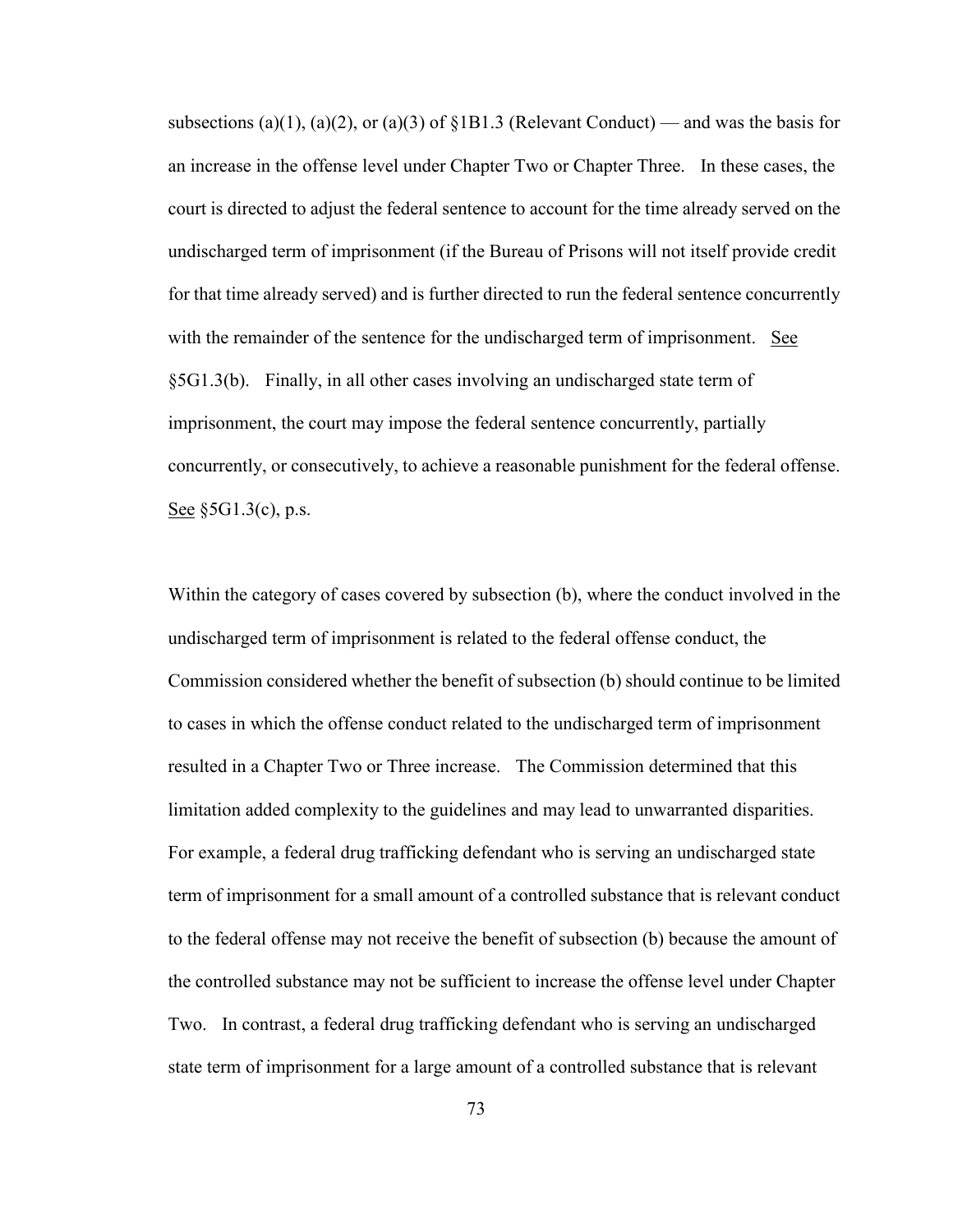conduct to the federal offense may be more likely to receive the benefit of subsection (b) because the amount of the controlled substance may be more likely to increase the offense level under Chapter Two. The amendment amends  $\S 5G1.3(b)$  to require a court to adjust the sentence and impose concurrent sentences in any case in which the prior offense is relevant conduct under the provisions of  $\S 1B1.3(a)(1)$ ,  $(a)(2)$ , or  $(a)(3)$ , regardless of whether the conduct from the prior offense formed the basis for a Chapter Two or Chapter Three increase. The Commission determined that this amendment will simplify the operation of §5G1.3(b) and will also address concerns that the requirement that the relevant conduct increase the offense level under Chapters Two or Three is somewhat arbitrary.

Second, the amendment addresses cases in which there is an anticipated, but not yet imposed, state term of imprisonment that is relevant conduct to the instant offense of conviction under the provisions of subsections (a)(1), (a)(2), or (a)(3) of  $\S 1B1.3$  (Relevant Conduct). This amendment creates a new subsection (c) at  $\S 5G1.3$  that directs the court to impose the sentence for the instant federal offense to run concurrently with the anticipated but not yet imposed period of imprisonment if §5G1.3(a) does not apply.

This amendment is a further response to the Supreme Court's decision in Setser v. United States, 132 S. Ct. 1463 (2012). Last year, the Commission amended the Background Commentary to §5G1.3 to provide heightened awareness of the court's authority under Setser. See USSG App. C, Amend. 776 (effective November 1, 2013). In Setser, the Supreme Court held that a federal sentencing court has the authority to order that a federal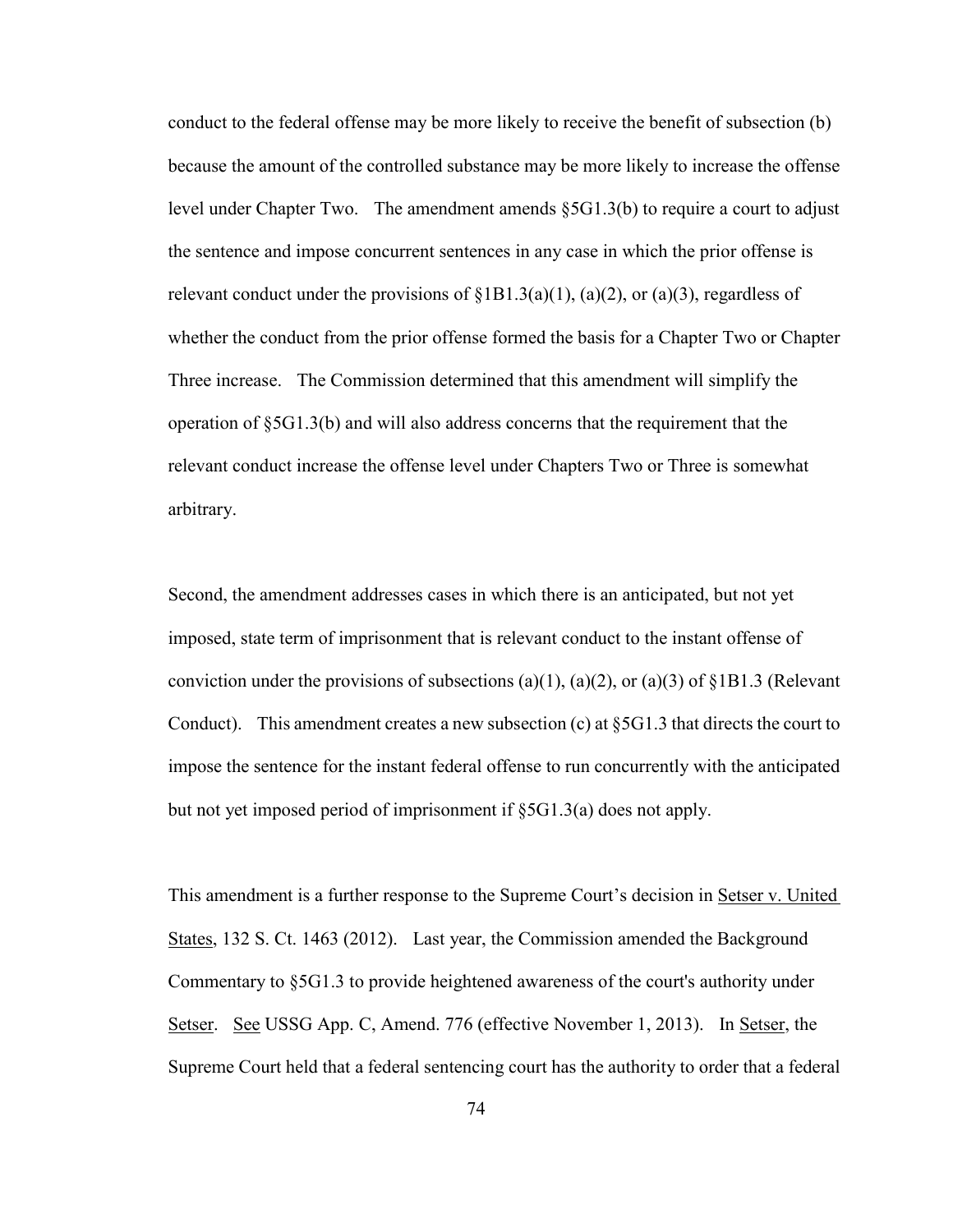term of imprisonment run concurrent with, or consecutive to, an anticipated but not yet imposed state sentence. This amendment reflects the Commission's determination that the concurrent sentence benefits of subsection (b) of §5G1.3 should be available not only in cases in which the state sentence has already been imposed at the time of federal sentencing (as subsection (b) provides), but also in cases in which the state sentence is anticipated but has not yet been imposed, as long as the other criteria in subsection (b) are satisfied (i.e., the state offense is relevant conduct under subsections (a)(1), (a)(2), or (a)(3) of  $\S 1B1.3$ , and subsection (a) of §5G1.3 does not apply). By requiring courts to impose a concurrent sentence in these cases, the amendment reduces disparities between defendants whose state sentences have already been imposed and those whose state sentences have not yet been imposed. The amendment also promotes certainty and consistency.

Third, the amendment addresses certain cases in which the defendant is an alien and is subject to an undischarged term of imprisonment. The amendment provides a new departure provision in §2L1.2 (Unlawfully Entering or Remaining in the United States) for cases in which the defendant is located by immigration authorities while the defendant is in state custody, whether pre- or post- conviction, for a state offense unrelated to the federal illegal reentry offense. In such a case, the time served is not covered by an adjustment under  $\S 5G1.3(b)$  and, accordingly, is not covered by a departure under  $\S 5K2.23$ (Discharged Terms of Imprisonment). The new departure provision states that, in such a case, the court may consider whether a departure is appropriate to reflect all or part of the time served in state custody for the unrelated offense, from the time federal immigration authorities locate the defendant until the service of the federal sentence commences, that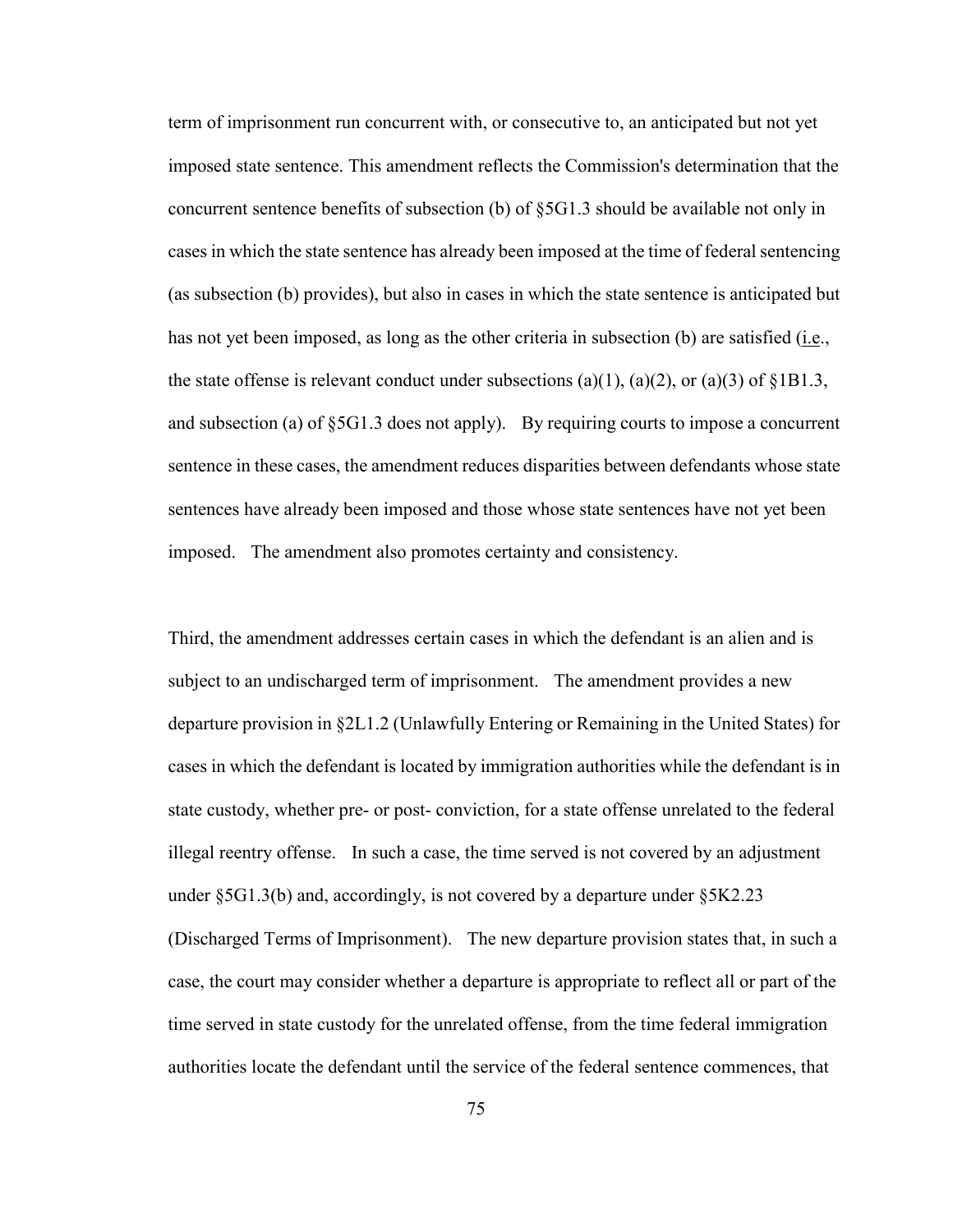the court determines will not be credited to the federal sentence by the Bureau of Prisons. The new departure provision also sets forth factors for the court to consider in determining whether to provide such a departure, and states that a departure should be considered only if the departure will not increase the risk to the public from further crimes of the defendant.

This amendment addresses concerns that the amount of time a defendant serves in state custody after being located by immigration authorities may be somewhat arbitrary. Several courts have recognized a downward departure to account for the delay between when the defendant is "found" by immigration authorities and when the defendant is brought into federal custody. See, e.g., United States v. Sanchez-Rodriguez, 161 F.3d 556, 563-64 (9th Cir. 1998) (affirming downward departure on the basis that, because of the delay in proceeding with the illegal reentry case, the defendant lost the opportunity to serve a greater portion of his state sentence concurrently with his illegal reentry sentence); United States v. Barrera-Saucedo, 385 F.3d 533, 537 (5th Cir. 2004) (holding that "it is permissible for a sentencing court to grant a downward departure to an illegal alien for all or part of time served in state custody from the time immigration authorities locate the defendant until he is taken into federal custody"); see also United States v. Los Santos, 283 F.3d 422, 428-29 (2d Cir. 2002) (departure appropriate if the delay was either in bad faith or unreasonable). The amendment provides guidance to the courts in the determination of an appropriate sentence in such a case.

(2) Request for Comment on Amendment 3, Pertaining to Drug Offenses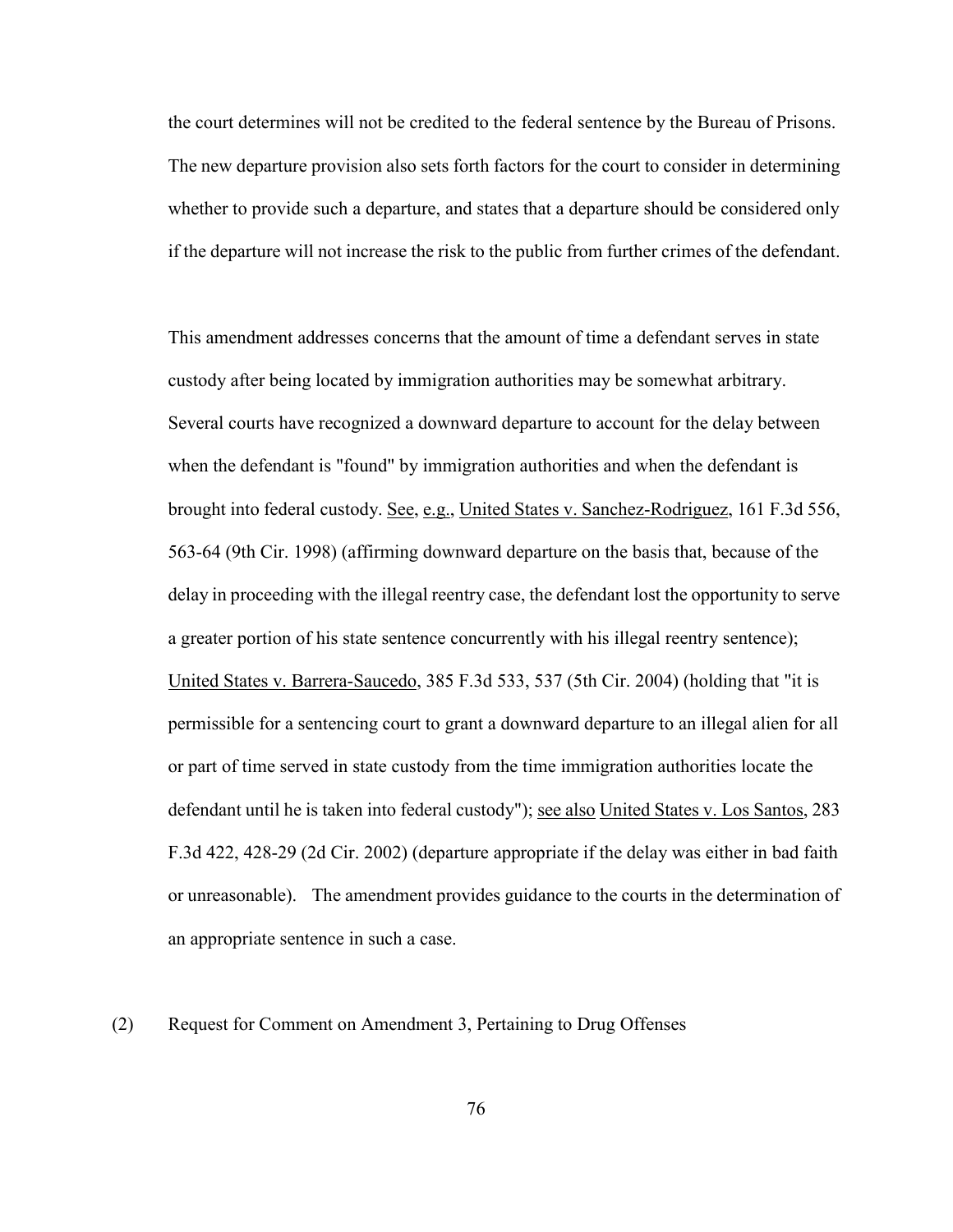On April 30, 2014, the Commission submitted to the Congress amendments to the sentencing guidelines and official commentary, which become effective on November 1, 2014, unless Congress acts to the contrary. Such amendments and the reasons for amendment subsequently were published in the Federal Register.

Amendment 3, pertaining to drug offenses, has the effect of lowering guideline ranges. Pursuant to 28 U.S.C. § 994(u), "[i]f the Commission reduces the term of imprisonment recommended in the guidelines applicable to a particular offense or category of offenses, it shall specify in what circumstances and by what amount the sentences of prisoners serving terms of imprisonment for the offense may be reduced."

The Commission intends to consider whether, pursuant to 18 U.S.C. § 3582(c)(2) and 28 U.S.C. § 994(u), this amendment, or any part thereof, should be included in subsection (c) of §1B1.10 (Reduction in Term of Imprisonment as a Result of Amended Guideline Range (Policy Statement)) as an amendment that may be applied retroactively to previously sentenced defendants. In considering whether to do so, the Commission will consider, among other things, a retroactivity impact analysis and public comment. Accordingly, the Commission seeks public comment on whether it should make this amendment available for retroactive application. To help inform public comment, the retroactivity impact analysis will be made available to the public as soon as practicable.

Among the factors that have been considered in the past by the Commission in selecting the amendments included in subsection (c) of §1B1.10 were the purpose of the amendment, the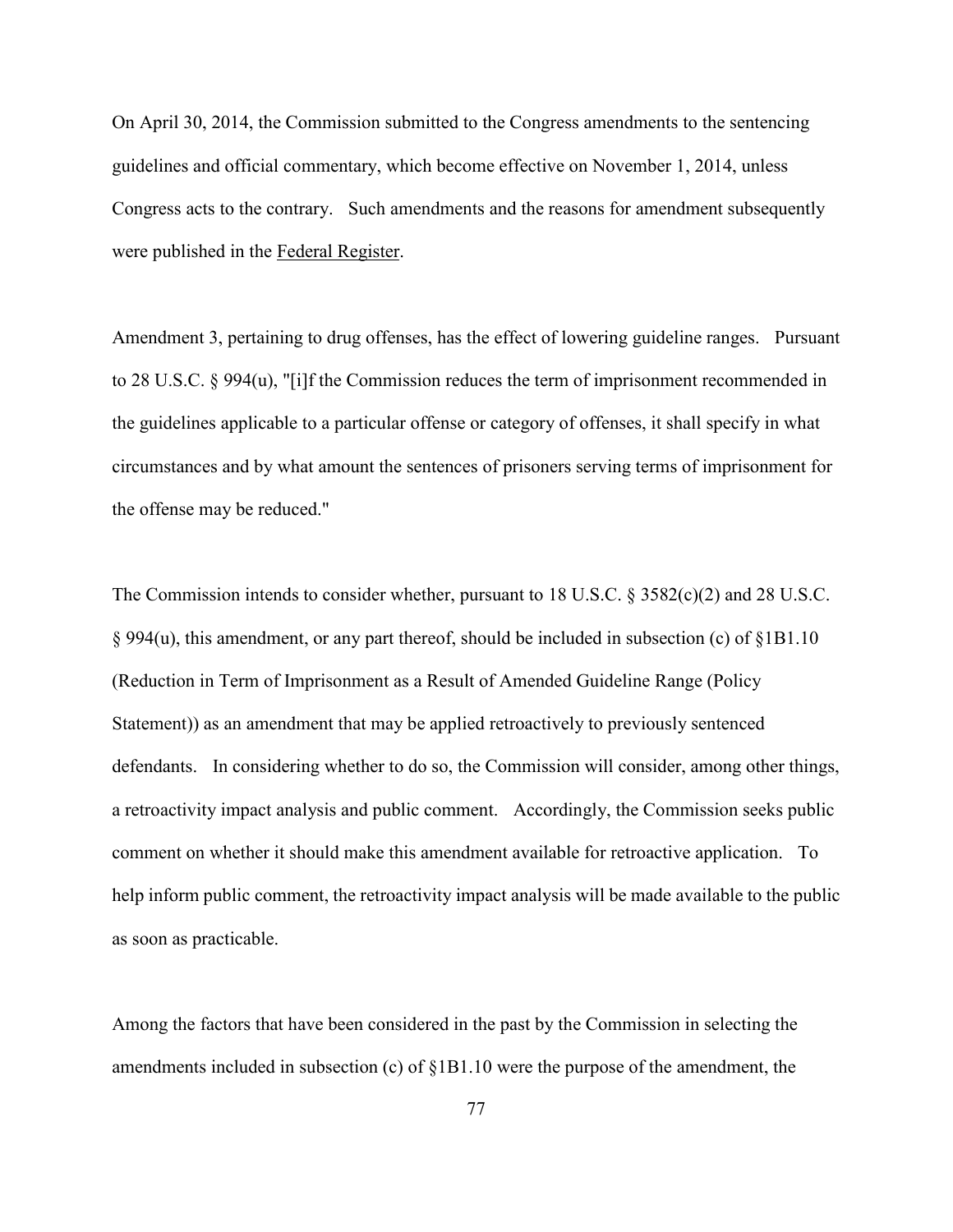magnitude of the change in the guideline range made by the amendment, and the difficulty of applying the amendment retroactively to determine an amended guideline range. See §1B1.10, comment. (backg'd.).

## Part-By-Part Consideration of Amendment

The Commission seeks comment on whether it should list the entire amendment, or one or more parts of the amendment, in subsection (c) of  $\S 1B1.10$  as an amendment that may be applied retroactively to previously sentenced defendants. For example, one part of the amendment changes the Drug Quantity Table in §2D1.1 (Unlawful Manufacturing, Importing, Exporting, or Trafficking (Including Possession with Intent to Commit These Offenses); Attempt or Conspiracy) across drug types. This has the effect of lowering guideline ranges for certain defendants for offenses involving drugs. Another part of the amendment changes the quantity tables in §2D1.11 (Unlawfully Distributing, Importing, Exporting or Possessing a Listed Chemical; Attempt or Conspiracy) across chemical types. This has the effect of lowering guideline ranges for certain defendants for offenses involving chemical precursors. For each of these parts, the Commission requests comment on whether that part should be listed in subsection (c) of §1B1.10 as an amendment that may be applied retroactively.

## Other Guidance or Limitations for the Amendment Pertaining to Drug Offenses

If the Commission does list the entire amendment, or one part of the amendment, in subsection (c) of §1B1.10 as an amendment that may be applied retroactively to previously sentenced defendants,